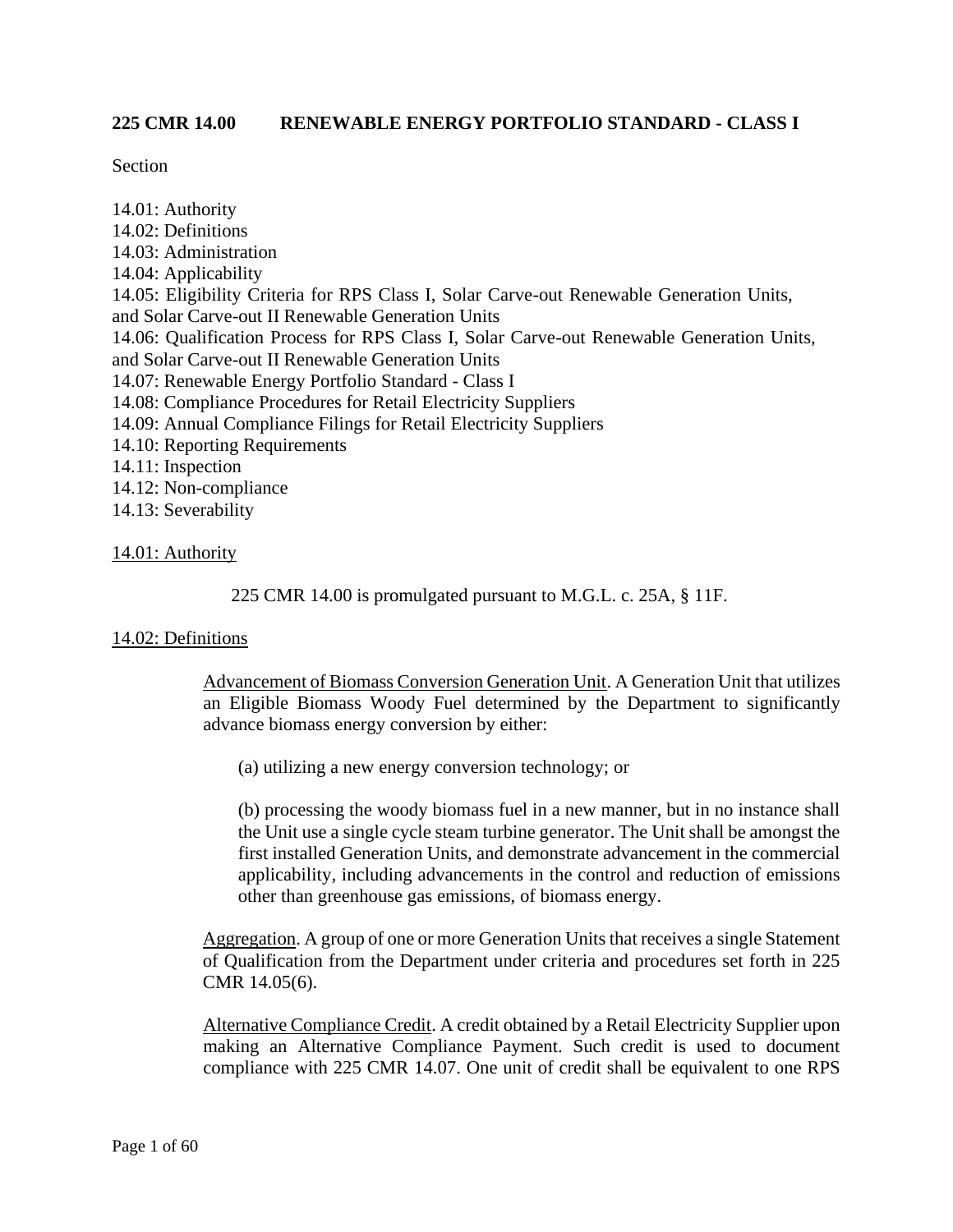Class I Renewable Generation Attribute, Solar Carve-out Renewable Generation Attribute, or Solar Carve-out II Renewable Generation Attribute.

Alternative Compliance Payment (ACP). A payment of a certain dollar amount per MWh, resulting in the issuance of Alternative Compliance Credits, which a Retail Electricity Supplier may submit to the Department in lieu of providing RPS Class I Renewable Generation Attributes, Solar Carve-out Renewable Generation Attributes, or Solar Carve-out II Renewable Generation Attributes required under 225 CMR 14.07.

Assurance of Qualification. A communication issued by the Department to Solar Carve-out II Renewable Generation Units that provides Solar Carve-out II Renewable Generation Units with an assurance of qualification prior to being granted the approval to interconnect by their local Distribution Company and sets deadlines for receiving the approval to interconnect to the grid in order to maintain this Assurance of Qualification.

Authorized Agent. A person or entity that serves under an agreement entered into by each of the Owners or Operators of Generation Units within an Aggregation for all dealings with the Department and with the NEPOOL GIS.

Biomass Fuel Certificate. A certificate issued in accordance with rules established by the Department in the *Biomass Eligibility and Certificate Guideline* that:

(a) represents one ton, equal to 2000 pounds, of supply of Eligible Biomass Woody Fuel;

(b) specifies the source of the wood; and

(c) specifies the woods eligibility as Forest Derived Residues, Forest Derived Thinnings, Forest Salvage, Non-forest Derived Residues, or Dedicated Energy Crops. For Forest Derived Residues and Forest Derived Thinnings, the Certificate shall reference the relevant Eligible Forest Biomass Tonnage Report, and include any additional information deemed necessary by the Department.

Biomass Input Heat Content. The thermal energy content, measured in MWh, of biomass fuel as it is input into a Generation Unit over a period of time. For the purpose of wood chips, the value will be determined using a methodology to be provided by the Department in the *Overall Efficiency and Greenhouse Gas Analysis* Guideline. The methodology will include a weighted average of all the metered weight of utilized biomass fuel types (as differentiated by typical moisture content), and an assigned heat content from referenced literature to each biomass type. For processed biomass fuels, the thermal energy content shall be documented to the satisfaction of the Department by an independent testing laboratory.

Blended Fuel. A liquid or gaseous fuel that is blended from both Eligible RPS Class I Renewable Fuel(s) and ineligible fuel(s), a portion of whose electrical energy output may qualify as RPS Class I Renewable Generation under criteria set forth in 225 CMR 14.05(3).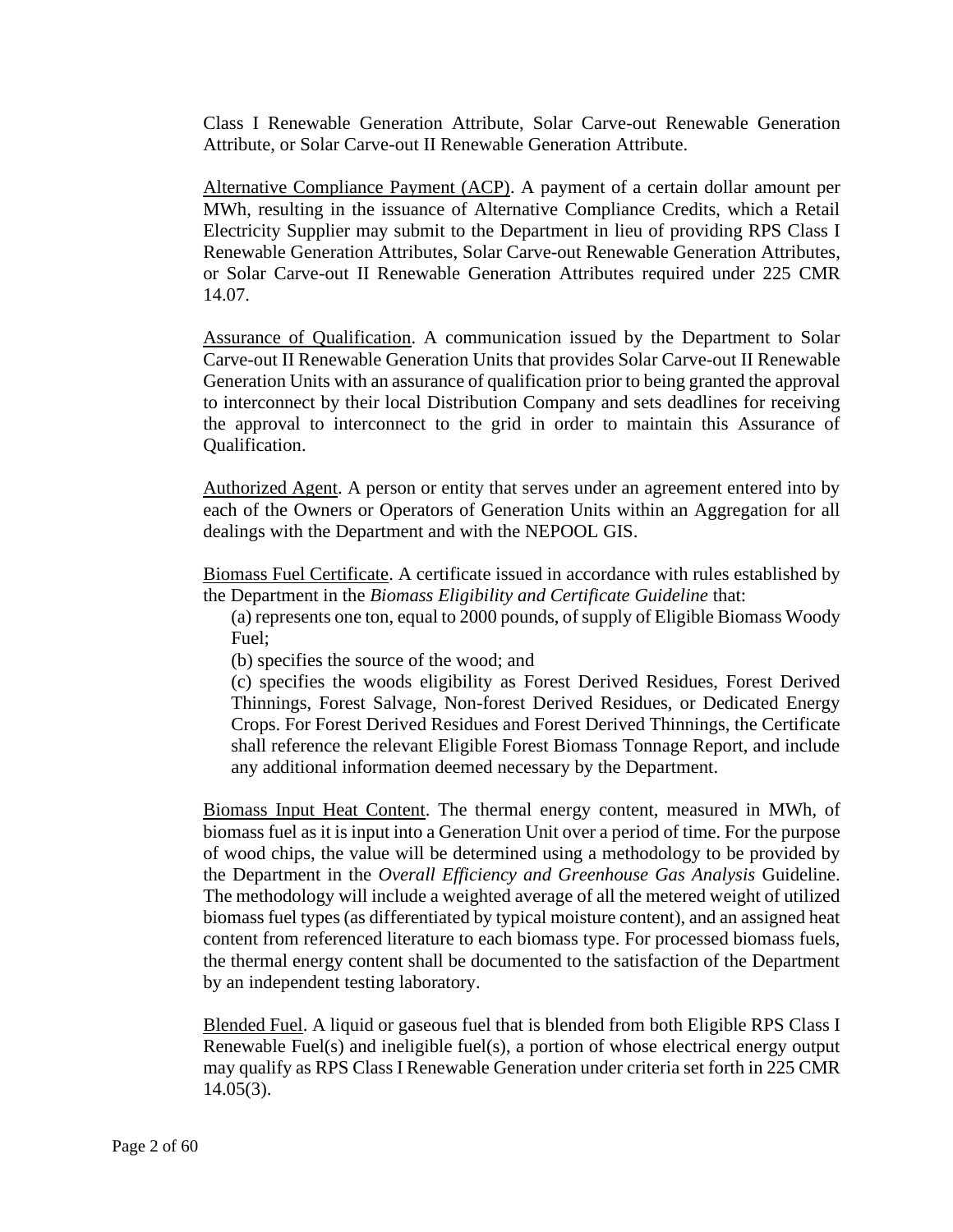Brownfield. A disposal site that has received a release tracking number from MassDEP pursuant to 310 CMR 40.0000: *Massachusetts Contingency Plan*, the redevelopment or reuse of which is hindered by the presence of oil or hazardous materials, as determined by the Department, in consultation with MassDEP. For the purposes of this definition, the terms "disposal site," "release tracking number," "oil," and "hazardous materials" shall have the meanings giving to such terms in 310 CMR 40.0006: *Terminology, Definitions and Acronyms*. No disposal site that otherwise meets the requirements of 225 CMR 14.02: Brownfield shall be excluded from consideration as a Brownfield because its cleanup is also regulated by the Comprehensive Environmental Response, Compensation and Liability Act, 42 U.S.C. §§ 9601-9675, the Resource Conservation and Recovery Act, 42 U.S.C. §§ 6921 - 6939g, or any other federal program.

Building Mounted Solar Generation Unit. A solar photovoltaic Generation Unit with at least 75% of the nameplate capacity of the solar modules used for generating power installed on a building.

Business Day. A business day shall mean Monday through Friday, exclusive of state and federal legal holidays.

Certificates Obligation. A term defined in the NEPOOL GIS Operating Rules at Rule 4.1(b).

Co-mingled Biomass Woody Fuel. Any woody biomass fuel, that is clean and devoid of non-woody biomass, paints, stains or other contaminants, and fossil fuel derived materials, and which is physically co-mingled or mixed with Eligible Biomass Woody Fuel.

Commercial Operation Date. The date that a Generation Unit first produces electrical energy for sale within the ISO-NE Control Area or within an adjacent Control Area. In the case of a Generation Unit that has been moved from a location within the ISO-NE Control Area or within an adjacent Control Area to another location in one of those Control Areas, the date that such Generation Unit first produced electrical energy for sale at its earliest location in those Control Areas. In the case of a Generation Unit that is connected to the End-use Customer's side of the electric meter, the date on which the local Distribution Company grants approval for the Generation Unit to interconnect with the grid. In the case of a Generation Unit that produces Off-grid Generation, the date that such Generation Unit first produces electrical energy. In the case of a Generation Unit that meets the eligibility requirements of 225 CMR 14.05 and co-fires an Eligible RPS Class I Renewable Fuel, the date when the Generation Unit first co-fires such Eligible RPS Class I Renewable Fuel.

Community Shared Solar Generation Unit. A solar photovoltaic Generation Unit that provides net metering credits to three or more utility accounts, whose participants have an interest in the production of the Generation Unit or the entity that owns the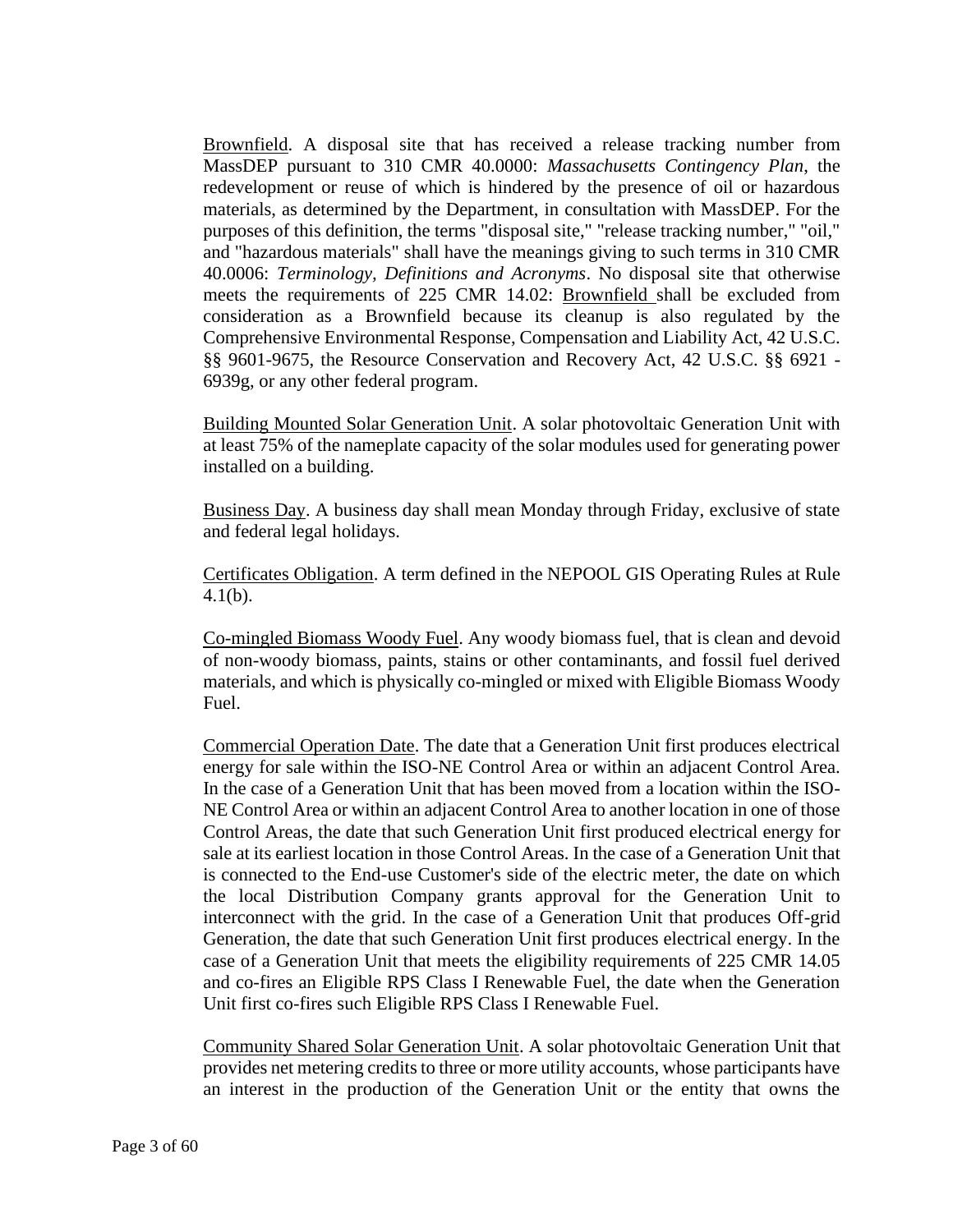Generation Unit, in the form of formal ownership, a lease agreement, or a net metering contract. No more than two participants may receive net metering credits in excess of those produced annually by 25 kW of nameplate DC capacity, and the combined share of said participants' capacity shall not exceed 50% of the total capacity of the Generation Unit.

Compliance Filing. A document filed annually by a Retail Electricity Supplier with the Department documenting compliance with 225 CMR 14.07, consistent with the format set forth in the Guidelines and submitted no later than the first day of July, or the first Business Day thereafter, of the subsequent Compliance Year.

Compliance Year (CY). A calendar year beginning January 1 and ending December 31, for which a Retail Electricity Supplier must demonstrate that it has met the requirements of 225 CMR 14.07 and 14.08.

Control Area. A geographic region in which a common generation control system is used to maintain scheduled interchange of electrical energy within and without the region.

Current Use Program. A state administered program that permits a property owner to have a parcel of land taxed at a rate based on the current use of the land including but not limited to open space, active forestry, or agriculture as opposed to the fair market or development value of the property.

DCR. The Massachusetts Department of Conservation and Recreation (DCR) established by M.G.L. c. 21 § 1.

Dedicated Energy Crops. Wood purposefully grown for the purpose of producing fuel, provided that such wood was not grown on land that sequestered significant amounts of carbon, such as a forest, and provided that such land does not have the economic potential to support production of any other agricultural crop grown for human consumption as food.

Distribution Company. A distribution company as defined in M.G.L. c. 164 § 1.

Department. The Massachusetts Department of Energy Resources (DOER), established by M.G.L. c. 25A.

Eligible Biomass Fuel. Fuel sources consisting of Eligible Biomass Woody Fuel, Comingled Biomass Woody Fuel, Manufactured Biomass Fuel; by-products or waste from animals or agricultural crops; food or vegetative material; algae; organic refuse derived fuel; anaerobic digester gas and other biogases that are derived from such resources; and neat Eligible Liquid Biofuel that is derived from such fuel sources; but shall not include Construction and Demolition Waste as defined in 310 CMR 19.006: *Definitions*.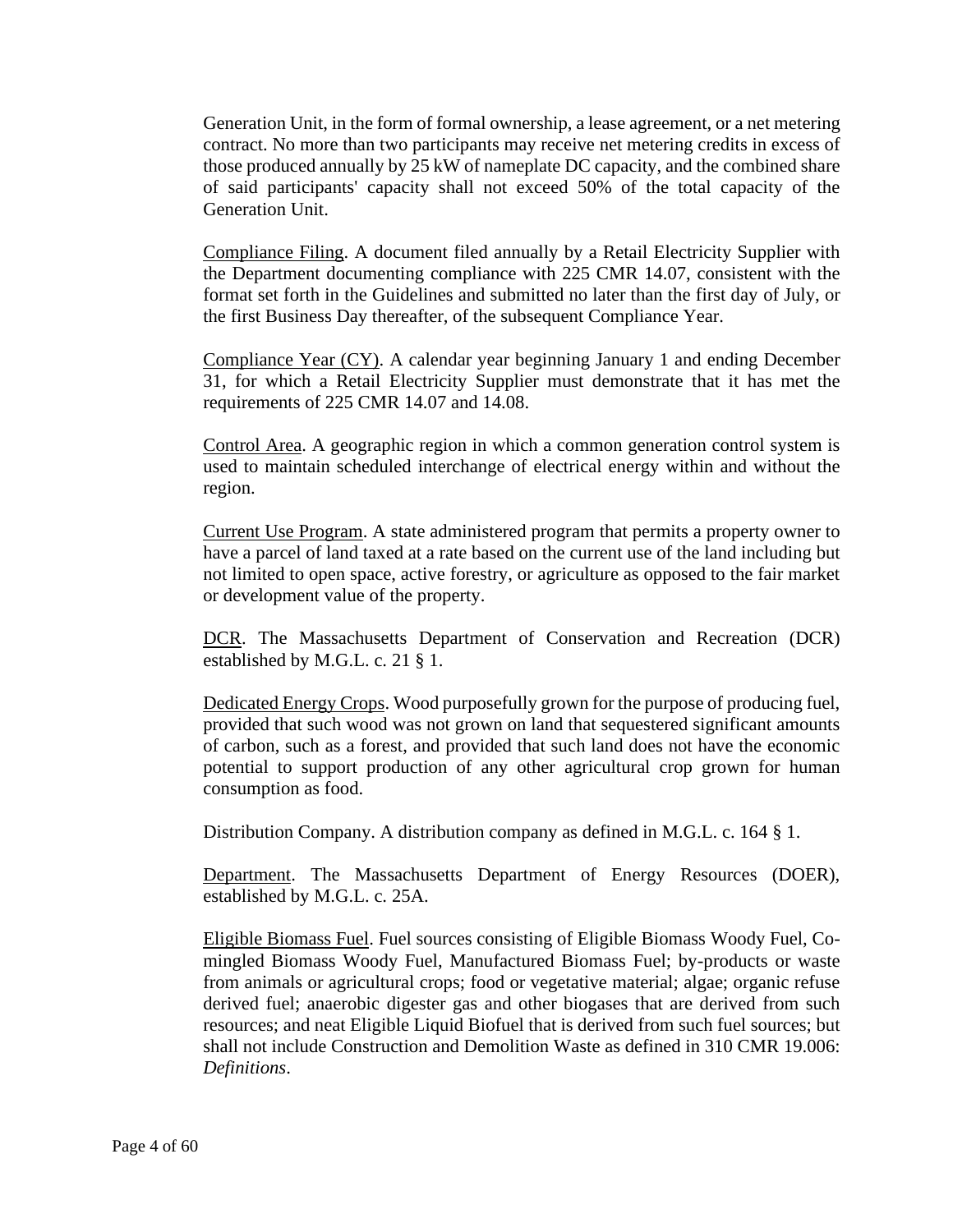Eligible Biomass Woody Fuel. Woody fuels that are derived from the following sources, consistent with the requirements of 225 CMR 14.05(8):

(a) Forest Derived Residues.

1. Tops, crooks and other portions of trees produced as a byproduct during the normal course of harvesting material, such as timber, pulpwood or cordwood. 3. Other woody vegetation that interferes with regeneration or the natural growth of the forest, limited to locally invasive native species and non-native invasive woody vegetation.

# (b) Forest Derived Thinnings

1. Unacceptable growing stock which is defined as trees considered structurally weak or have low vigor and do not have the potential to eventually yield a 12 foot sawlog or survive for at least the next ten years.

2. Trees removed during thinning operations, the purpose of which is to reduce stand density and enhance diameter growth and volume of the residual stand.

(c) Forest Salvage. Damaged, dying or dead trees removed due to injurious agents, such as wind or ice storms or the spread of invasive epidemic forest pathogens, insects and diseases or other epidemic biological risks to the forest, but not removed due to competition. Such eligible trees may be removed without limitation for biomass fuel, only if a major threat to forest health or risk to private or public resources, and if the USDA Animal Health and Plant Inspection Service (APHIS), the USDA Forest Service, or appropriate federal or state governmental agency has issued a declaration, rule, or order declaring a major threat to forest health or risk to private or public resources. Forest Salvage also includes trees removed to reduce fire hazard within Fire-adapted Forest Ecosystems, as certified by a letter to the Department from the state agency responsible for forestry in consultation with the appropriate environmental state agencies.

(d) Non-forest Derived Residues.

1. Primary Forest Products Industry. Lumber mill residues or lumber processing residues consisting of the slabs, shavings, trimmings, sawdust, bark, end pieces of wood, and log cores that result from the various processing operations occurring in sawmills, pulp mills, and veneer and plywood plants.

2. Secondary Forest Products Industry. Wood waste produced as a byproduct of the production of finished wood products, including but not limited to clean residues from woodworking shops, furniture factories, and truss and pallet manufacturing.

3. Land Use Change - Non-agricultural. Trees cut or otherwise removed in the process of converting forest land to non-forest and non-agricultural uses provided that such development has already received all applicable state and local permits for the development.

4. Land Use Change - Agricultural. Trees cut or otherwise removed in the process of converting forest land to agricultural usage, either for new or restored farm land.

5. Yard Waste. Leaves, grass clippings, prunings, and other natural organic matter discarded from yards and gardens.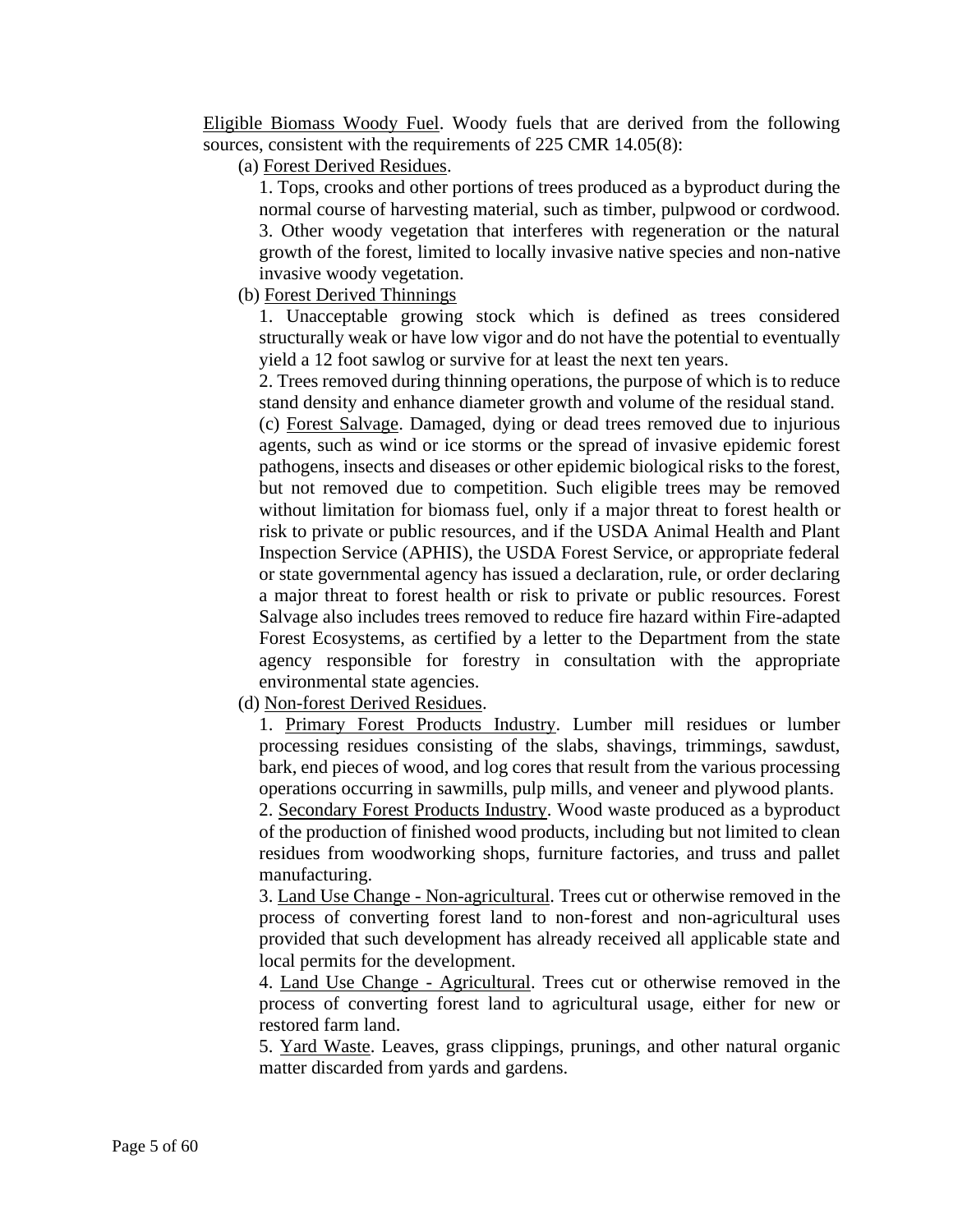6. Wood Waste. Non-treated pallets; pruned branches, stumps, and whole trees removed during the normal course of maintenance of public or private roads, highways, driveways, utility lines, rights of way, and parks.

Eligible Forest Biomass Tonnage Report. The report certified by a professional forester under the provisions of 225 CMR 14.05(8) that details the amounts of Forest Derived Thinnings and Forest Derived Residues that may be removed from a harvest site to be Eligible Biomass Woody Fuel. In the case of a Forest Derived Residue, the Report further details whether such Forest Derived Residue is derived from harvest by-products or invasive species, as defined in the subcategories of Forest Derived Residue.

Eligible Landfill. A landfill that has received an approval from MassDEP for the use of a solar photovoltaic Generation Unit at the landfill as a post-closure use pursuant to 310 CMR 19.143: *Post-closure Use of Landfills*.

Eligible Liquid Biofuel. A liquid fuel that is derived from Eligible Biomass Fuel, but is not Eligible Biomass Woody Fuel or Co-mingled Biomass Woody Fuel, and that yields at least a 50% reduction in Lifecycle Greenhouse Gas Emissions relative to average lifecycle greenhouse gas emissions for petroleum distillate fuel sold in 2005, as determined by the Department in consultation with the MassDEP and the Executive Office; or that is derived from waste feedstocks consisting of previously used or discarded solid, liquid or contained gaseous material resulting from industrial, commercial or household food service activities that would otherwise be stored, treated, transferred or disposed. Waste feedstock shall include, but not be limited to, waste vegetable oils, waste animal fats, substances derived from wastewater and the treatment of wastewater, or grease trap waste. Waste feedstock shall not include petroleum-based waste or waste that otherwise meets the definition of hazardous waste, unless otherwise determined by the MassDEP.

Eligible RPS Class I Renewable Fuel. An Eligible Biomass Fuel, landfill methane gas, hydrogen derived from such fuels or hydrogen derived from water using the electrical output of a Renewable Generation Unit, but not hydrogen derived using RPS Class I Renewable Generation if the RPS Class I Renewable Generation Attributes of such Generation are sold, retired, claimed, used or represented as part of electrical energy output or sales, or used to satisfy regulatory obligations in any jurisdictions, and not hydrogen derived directly or indirectly from ineligible fuels.

Emergency Power Generation Unit. A solar photovoltaic Generation Unit installed for the purpose of providing 67% or more of its annual electric output to be used on-site as prescribed by 225 CMR 14.09(a) at critical infrastructure that can be utilized in the event of an emergency or power outage. For purposes of Emergency Power Generation Unit, critical infrastructure includes, but is not limited to, the following: hospitals, police and fire stations, airports, emergency management agencies, acute/post-acute medical facilities with life sustaining equipment, water and sewer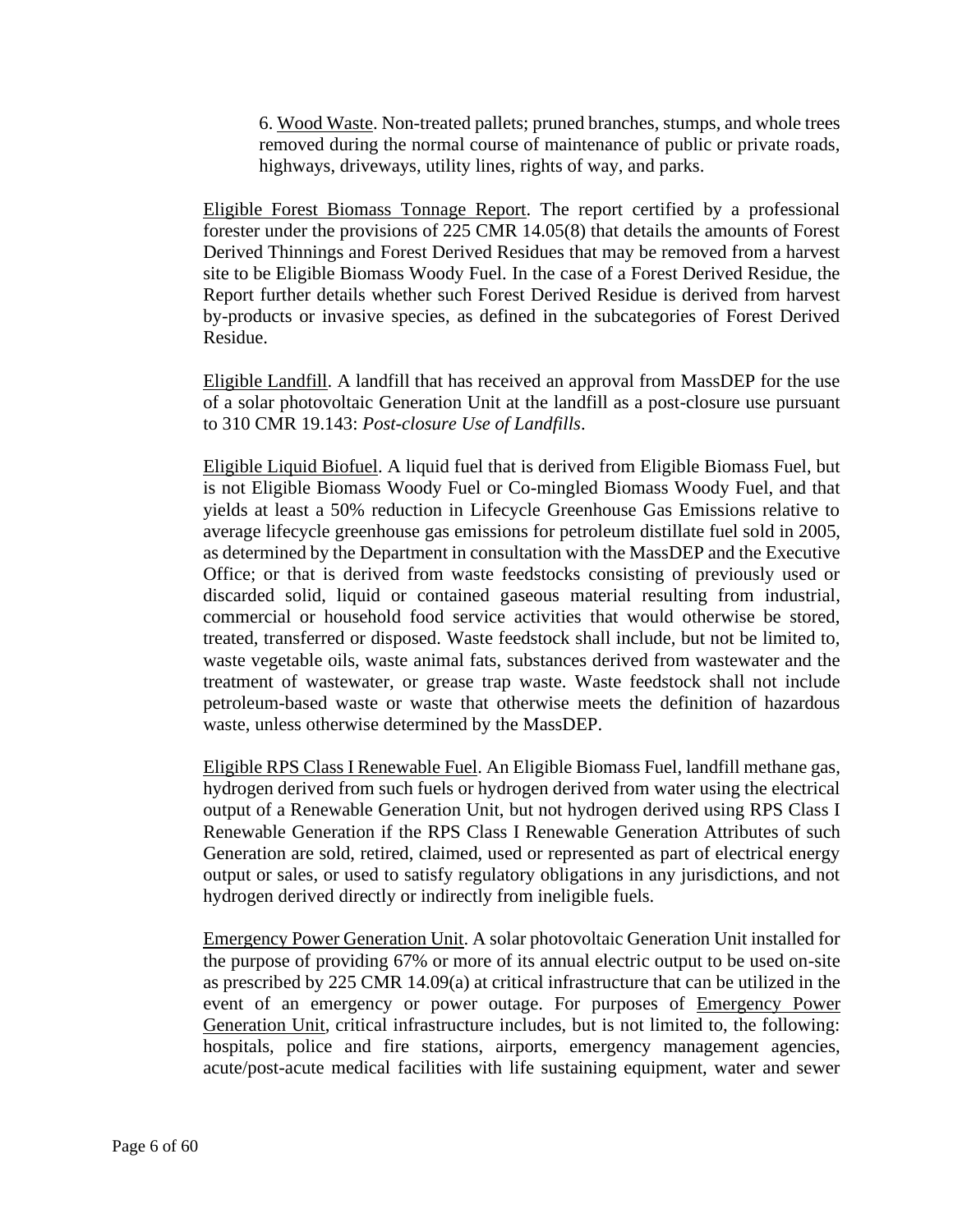treatment facilities, pump stations, evacuation centers, and emergency communications centers that serve a life safety function.

End-use Customer. A person or entity in Massachusetts that purchases electrical energy at retail from a Retail Electricity Supplier, except that a Generation Unit taking station service at wholesale from ISO-NE or self-supplying from its owner's other generating stations, shall not be considered an End-use Customer.

Executive Office. The Executive Office of Energy and Environmental Affairs established by M.G.L. c. 6A, § 2.

Fire-adapted Forest Ecosystem. Natural forest communities characterized by vegetation including, but not limited to, pitch pine and/or scrub oak occurring on droughty soils, and that:

(a) have evolved with fire as a natural process;

(b) support and renew associated wildlife species and habitats; and

(c) are identified on the most recently updated U.S. Department of Interior, Geological Survey national LANDFIRE map.

Generation Attribute. A non-price characteristic of the electrical energy output of a Generation Unit including, but not limited to, the Unit's fuel type, emissions, vintage and RPS eligibility.

Generation Unit. A facility that converts a fuel or an energy resource into electrical energy.

Geothermal Energy. Heat energy stored in the Earth's crust that can be accessed for electric power generation.

GIS Certificate. An electronic record produced by the NEPOOL GIS that identifies Generation Attributes of each MWh accounted for in the NEPOOL GIS.

Guideline. A set of clarifications, interpretations, and procedures, including forms, developed by the Department to assist in compliance with the requirements of 225 CMR 14.00. The Department may issue new or revised Guidelines from time to time. Each Guideline shall be effective on its date of issuance or on such date as is specified therein, except as otherwise provided in 225 CMR 14.00.

Historical Generation Rate. The average annual electrical production from a Vintage Generation Unit that meets the requirements of  $225$  CMR  $14.05(1)(a)$ , stated in MWhs, for the three calendar years 1995 through 1997, or for the first 36 months after the Commercial Operation Date if that date is after January 1, 1995.

Hydroelectric Energy. Electrical energy from a Generation Unit that uses flowing freshwater as the primary energy resource, with or without a dam structure or other means of regulating water flow, and that is not located at a facility that uses mechanical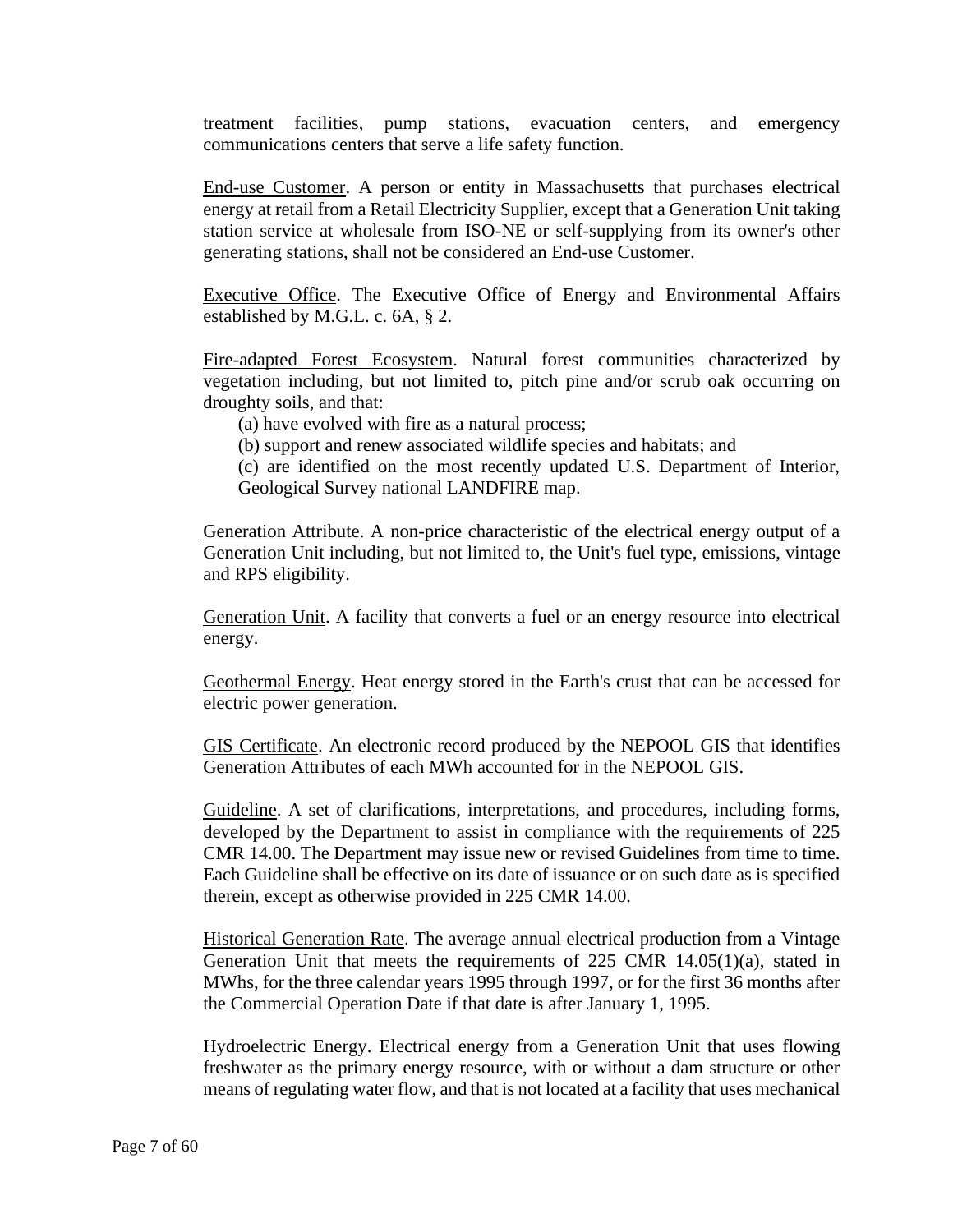or electrical energy to pump water into a storage facility (*i.e*., a so-called "pumpedstorage facility").

Impacted Watershed. All water bodies or areas of land hydrologically connected to a hydroelectric facility, whether located upstream or downstream, which may experience any alteration of their physical, biological, or ecological characteristics as a result of the operation or increased capacity expansion of a hydroelectric Generation Unit.

ISO-NE. ISO New England Inc., the independent system operator for New England, the regional transmission organization for most of New England, which is authorized by the Federal Energy Regulatory Commission (FERC) to exercise for the New England Control Area the functions required pursuant to the FERC's Order No. 2000, the FERC's corresponding regulations.

ISO-NE Settlement Market System. The ISO-NE's electronic database system into which all real-time load and generation data are entered and from which such data are provided to the NEPOOL GIS.

Lifecycle Greenhouse Gas Emissions. The aggregate quantity of greenhouse gas emissions, including direct emissions and significant indirect emissions such as significant emissions from land use changes, and temporal changes in forest carbon sequestration and emissions resulting from biomass harvests, regrowth, and avoided decomposition as determined by the Department in consultation with the MassDEP and the Executive Office, related to the full fuel lifecycle, including all stages of fuel and feedstock production and distribution, from feedstock generation or extraction through the distribution and delivery of the finished fuel to the ultimate consumer, where the mass values for all greenhouse gases are adjusted to account for their relative global warming potential.

Low Impact Hydropower Institute (LIHI). A non-profit  $501(c)(3)$  organization whose stated purpose is to reduce the impacts of hydropower generation through the certification of hydropower projects that have avoided or reduced their environmental impacts pursuant to the Low Impact Hydropower Institute's criteria.

Manufactured Biomass Fuel. A biomass fuel that is prepared, other than by means of fuel drying, through a fuel processing facility that is separate from a Generation Unit and that utilizes Eligible Biomass Woody Fuel for production. Examples include, but are not limited to, the mechanical production of wood pellets or bio-dust, and the refinement of bio-oil through pyrolysis.

Marine or Hydrokinetic Energy. Electrical energy derived from waves, tides and currents in oceans, estuaries and tidal areas; free-flowing water in rivers, lakes, streams, and human-made channels, provided that such water is not diverted, impounded, or dammed; or differentials in ocean temperature, called ocean thermal energy conversion.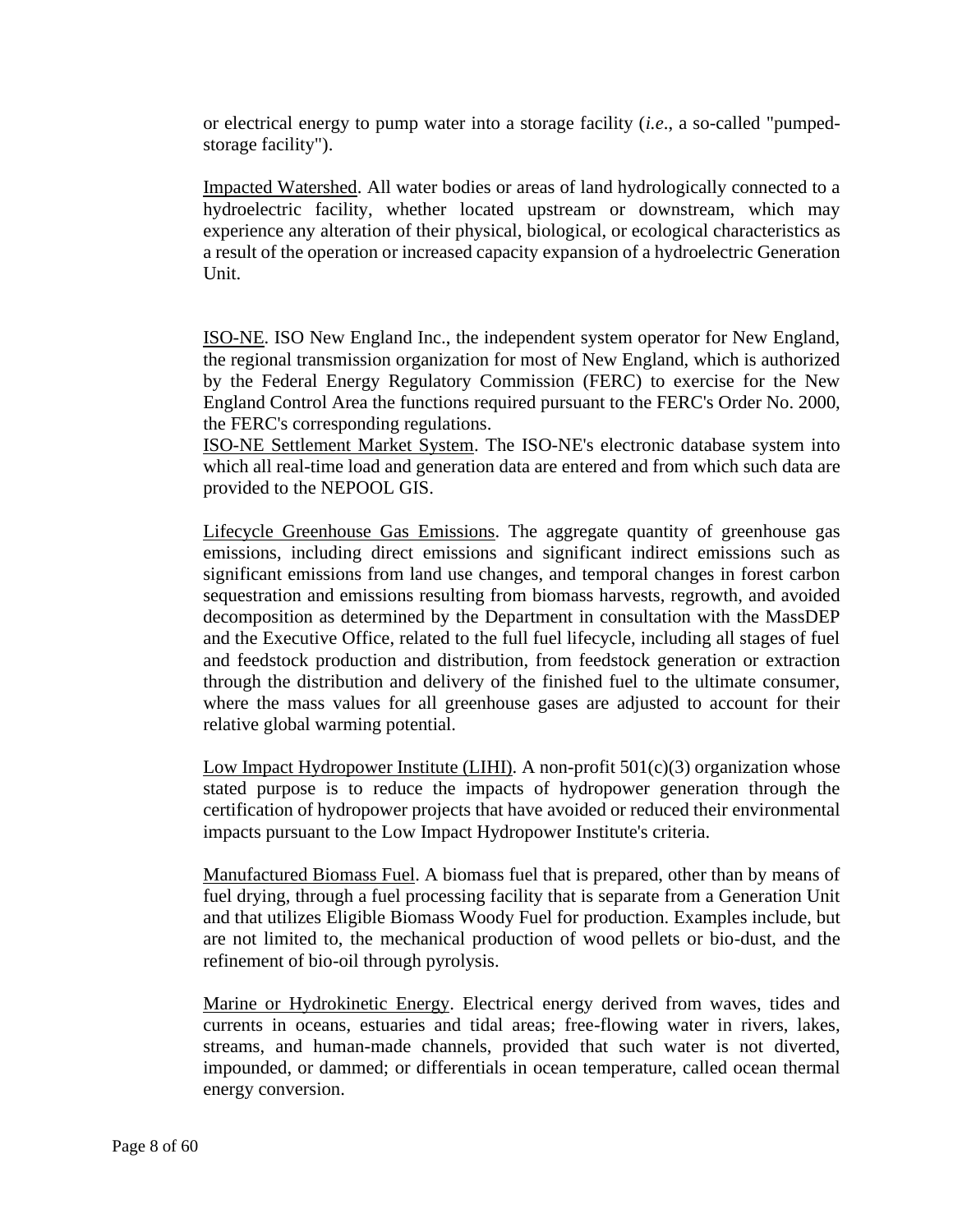Massachusetts Clean Energy Technology Center (MassCEC). The center established in M.G.L. c. 23J, § 2.

Massachusetts Renewable Energy Trust. The Trust under M.G.L. c. 23J, § 9, which administers renewable energy programs for the Commonwealth.

MassDEP. The Massachusetts Department of Environmental Protection established by M.G.L. c. 21A, § 7.

Megawatt (MW). A unit of power equal to one million watts.

Megawatt-hour (MWh). A unit of electrical energy or work equivalent to one million watts of power operating for one hour, or, for the purpose of thermal energy, a unit of energy equal to 3,412,000 British Thermal Units (Btu).

Merchantable Bio-products. Products that are refined from a biomass fuel by a biorefinery project in which the Generation Unit is integral. Products include but are not limited to merchantable chemicals such as additives, lubricants, or specialty chemicals, and other products which can be permanently sequestered for carbon reductions.

NEPOOL GIS. The NEPOOL Generation Information System, which includes a generation information database and certificate system, operated by the New England Power Pool (NEPOOL), its designee or successor entity, that accounts for Generation Attributes of electrical energy consumed and generated within, imported into, or exported from the ISO-NE Control Area.

Off-grid Generation. The electrical energy produced by a Generation Unit that is not connected to a utility transmission or distribution system.

Operator. Any person or entity that has charge or control of a Generation Unit subject to 225 CMR 14.00, including without limitation a duly authorized agent or lessee of the Owner, or a duly authorized independent contractor.

Opt-In Term. The number of calendar quarters that a Solar Carve-out Renewable Generation Unit may generate Solar Carve-out Renewable Generation Attributes that are eligible to be deposited into the Solar Credit Clearinghouse Auction Account, as described in 225 CMR  $14.05(4)$ (c) through (j).

Owner. Any person or entity that, alone or in conjunction with others, has legal ownership, a leasehold interest, or effective control over the real property or property interest upon which a Generation Unit is located, or the airspace above said real property, including without limitation a duly authorized agent of the Owner. For the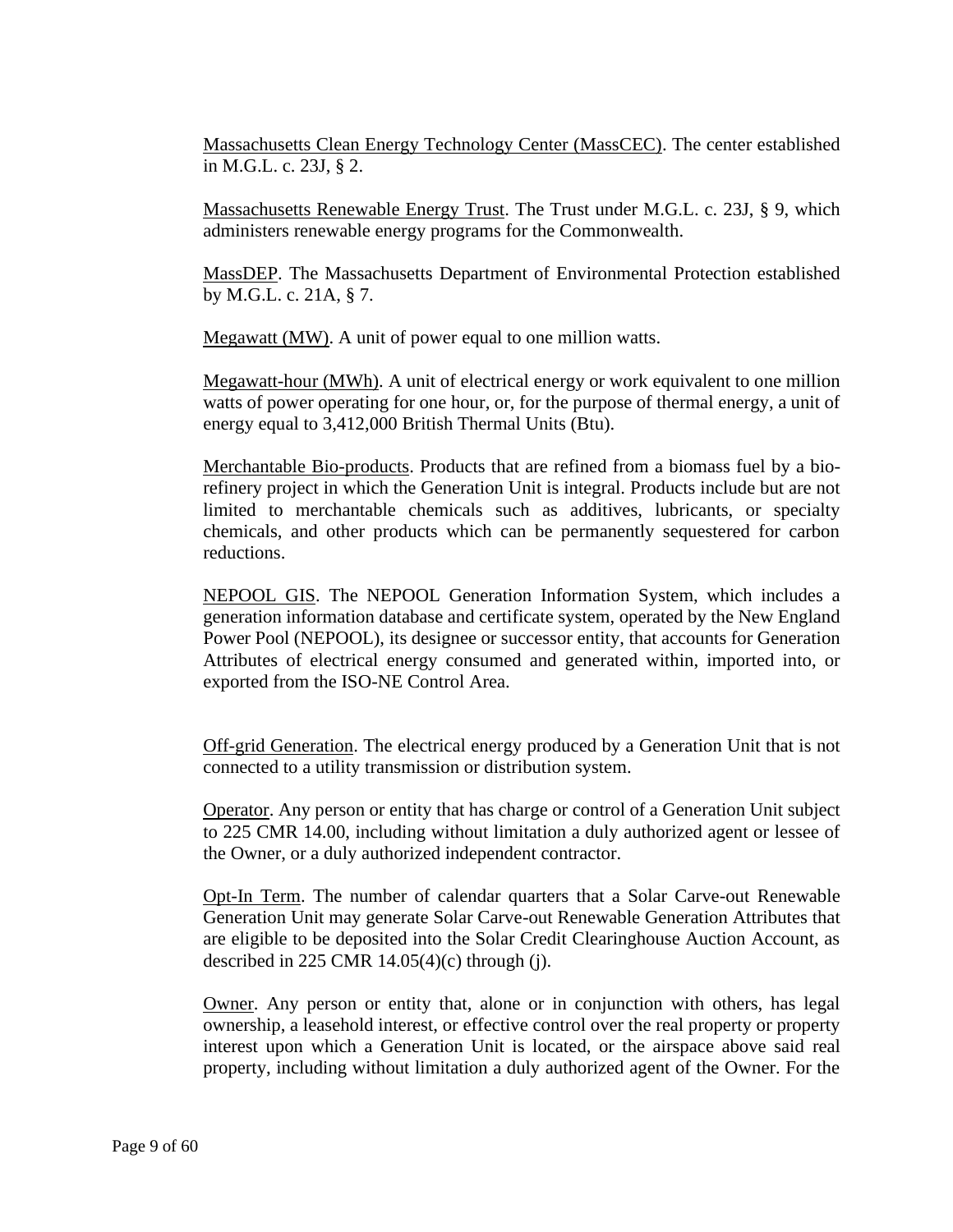purposes of 225 CMR 14.02, Owner does not mean a person or entity holding legal title or security interest solely for the purpose of providing financing.

Percent Under-compliance. The difference, if positive, between 50% and the reported lifecycle greenhouse gas emissions over 20 years as reported in a Biomass Unit Annual Compliance Report by an RPS Class I Renewable Generation Unit that utilizes Eligible Biomass Woody Fuel, as provided in 225 CMR 14.05(8)(d).

Power Conversion Technology. The design, process, and equipment by which an energy resource is converted into useful energy, as specified in Guidelines.

Relevant Hydroelectric Agency. A federal, state or provincial agency with oversight over fish and wildlife, water quality, river flows, fish passage and protection, mitigation and enhancement opportunities, related to a hydroelectric facility located in the Impacted Watershed or that impacts downstream or upstream passage of fish and wildlife.

Renewable Generation. The electrical energy output of a Renewable Generation Unit.

Renewable Generation Attribute. The Generation Attribute of the electrical energy output of a specific Generation Unit that derives from the Generation Unit's production of Renewable Generation.

Renewable Generation Unit. A Generation Unit that uses an Eligible RPS Class I Renewable Fuel, Hydroelectric Energy, waste-to-energy that is a component of conventional municipal solid waste plant technology in commercial use, or any of the fuels, energy resources or technologies set forth in 225 CMR 14.05(1)(a).

Retail Electricity Product. An electrical energy offering that is distinguished by its Generation Attributes and that is offered for sale by a Retail Electricity Supplier to End-use Customers.

Retail Electricity Supplier. A person or entity that sells electrical energy to End-use Customers in Massachusetts, including but not limited to Distribution Companies supplying basic service or any successor service to End-use Customers. A Municipal Lighting Plant shall be considered a Retail Electricity Supplier; however, it shall be exempt from the obligations of a Retail Electricity Supplier under 225 CMR 14.00 so long as and insofar as it is exempt from the requirements to allow competitive choice of generation supply pursuant to M.G.L. c. 164, § 47A.

RPS Class I Renewable Generation. The electrical energy output excluding any electrical energy utilized for parasitic load of a RPS Class I Renewable Generation Unit, or that portion of the electrical energy output excluding any electrical energy utilized for parasitic load of an RPS Class I Renewable Generation Unit that qualifies under: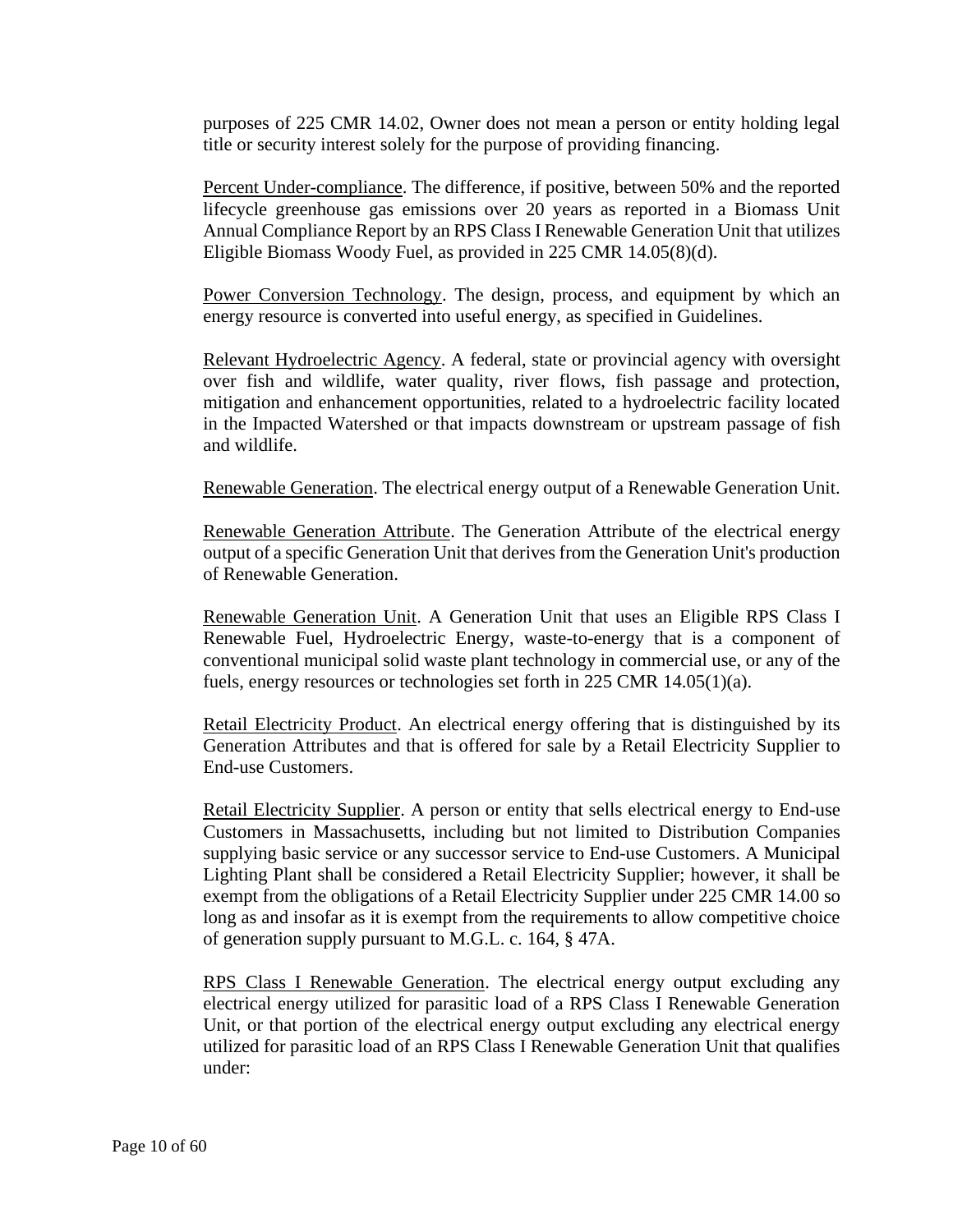(a) the Special Provisions for Incremental Generating Capacity, pursuant to 225 CMR 14.05(2) issued on or after January 1, 2009;

(b) a Vintage Waiver, pursuant to 225 CMR 14.05(2) issued before January 1, 2009;

(c) a Co-firing and Blended Fuel Waiver, pursuant to 225 CMR 14.05(3);

(d) the Special Provisions for a Generation Unit Located in a Control Area Adjacent to the ISO-NE Control Area, pursuant to 225 CMR 14.05(5); or (e) any other applicable provision of 225 CMR 14.00.

RPS Class I Renewable Generation Attribute. The Generation Attribute of the electrical energy output of a specific RPS Class I Renewable Generation Unit that derives from the Generation Unit's production of RPS Class I Renewable Generation.

RPS Class I Renewable Generation Unit. A Generation Unit or Aggregation that has received a Statement of Qualification from the Department, including a Generation Unit or Aggregation termed a New Renewable Generation Unit in a Statement of Qualification issued by the Department pursuant to 225 CMR 14.00 before January 1, 2009, but does not include Solar Carve-out Renewable Generation Units.

Solar Canopy. A solar photovoltaic Generation Unit with at least 75% of the nameplate capacity of the solar modules used for generating power installed on top of a parking surface or above a pedestrian walkway, so as to maintain the parking or pedestrian function of the surface.

Solar Carve-out Program Capacity Cap. The capacity, in MW, of Solar Carve-Out Renewable Generation Units qualified by the Department through June 30, 2014, and as announced on its website by the Department no later than July 31, 2014.

Solar Carve-out II Program Capacity Cap. The aggregate eligible capacity, in MW, of Solar Carve-out II Renewable Generation Units qualified by the Department upon the establishment of a new incentive program, minus the Solar Carve-out Program Capacity Cap.

Solar Carve-out Renewable Generation. The electrical output of a Solar Carve-out Renewable Generation Unit that qualifies for the Solar Carve-out under 225 CMR 14.05(4), excluding any electrical energy utilized for parasitic load.

Solar Carve-out II Renewable Generation. The electrical output of a Solar Carve-out II Renewable Generation Unit that qualifies for the Solar Carve-out II under 225 CMR 14.05(9), excluding any electrical energy utilized for parasitic load.

Solar Carve-out Renewable Generation Attribute. The Generation Attribute of the electrical energy output of a specific Solar Carve-out Renewable Generation Unit that derives from the Generation Unit's production of Solar Carve-out Renewable Generation.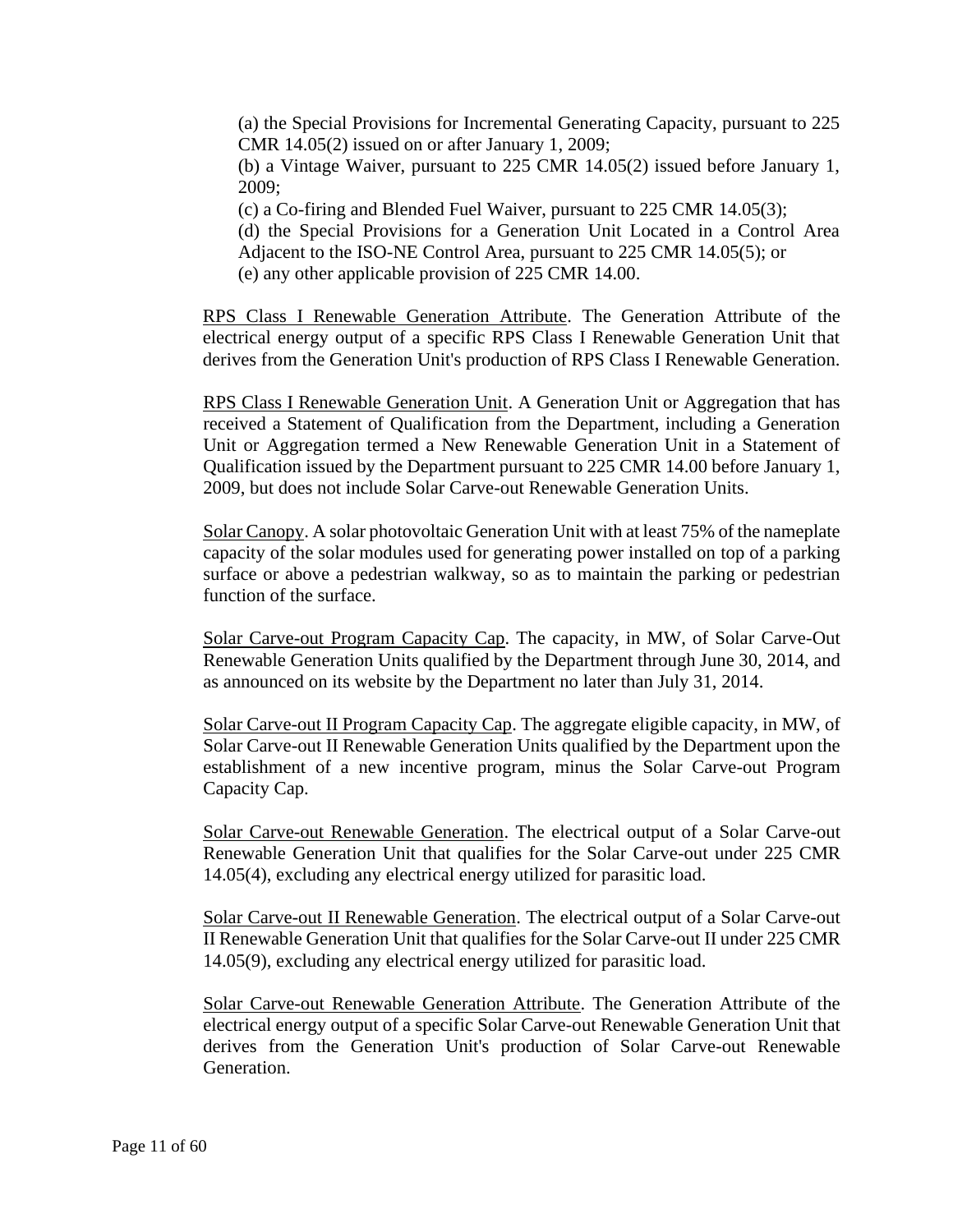Solar Carve-out II Renewable Generation Attribute. The Generation Attribute of the electrical energy output of a specific Solar Carve-out II Renewable Generation Unit that derives from the Generation Unit's production of Solar Carve-out II Renewable Generation.

Solar Carve-out Renewable Generation Unit. A Generation Unit or Aggregation that has received a Statement of Qualification from the Department that specifies its qualification for participation in the Solar Carve-out under 225 CMR 14.05(4).

Solar Carve-out II Renewable Generation Unit. A Generation Unit or Aggregation that has received a Statement of Qualification from the Department that specifies its qualification for participation in the Solar Carve-out II under 225 CMR 14.05(9).

Solar Renewable Energy Certificate II (SREC II). A GIS Certificate that represents the RPS Class I Renewable Generation Attributes and Solar Carve-out II Renewable Generation Attributes of the Renewable Generation from a Solar Carve-out II Renewable Generation Unit.

Statement of Qualification. A written document from the Department that qualifies a Generation Unit or Aggregation as an RPS Class I Qualified Generation Unit, a Solar Carve-out Renewable Generation Unit, or a Solar Carve-out II Renewable Generation Unit, or that qualifies a portion of the annual electrical energy output of a Generation Unit or Aggregation as RPS Class I Renewable Generation Solar Carve-out Renewable Generation, or Solar Carve-out II Renewable Generation.

Useful Thermal Energy. Energy: (a) in the form of direct heat, steam, hot water, or other thermal form that is used in production and beneficial measures for heating, cooling, humidity control, process use, or other valid thermal end use energy requirements; and (b) for which fuel or electricity would otherwise be consumed. Thermal energy used for the purpose of drying or refining biomass fuel shall not be considered Useful Thermal Energy.

Valid Air Permit. Within the United States, a current and effective authorization, license, certificate, or like approval to construct and/or operate a source of air pollution, issued or required by the regulatory agency designated in the applicable State Implementation Plan to issue permits under the Clean Air Act, 42 U.S.C. §§ 7401, *et seq*. In jurisdictions outside of the United States, it shall be a document demonstrating an equivalent authorization.

Vintage Generation. The electrical energy output of a Vintage Generation Unit during the period of the Generation Unit's Historical Generation Rate.

Vintage Generation Unit. A Generation Unit that meets the requirements of 225 CMR 14.05(1), that has a Commercial Operation Date of December 31, 1997, or earlier, and for which the Department issued a Statement of Qualification under the Vintage Waiver provision in 225 CMR 14.05(2) before January 1, 2009.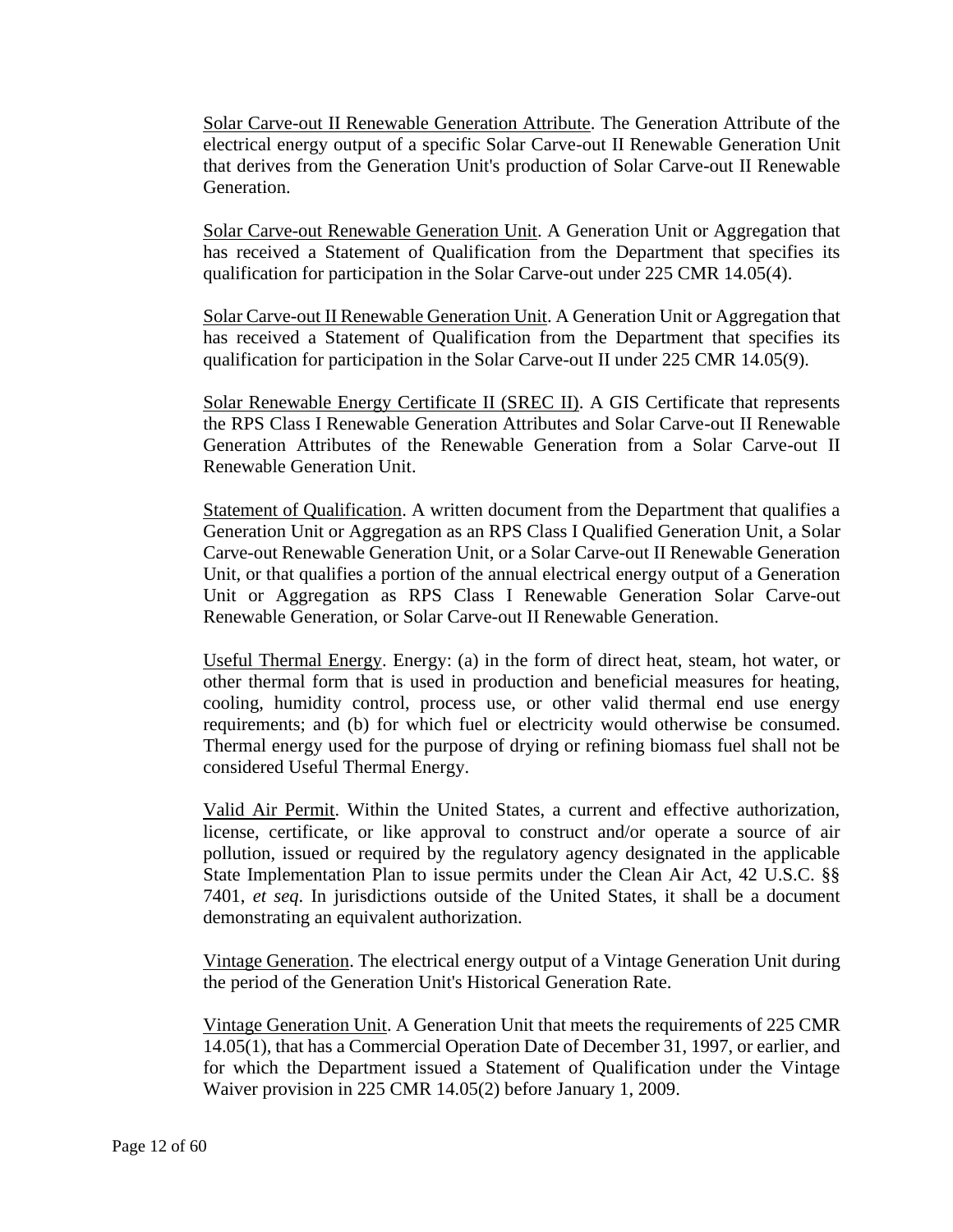#### 14.03: Administration

225 CMR 14.00 shall be administered by the Department.

### 14.04: Applicability

225 CMR 14.00 applies to Retail Electricity Suppliers and to the Owners or Operators of RPS Class I Renewable Generation Units, Solar Carve-out Renewable Generation Units, and Solar Carve-out II Renewable Generation Units.

## 14.05: Eligibility Criteria for RPS Class I, Solar Carve-out Renewable Generation Units, and Solar Carve-out II Renewable Generation Units

(1) Eligibility Criteria. A Generation Unit may qualify as an RPS Class I Renewable Generation Unit, a Solar Carve-out Renewable Generation Unit, or Solar Carve-out II Renewable Generation Unit subject to the limitations in 225 CMR 14.05.

(a) Fuels, Energy Resources and Technologies. The Generation Unit shall use one or more of the fuels, energy resources and/or technologies listed in 225 CMR 14.05(1)(a)1. through 9.

- 1. Solar photovoltaic or solar thermal electric energy.
- 2. Wind energy.
- 3. Ocean thermal, wave or tidal energy.

4. Fuel cells using an Eligible RPS Class I Renewable Fuel.

5. Landfill methane gas, provided that such gas is either conveyed directly to the Generation Unit without the use of facilities used as common carriers of natural gas, or transported to a Generation Unit within the ISO-NE Control Area or an adjacent Control Area via a common carrier of natural gas, in which instance the gas would be subject to the following provisions:

a. the gas is produced entirely within the ISO-NE Control Area or an adjacent Control Area;

b. documentation is provided, satisfactory to the Department, regarding the gas transportation and related contracts; and

c. demonstration is provided, satisfactory to the Department, that the gas can be physically delivered to the Generation Unit.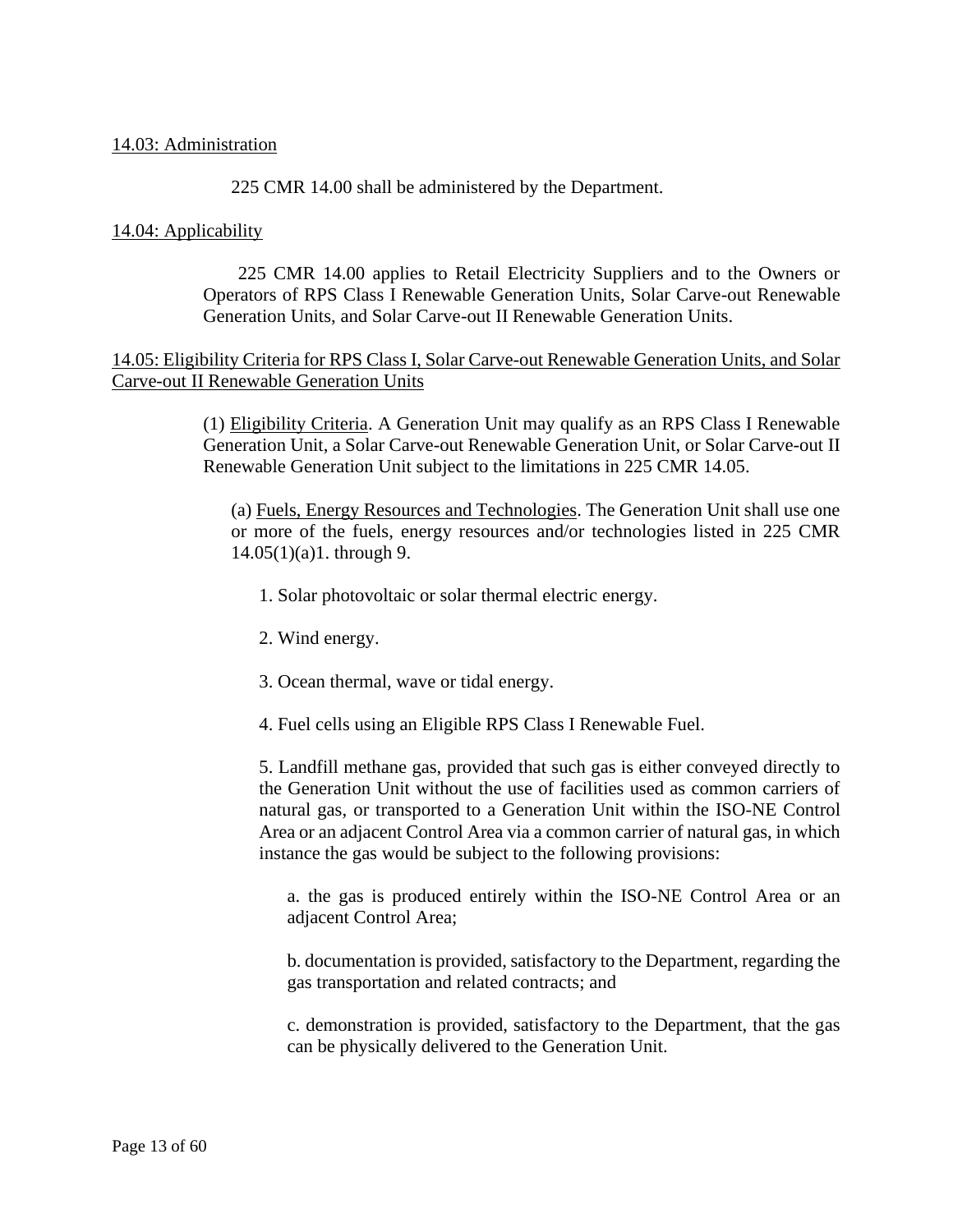6. Hydroelectric. An Generation Unit that uses Hydroelectric Energy may qualify as an RPS Class I Generation Unit, subject to the limitations in 225 CMR 14.05(1)(a)6.

a. The Generation Unit has a nameplate capacity up to 30 megawatts, or increased capacity installed or efficiency improvements implemented after December 31, 1997, the aggregate of which increased capacity or efficiency improvements does not exceed 30 megawatts.

b. The Generation Unit does not involve any dam or water diversion structure constructed after December 31, 1997, or pumped storage of water.

c. The Generation Unit does not generate Marine or Hydrokinetic Energy.

d. The Generation Unit meets appropriate and site-specific standards that address adequate and healthy river flows, water quality standards, fish passage and protection measures and mitigation and enhancement opportunities in the Impacted Watershed, as determined by the Department in consultation with Relevant Hydroelectric Agencies. The Generation Unit shall demonstrate compliance with such standards by submitting the documentation required in either 225 CMR 14.05(1)(a)6.d.i or ii.

i. LIHI Certification of the Generation Unit; except that in either of the two circumstances provided in 225 CMR 14.05(1)(a)6.d.i, the Department may request further information from the applicant and the Relevant Hydroelectric Agencies as part of its review of the applicant's Statement of Qualification Application. The Department shall notify the applicant of any such input from a Relevant Hydroelectric Agency not later than 30 days after receiving such input and shall provide the applicant an opportunity to respond to the Department not later than 30 days after the applicant's receipt of such notice from the Department.

(i). If a Relevant Hydroelectric Agency identified an environmental concern and a proposed remedy to LIHI during the LIHI certification process, and such concern was not addressed in the LIHI certification to the satisfaction of the Agency, and the Agency consulted with the Owner or Operator of the Generation Unit; or

(ii). If, between issuance of the LIHI certification and the Department's determination of the Generation Unit's eligibility, a Relevant Hydroelectric Agency submits to the Department evidence of a significant environmental problem not previously known by such Agency, after consulting with the Owner or Operator of the Generation Unit.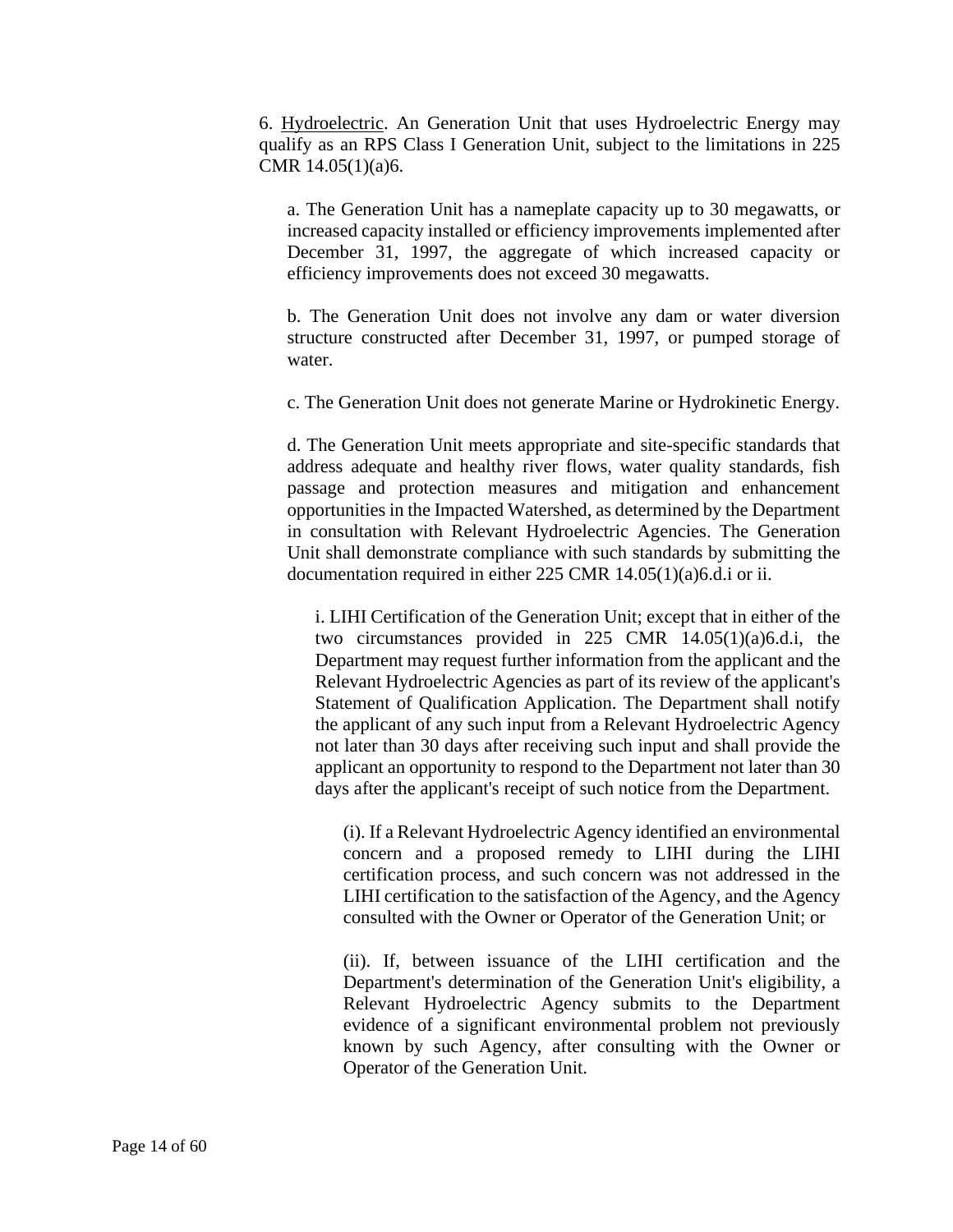ii. A denial of certification from LIHI specifying the reasons the certification was denied and the applicant's proposed rationale for why the project should nevertheless receive a Statement of Qualification. In this instance, the Department shall notify and seek input from the Relevant Hydroelectric Agencies, which shall have 30 days from the date of their receipt of such notification to provide feedback to the Department. The Owner or Operator of the Generation Unit shall be notified of any such input and shall have 30 days from receipt of such notice to respond to the satisfaction of the Department as to why its Application should be approved. The Department thereafter shall make finding of whether the Generation Unit meets appropriate environmental safeguards despite the lack of LIHI certification.

e. The Owner or Operator of the Generation Unit must serve notice to all Relevant Hydroelectric Agencies of its application for LIHI certification. The Owner or Operator of the Generation Unit also must serve notice to all Relevant Hydroelectric Agencies, and provide opportunity for comment within 30 days of such notice, with regard to its submission of a Statement of Qualification Application. Notice of such service must be provided to the Department.

f. If LIHI fails to act to certify or deny certification within 180 days from the date of submission of the Generation Unit's application to LIHI, the Owner or Operator shall file notice of such event with the Department. The Department shall review the federal, state or provincial permits for the Generation Unit and any submissions to LIHI by Relevant Hydroelectric Agencies, and shall make a final determination as to whether the Generation Unit meets environmental standards specified in 225 CMR  $14.05(1)(a)6.d.$ 

g. If LIHI is unable to review for certification a Generation Unit that is located in a Control Area adjacent to the ISO-NE Control Area and outside the United States of America, the Owner or Operator of such Generation Unit may petition the Department for certification using the LIHI standards by an independent third party acceptable to the Department.

7. Low-emission, Advanced Biomass Power Conversion Technologies Using an Eligible Biomass Fuel. A Generation Unit may qualify as an RPS Class I Renewable Generation Unit, provided it uses an Eligible Biomass Fuel, subject to the limitations in 225 CMR  $14.05(1)(a)7$ .

a. The Department shall set forth in Guidelines low-emission eligibility criteria which will become effective on their date of issuance. Any emission eligibility criteria in subsequently revised Guidelines shall become effective 24 months from their date of issuance.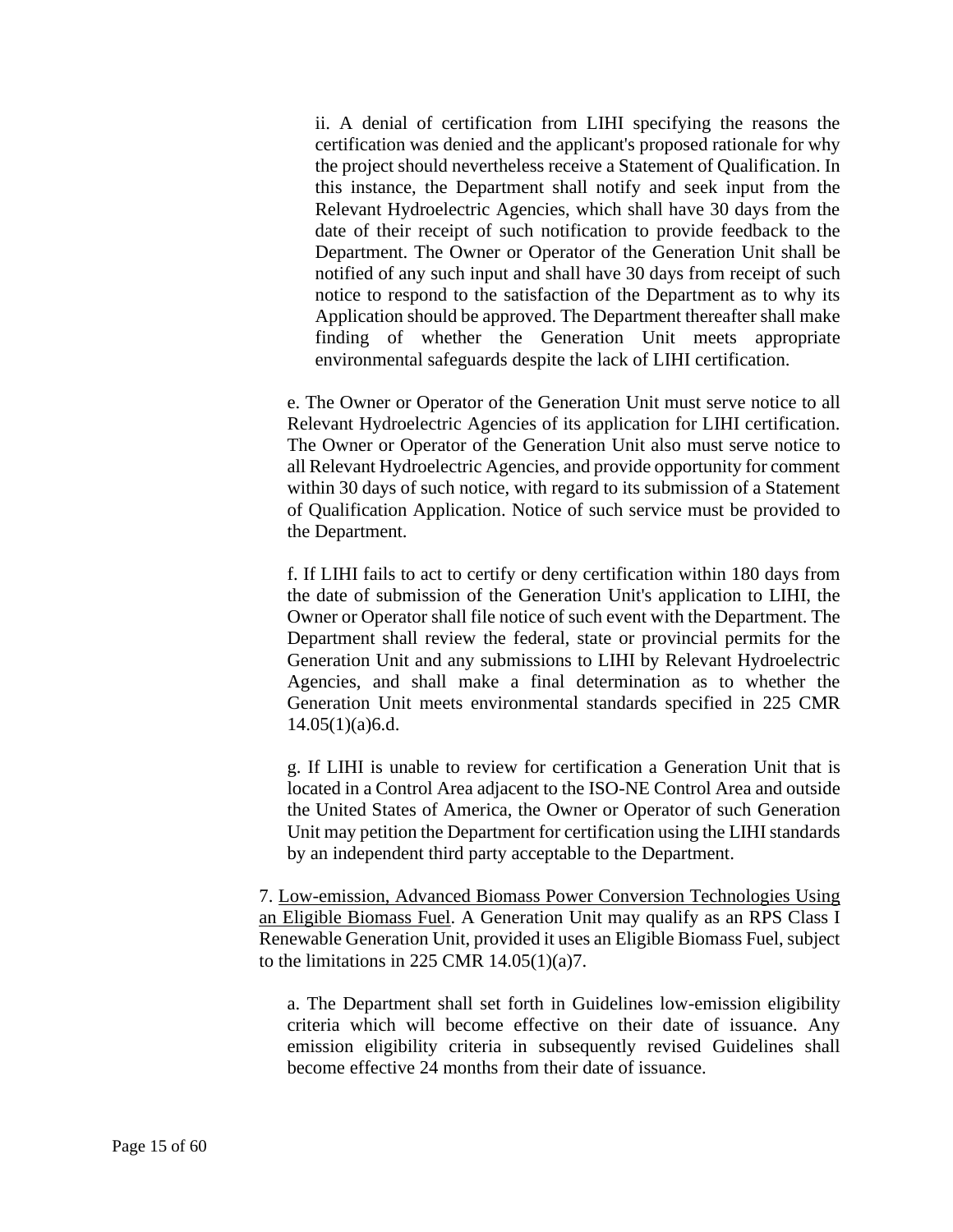b. A Generation Unit with a Commercial Operation Date after December 31, 1997, that is required to obtain an air permit in its jurisdiction, must possess a Valid Air Permit and must demonstrate to the satisfaction of the Department that the emission rates of the Unit do not exceed limits set forth in the Guidelines that are applicable for the date on which the Department receives the Unit's Statement of Qualification Application.

c. A Generation Unit with a Vintage Waiver that is required to obtain an air permit in its jurisdiction must possess a Valid Air Permit and must demonstrate to the satisfaction of the Department that the emission rates of the Unit do not exceed limits set forth in the Guidelines that are applicable for the date on which the Department receives the Unit's Statement of Qualification Application.

d. A Generation Unit that is not required to obtain an air permit in its jurisdiction must demonstrate to the satisfaction of the Department that its emissions are consistent with criteria set forth in the Guidelines that are applicable for the date on which the Department receives the Unit's Statement of Qualification Application.

e. In the case of a Generation Unit for whose size, type, or fuel the Guidelines do not provide applicable emission limits, the Department will determine appropriate limits in consultation with the MassDEP.

f. A Generation Unit, that uses an Eligible Biomass Woody Fuel, Comingled Biomass Woody Fuel, or a Manufactured Biomass Fuel, must provide to the Department as part of their Statement of Qualification Application the following items.

i. A fuel supply plan indicating the anticipated fuel types, sources, and amounts.

Not later than January  $1<sup>st</sup>$ , the Unit shall provide on an annual basis a report of the anticipated fuel supply for that Compliance Year.

ii. A design and operational plan that demonstrates that the Unit will achieve an Overall Efficiency, as calculated in 225 CMR 14.05(8)(c)2. through 4., of at least 50% on a quarterly basis, or 40% on a quarterly basis for Advancement of Biomass Conversion Generation Units.

iii. An analysis of net Lifecycle Greenhouse Gas Emissions, that demonstrates, to the satisfaction of the Department, that such emissions, over a 20 year life cycle, yield at least a 50% reduction of greenhouse gas emissions per unit of useful energy relative to the Lifecycle Greenhouse Gas Emissions from the aggregate use of the operation of a new combined cycle natural gas electric generating facility using the most efficient commercially available technology as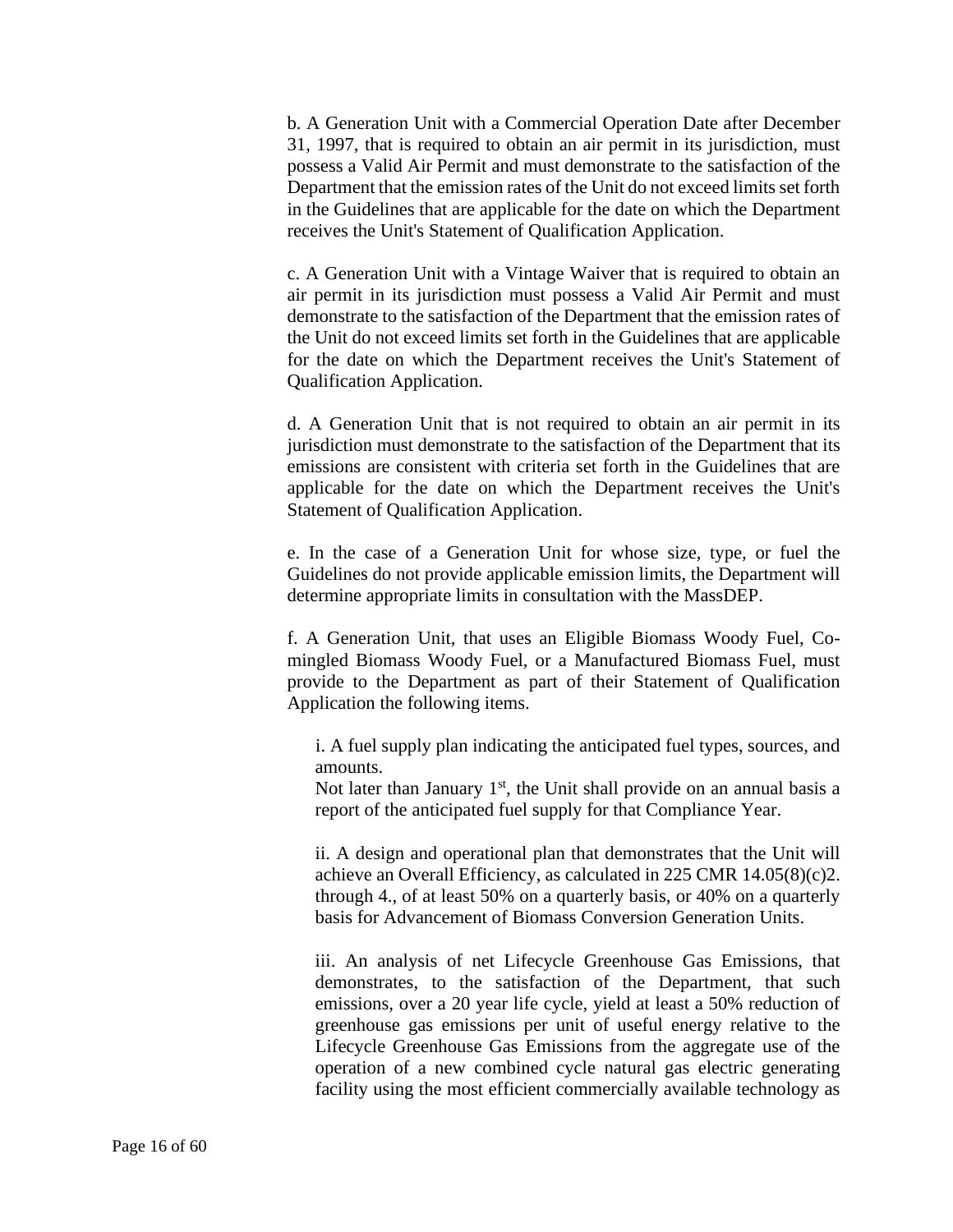of the date of the Statement of Qualification Application for the portion of electricity delivered by the Generation Unit and, if applicable, the operation of the fossil fuel fired thermal energy unit being displaced, or in the case of new Useful Thermal Energy, a gas-fired thermal energy unit using the most efficient commercially available technology as of the date of Statement of Qualification Application for the portion of the Useful Thermal Energy delivered by the Generation Unit. The Department shall provide in the *Overall Efficiency and Greenhouse Gas Analysis Guideline* as part of the Statement of Qualification Application a standard analytical methodology to meet this requirement, including a full accounting of greenhouse gas emissions associated with any fuel processing.

g. In the case of a Generation Unit that uses anaerobic digester gas or another biogas that is an Eligible Biomass Fuel, such gas may be either conveyed directly to the Generation Unit without the use of facilities used as common carriers of natural gas, or transported to a Generation Unit within the ISO-NE Control Area or an adjacent Control Area via a common carrier of natural gas, in which instance the gas would be subject to the following provisions:

i. the gas is produced entirely within the ISO-NE Control Area or an adjacent Control Area;

ii. documentation is provided, satisfactory to the Department, regarding the gas transportation and related contracts; and

iii. demonstration is provided, satisfactory to the Department, that the gas can be physically delivered to the Generation Unit.

8. Marine or hydrokinetic energy.

9. Geothermal energy.

(b) Commercial Operation Date. The Commercial Operation Date shall be after December 31, 1997, unless the Generation Unit received a Statement of Qualification with a Vintage Waiver prior to January 1, 2009. In the case of a Solar Carve-out Renewable Generation Unit, the Commercial Operation Date shall be after December 31, 2007. In the case of a Solar Carve-out II Renewable Generation Unit, the Commercial Operation Date shall be after December 31, 2012.

(c) Metering. The electrical energy output from a Generation Unit shall be verified by the ISO-NE or by an independent verification system or person participating in the NEPOOL GIS accounting system as an independent Third Party Meter Reader, as defined in Rule 2.5(j) of the NEPOOL GIS Operating Rules, or any successor rule, and approved by the Department.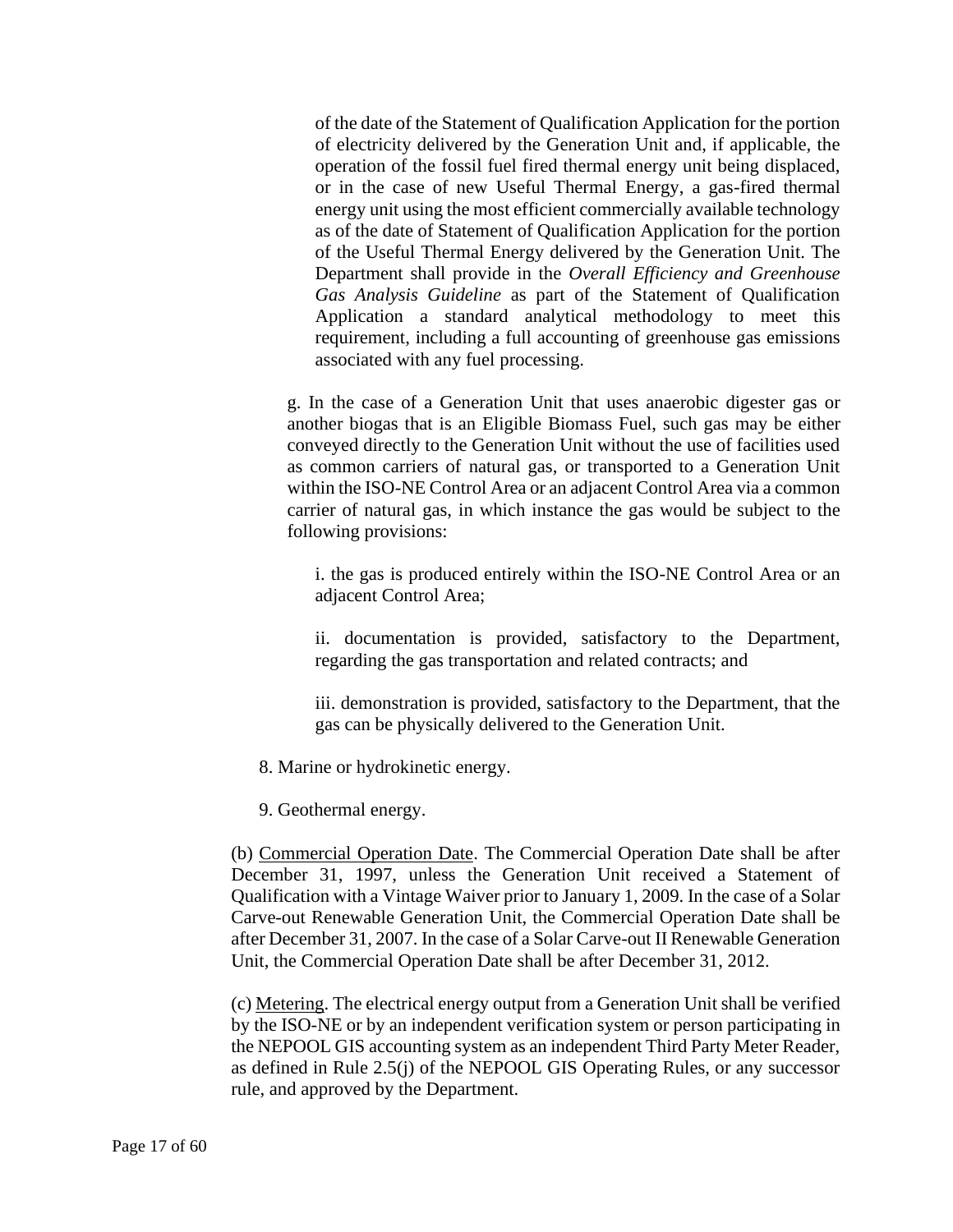(d) Location. The Generation Unit location is subject to the limitations in 225 CMR 14.05(1)(d).

1. Off-grid Generation. If the Generation Unit produces Off-grid Generation, such Generation Unit must be located in Massachusetts.

2. Behind-the-meter Generation. If the Generation Unit is wired to the electrical system on the End-use Customer's side of a retail electric meter, such Generation Unit must be located within the ISO-NE Control Area.

(2) Special Provisions for Incremental Generation. An increase in electrical energy output of a Generation Unit with a Commercial Operation Date on or before December 31, 1997, may qualify as RPS Class I Renewable Generation, subject to the limitations in CMR 14.05(2).

(a) The Generation Unit must meet the eligibility requirements of 225 CMR 14.05 with the exception of 225 CMR  $14.05(1)(b)$ .

(b) The portion of the total electrical energy output of the Generation Unit that qualifies as RPS Class I Renewable Generation in a given calendar year shall be the portion attributable to incremental new generating capacity or efficiency improvements installed or implemented after December 31, 1997, using equipment that was not utilized in any Renewable Generation Unit within the ISO-NE Control Area or within Control Areas adjacent thereto on or before December 31, 1997.

(c) The portion of the electrical energy output of a Generation Unit that does not qualify as RPS Class I Renewable Generation under the provisions of 225 CMR 14.05(2)(c) or under a Statement of Qualification granted to a Vintage Generation Unit prior to January 1, 2009, may qualify as RPS Class II Renewable Generation if it applies for and meets the eligibility standards of the RPS Class II Regulations set forth in 225 CMR 15.00: *Renewable Energy Portfolio Standard – Class II*.

(d) The portion of electrical energy output of a Generation Unit that replaces the output of an RPS Class I Renewable Generation Unit qualified under 225 CMR  $14.05(1)(a)5$ . at the same location, or proximate thereto, and utilizes the fuel resource of that location, shall not be qualified as Incremental Generation, unless a Generation Unit meets the requirements of 225 CMR 14.05(7)(d).

(3) Co-firing and Blended Fuel Waiver. All or a portion of the electrical energy output of a Generation Unit that uses ineligible fuel in conjunction with an Eligible RPS Class I Renewable Fuel, whether by co-firing such fuels or by using a Blended Fuel, may qualify as RPS Class I Renewable Generation provided the Generation Unit meets the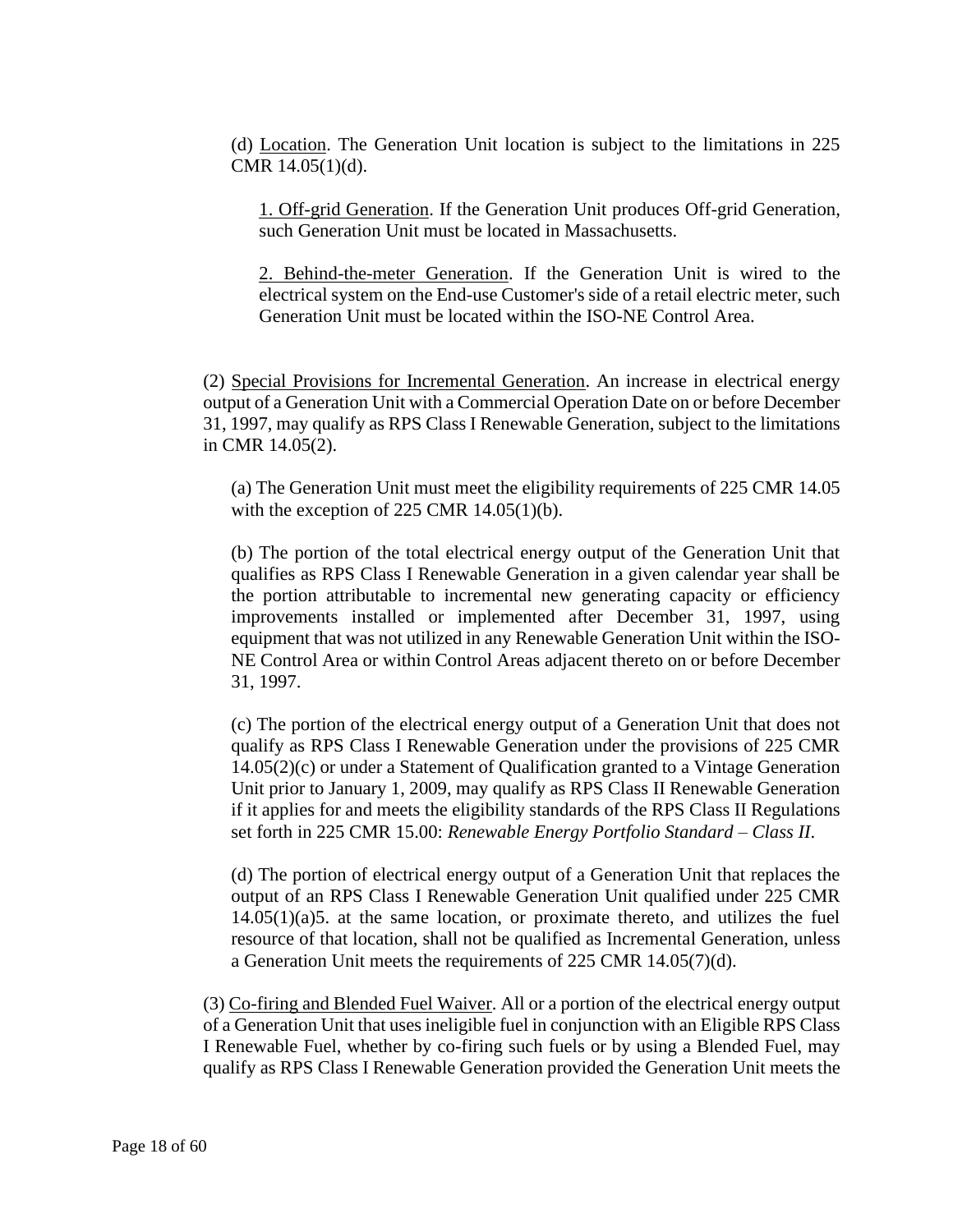eligibility requirements of 225 CMR 14.05, subject to the limitations in 225 CMR  $14.05(3)$ .

(a) The portion of the total electrical energy output that qualifies as RPS Class I Renewable Generation in a given time period shall be equal to the ratio of the net heat content of the Eligible RPS Class I Renewable Fuel consumed to the net heat content of all fuel consumed in that time period.

(b) If using a Co-mingled Biomass Woody Fuel, such fuel shall be considered an ineligible fuel unless such fuel is accompanied by Biomass Fuel Certificates as provided in 225 CMR 14.05(8)(a)2.b.

(c) If using a Blended Fuel of which the eligible portion is an Eligible Biomass Fuel or if co-firing an ineligible fuel with an Eligible Biomass Fuel, the entire Generation Unit must meet the requirements of an advanced biomass Power Conversion Technology as set forth in 225 CMR 14.05(1)(a)7.

(d) If using an Eligible Biomass Fuel, the Generation Unit must demonstrate to the satisfaction of the Department that the emission rates for the entire Generation Unit are consistent with rates prescribed by the MassDEP for comparably fueled Generation Units in the Commonwealth. The Department may require the Generation Unit Owner or Operator to retain at its own expense a third-party consultant deemed satisfactory to the Department, to provide the Department and the MassDEP with assistance in this determination.

(e) The Generation Unit must provide with its Statement of Qualification Application a fuel supply plan that specifies each and every fuel that it intends to use, in what relative proportions either in co-firing or in a Blended Fuel, and with what individual input heat values. Such plan shall include the procedures by which the Unit will document to the satisfaction of the Department its compliance with the plan.

(f) The provisions of 225 CMR 14.05(3) shall not apply to the incidental use of ineligible fuels for the purpose of cold starting a Generation Unit that otherwise exclusively uses an Eligible RPS Class I Renewable Fuel.

(4) Special Provisions for a Solar Carve-out Generation Unit. All references to kW or MW in 225 CMR 14.05(4) shall be measured on a nameplate capacity basis in direct current (DC).

(a) The Solar Carve-out Renewable Generation Unit must use solar photovoltaic technology, be used on-site, located in the Commonwealth of Massachusetts, and be interconnected with the electric grid. On-site use includes any new or existing load located at the site of the Generation Unit including any parasitic load that may result from the installation of the Generation Unit, and that is wired to receive a portion of the electrical energy output from the Generation Unit before the balance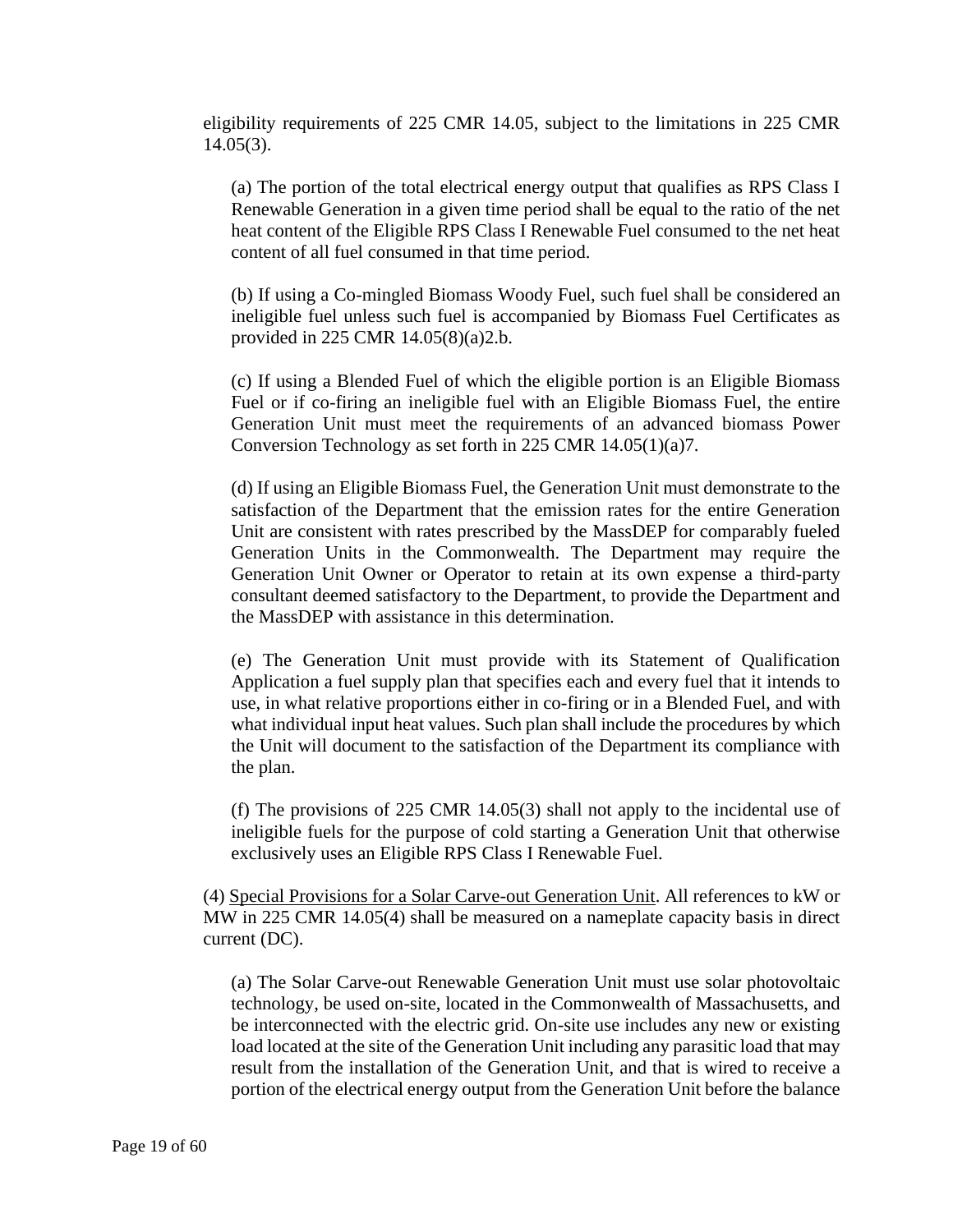of such output passes through the Generation Unit's metered interconnection onto the electric grid. The maximum capacity of a Generation Unit shall be 6 MW, as measured on a nameplate capacity basis in direct current and shall be determined based on the total capacity located on a single parcel of land. For any parcel of land for which a Solar Carve-out Generation Unit has submitted a Statement of Qualification Application, if its current boundaries are the result of a subdivision recorded after January 1, 2010, the Owner or Operator shall make a demonstration to the Department that the subdivision was not for the purpose of eligibility in the Solar Carve-out Program. If the Department is not satisfied by such showing, the 6 MW limit shall apply to the metes and bounds of the parcel as recorded prior to the subdivision. Any subsequent additional solar photovoltaic Generation Units that would result in excess of 6 MW of capacity installed on the same parcel of land and meeting all other requirements under 225 CMR 14.00 may qualify only for RPS Class I Renewable Generation Attributes.

(b) If the construction and installation of a Generation Unit was funded through a program administered prior to January 1, 2010, by the Massachusetts Renewable Energy Trust, or if the Generation Unit was funded substantially from American Recovery and Reinvestment Act, P.L. 111-5 (ARRA) for the installation of that Generation Unit, the Generation Unit shall not be eligible to participate in the Solar Carve-out. Substantial shall mean for this purpose more than 67% of total installed cost. Notwithstanding 225 CMR 14.05(4)(b), if the substantial funding that a Generation Unit receives is from a payment in *lieu* of tax credit under § 1603 of ARRA, the Generation Unit shall be eligible for Solar Carve-out Renewable Generation Attributes.

(c) Any entity that owns Solar Carve-out Renewable Generation Attributes is eligible to make deposits into the Solar Credit Clearinghouse Auction provided the Attributes deposited into the Auction were generated during the Opt-in Term specified in the Statement of Qualification of the Generation Unit. The Department or its agent shall maintain an account, known as Solar Credit Clearinghouse Auction Account on the NEPOOL GIS into which Solar Carve-out Renewable Generation Attributes may be deposited. The Solar Credit Clearinghouse Auction Account shall be available for deposit of Attributes only from May 16 to June 15.

(d) An entity that opts to deposit Solar Carve-out Generation Renewable Attributes into the Solar Credit Clearinghouse Auction Account shall be assessed, at the completion of the auction, a usage fee of 5% of the auction price for each such Attribute deposited into Solar Credit Clearinghouse Auction Account. This usage fee shall be deposited into the Alternative Compliance Payment fund under 225 CMR 14.08(3). This usage fee will not apply to Attributes that remain unsold following the final round of the Solar Credit Clearinghouse Auction as provided in 225 CMR 14.05(4)(i).

(e) Those Attributes deposited into Solar Credit Clearinghouse Auction Account shall then be retired and reissued by NEPOOL GIS as Re-minted Auction Account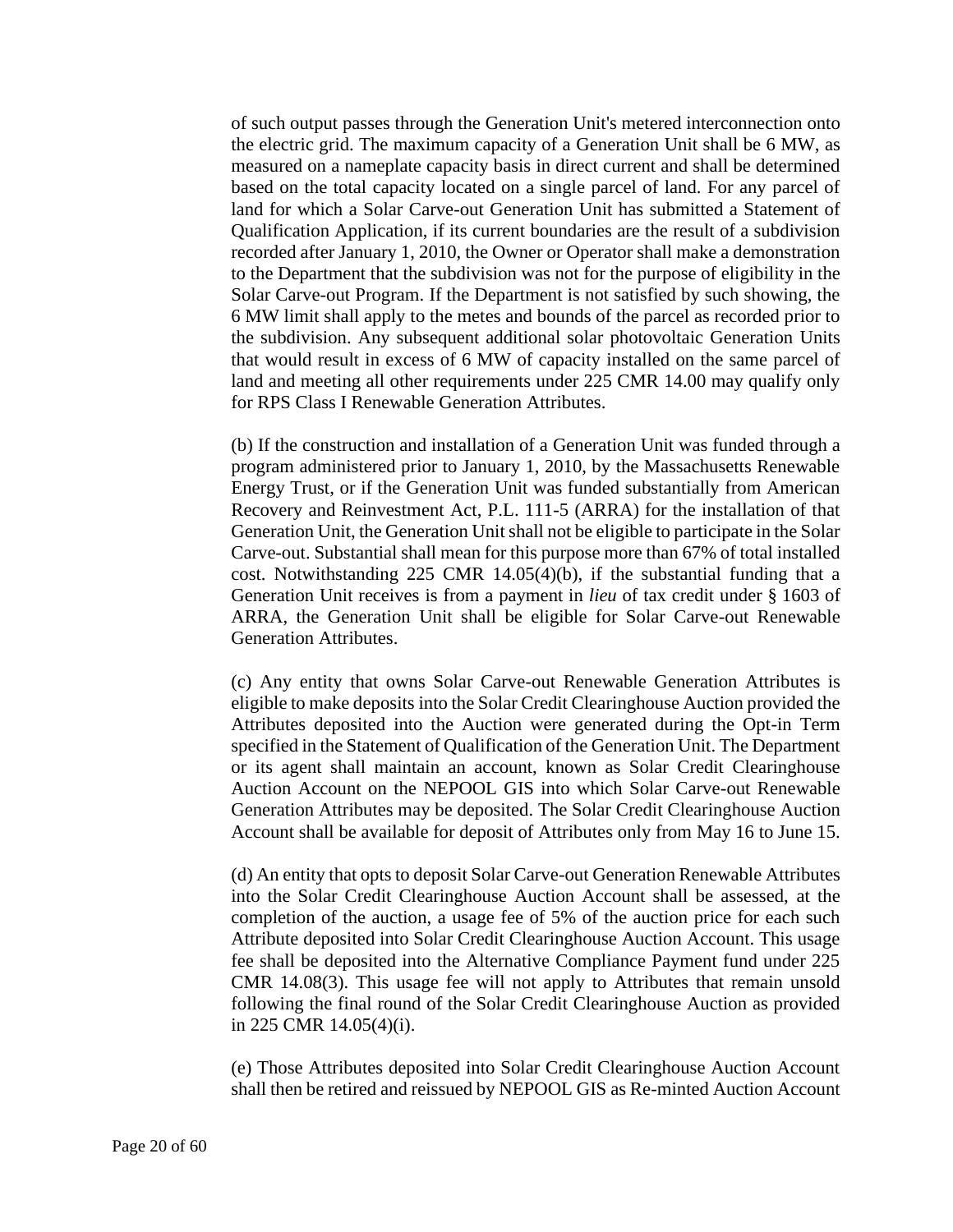Attributes. These Attributes shall be eligible in either of the two subsequent Compliance Years from the year in which they were generated to meet obligations under the Massachusetts Solar Carve-out Minimum Standard. The Department or its agent shall conduct an auction for those Attributes. Any entity wishing to purchase Re-minted Auction Account Attributes may participate and enter a bid. Each bid shall be for the number of Re-minted Auction Account Attributes that the bidder wishes to purchase at a fixed price of \$300 per Re-minted Auction Account Attribute.

(f) The Solar Credit Clearinghouse Auction shall be held not later than July 31. If the Auction clears, meaning that the total number of Re-minted Auction Account Attributes bid for in the auction was equal to or more than the number of Solar Carve-out Renewable Generation Attributes deposited, then the total amount of deposited Attributes will be distributed to the bidders in a pro-rated manner such that each bidder receives the same percentage of their bid volume. If the auction does not clear, meaning that the total number of Re-minted Auction Account Attributes bid for in the auction was less than the number of Solar Carve-out Renewable Generation Attributes deposited, the Department or its agent shall void the auction.

(g) If the auction under 225 CMR 14.05(4)(f) does not clear, the Department shall conduct a new auction within three Business Days, in which any Attributes purchased shall be eligible in any of the three subsequent Compliance Years from the year in which they were generated to meet obligations under the Massachusetts Solar Carve-out Minimum Standard. If the auction does not clear, the Department or its agent shall void the auction.

(h) If the auction under 225 CMR  $14.05(4)(g)$  does not clear, the Department or its agent shall conduct another auction within three Business Days, at which point the Attributes shall be eligible in any of the three subsequent Compliance Years from the year in which they were generated to meet obligations under the Massachusetts Solar Carve-out Minimum Standard. Prior to this Auction, the Department shall also re-calculate the Massachusetts Solar Carve-out Minimum Standard under 225 CMR 14.07(2).

(i) If the auction under  $225$  CMR  $14.05(4)$ (h) does not clear, the Re-minted Auction Account Attributes deposited in the Solar Credit Clearinghouse Auction Account shall be allocated to the bidders in a pro-rated manner so that an equal percentage of Re-minted Auction Account Attributes are allocated from each Generation Unit that deposited Solar Carve-out Renewable Generation Attributes. The remaining Re-minted Auction Account Attributes shall be returned to the entity that made the deposit. These Attributes shall be eligible in any of the three subsequent Compliance Years from the year in which they were generated to meet obligations under the Massachusetts Solar Carve-out Minimum Standard.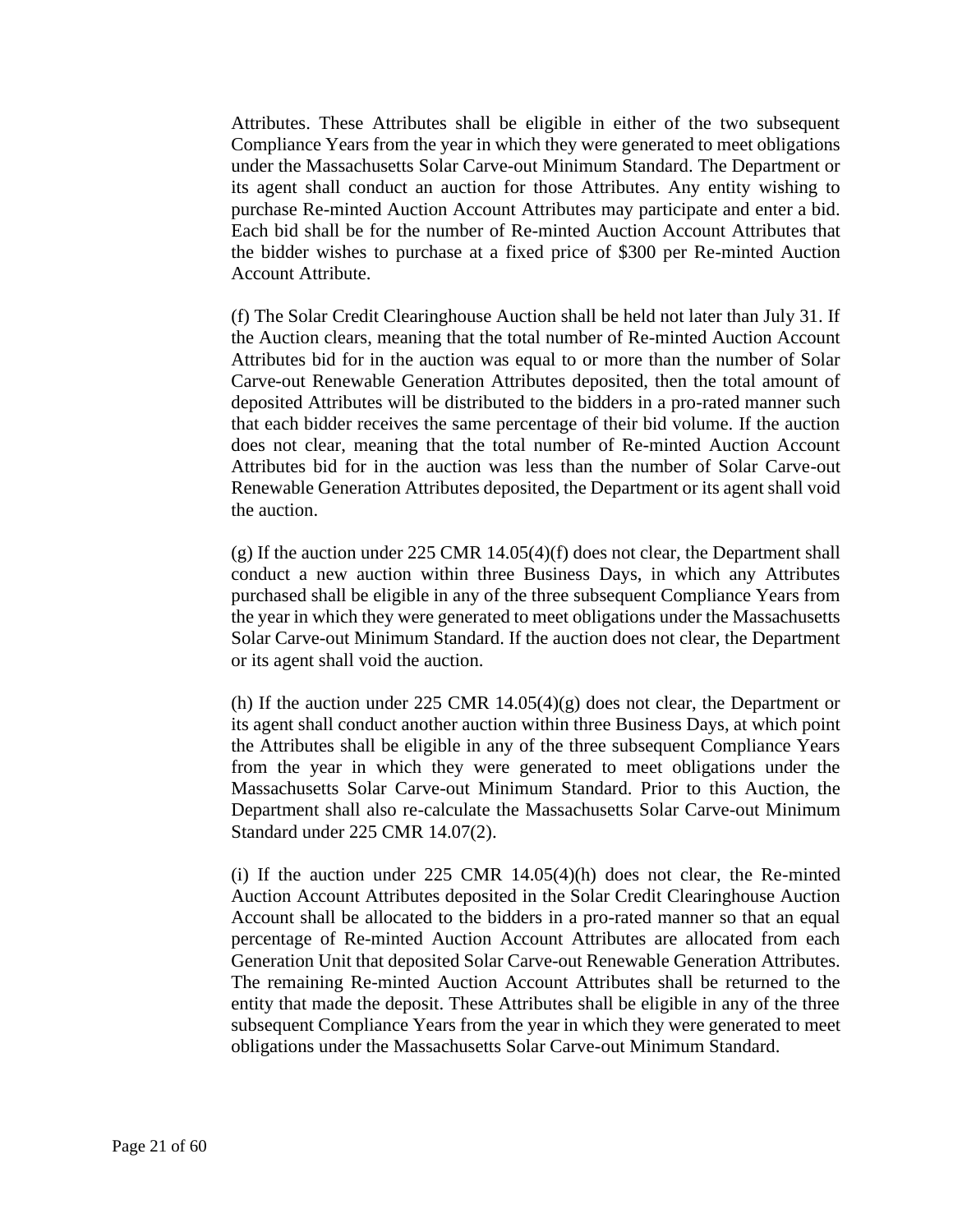(j) Re-minted Auction Account Attributes may not be placed into the Solar Credit Clearinghouse Auction Account in subsequent years.

(k) Within two weeks from June 28, 2013, the Department shall establish and provide on its website a list of all projects that are within the 400 MW capacity limit and the set of Generation Units that are outside of the 400 MW capacity limit. The Department shall provide Statement of Qualifications to all Generation Units with Statement of Qualification Applications as follows, provided such Generation Units meet all other eligibility criterion of 225 CMR 14.00.

1. A Generation Unit greater than 100 kW that has received a Statement of Qualification or has submitted a Statement of Qualification Application that is within the 400 MW capacity limit shall be provided a Statement of Qualification only if the Generation Unit meets the project construction timelines prescribed in 225 CMR 14.05(4)(k)4. Notwithstanding 225 CMR 14.06(4), the RPS Effective Date of the Generation Unit shall be no later than December 31, 2013, regardless of when the Unit's Commercial Operation Date occurs.

2. A Generation Unit greater than 100 kW that has submitted a Statement of Qualification Application that is outside the 400 MW capacity limit shall be provided a Statement of Qualification only if the Generation Unit is authorized to interconnect by its local Distribution Company on or before June 28, 2013 or has received an interconnection service agreement from its local Distribution Company that is fully executed by both the interconnecting customer and the Distribution Company and dated on or before June 7, 2013, and meets the project construction timelines prescribed in 225 CMR 14.05(4)(k)4. The Generation Unit shall have one week after June 28, 2013 to provide the Department with a copy of the executed Interconnection Service Agreement or its Statement of Qualification Application will be rejected. Notwithstanding 225 CMR 14.06(4), the RPS Effective Date of the Generation Unit shall be no later than December 31, 2013, regardless of when the Generation Unit's Commercial Operation Date occurs.

3. A Generation Unit that has a rated capacity equal to or less than 100 kW, or has qualified as a Community Solar Project by the MassCEC under its Commonwealth Solar II Rebate Program, which has received its authorization to interconnect or permission to operate from its local Distribution Company by the effective date of a new solar carve-out program established by the Department, or by June 30, 2014, whichever is earlier, and haves submitted a Statement of Qualification Application shall be provided a Statement of Qualification. Notwithstanding 225 CMR 14.06(4), the RPS Effective Date of the Generation Unit shall be no later than December 31, 2013, regardless of when the Generation Unit's Commercial Operation Date occurs. For the purpose of 225 CMR 14.05(4)(k)3., the Generation Unit's capacity shall be measured as the total capacity of qualified Solar Carve-out Renewable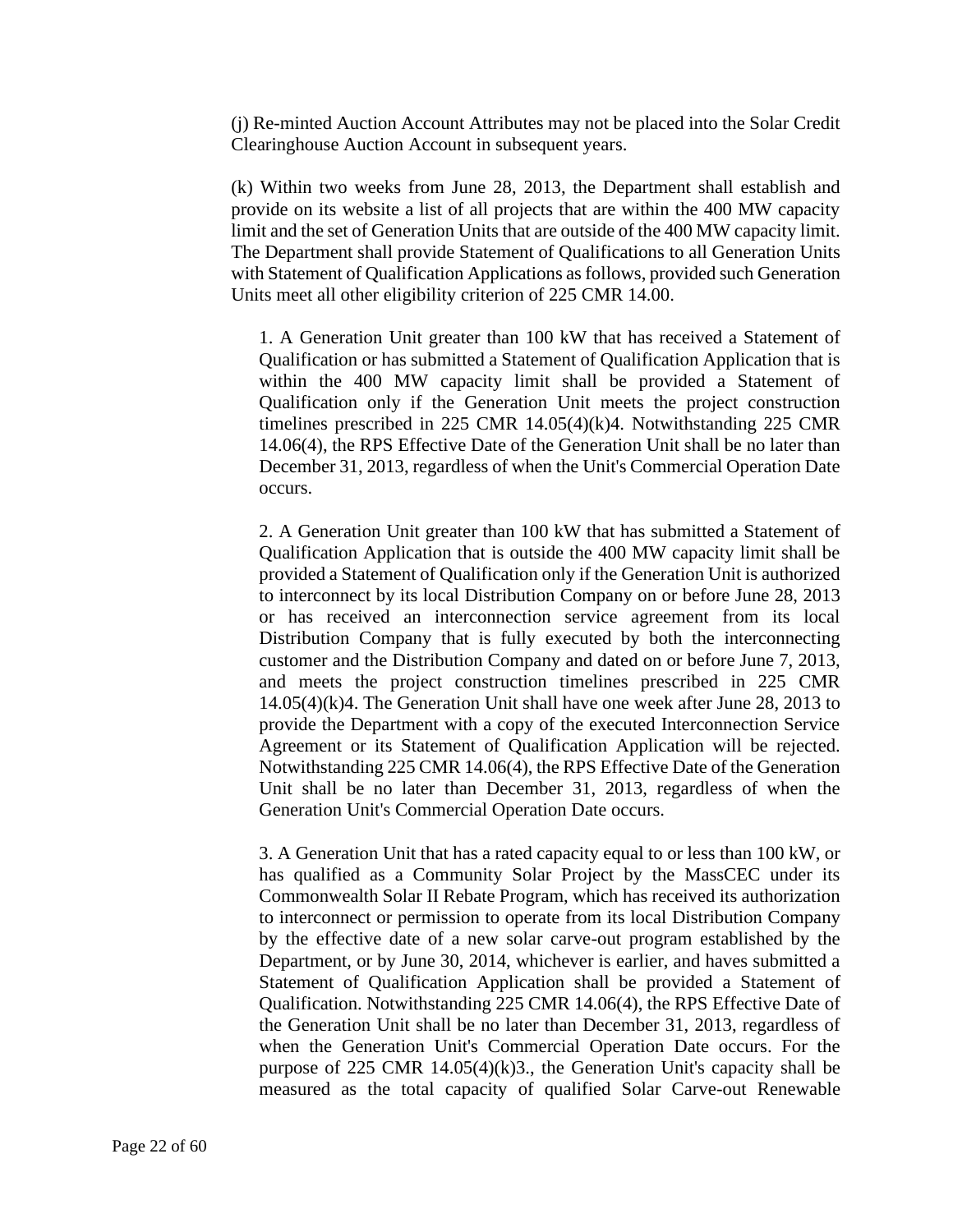Generation on a single parcel of land or on a roof of a single building, whichever is less.

4. A Generation Unit greater than 100 kW must meet the following construction timelines to receive a Statement of Qualification.

a. A Generation Unit must receive its authorization to interconnect or permission to operate from its local Distribution Company on or before December 31, 2013.

b. A Generation Unit that has not received an authorization to interconnect or permission to operate on or before December 31, 2013 will be provided an extension to June 30, 2014 only if it can demonstrate to the satisfaction of the Department that the project has expended at least 50% of its total construction costs by December 31, 2013. A Generation Unit provided such an extension must receive its authorization to interconnect or permission to operate on or before June 30, 2014.

c. If a Generation Unit can demonstrate to the Department's satisfaction that either of these two timelines have been met, but that interconnection depends only on the receipt of notice of authorization to interconnect or its permission to operate, and such receipt is delayed only by the local Distribution Company or due to remaining steps required by other parties for safe and reliable interconnection, then the Generation Unit will be provided an extension until the authorization to interconnect or permission to operate is received.

5. Any Solar Carve-out Renewable Generation Unit that has submitted a Statement of Qualification Application or received a Statement of Qualification as of June 28, 2013 will not be eligible to generate Solar Carveout Renewable Generation Attributes for incremental new generating capacity that is in excess of the capacity that was applied for in its Statement of Qualification Application.

(5) Special Provisions for a Generation Unit Located in a Control Area Adjacent to the ISO-NE Control Area. The portion of the total electrical energy output of an RPS Class I Renewable Generation Unit located in a Control Area adjacent to the ISO-NE Control Area that qualifies as RPS Class I Renewable Generation shall meet the requirements in Rule 2.7(c) and all other relevant sections of the NEPOOL GIS Operating Rules, and the requirements in 225 CMR 14.05(5).

(a) The Generation Unit Owner or Operator shall provide documentation, satisfactory to the Department that the RPS Class I Renewable Generation Attributes have not otherwise been, nor will be, sold, retired, claimed, used or represented as part of electrical energy output or sales, or used to satisfy obligations in jurisdictions other than Massachusetts.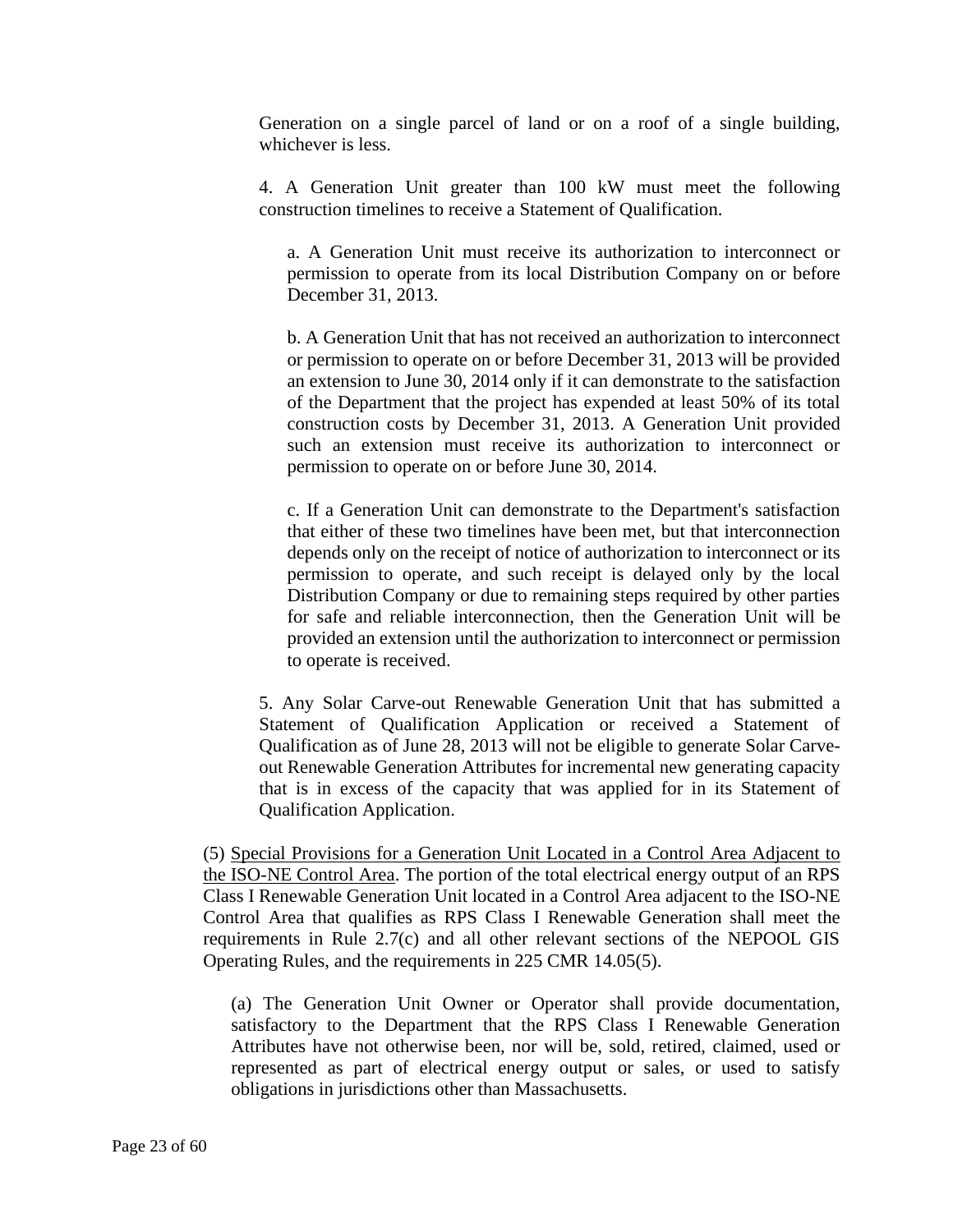(b) The Generation Unit Owner or Operator must provide an attestation in a form to be provided by the Department that it will not itself or through any affiliate or other contracted party, knowingly engage in the process of importing RPS Class I Renewable Generation into the ISO-NE Control Area for the creation of RPS Class I Renewable GIS Certificates, and then exporting that energy or a similar quantity of other energy out of the ISO-NE Control Area during the same hour.

(c) The quantity of electrical energy output from an RPS Class I Renewable Generation Unit outside the ISO-NE Control Area that can qualify as RPS Class I Renewable Generation at the NEPOOL GIS during each hour is limited to the lesser of the RPS Class I Renewable Generation actually produced by the Generation Unit or the RPS Class I Renewable Generation actually scheduled and delivered into the ISO-NE Control Area.

(6) Special Provisions for Aggregations. An Aggregation of Generation Units that are located behind the customer meter or that are Off-grid Generation Units, each of which could independently meet the relevant requirements of 225 CMR 14.05, may receive a single Statement of Qualification and be treated as a single RPS Class I Renewable Generation Unit, Solar Carve-out Renewable Generation Unit, or Solar Carve-out II Renewable Generation Unit under the criteria and procedures in 225 CMR 14.05(6).

(a) Each Generation Unit in such Aggregation must be located within the same state and use the same fuel, energy resource and technology as all other Generation Units in the Aggregation. In the instance of an Aggregation that includes a Solar Carve-out Renewable Generation Unit, the Aggregation shall only include Generation Units that are eligible for the Solar Carve-out under 225 CMR 14.05(4). In the instance of an Aggregation that includes a Solar Carve-out II Renewable Generation Unit, the Aggregation shall only include Generation Units that are eligible for the Solar Carve-out II under 225 CMR 14.05(9).

(b) Each of the Owners or Operators of Generation Units within the Aggregation must enter into an agreement with a person or entity that serves as the Authorized Agent for the Aggregation in all dealings with the Department and with the NEPOOL GIS, and such agreement must include procedures by which the electrical energy output of each Generation Unit shall be monitored and reported to the NEPOOL GIS.

(c) The Authorized Agent of the Aggregation must establish and maintain a Generator account at the NEPOOL GIS under the NEPOOL GIS Operating Rules, including all provisions for Non-NEPOOL Generator Representatives, as that term is defined in Rule 2.1(a)(vi).

(d) The electrical energy output of each of the Generation Units in the Aggregation must be individually monitored and recorded, and it must be reported to the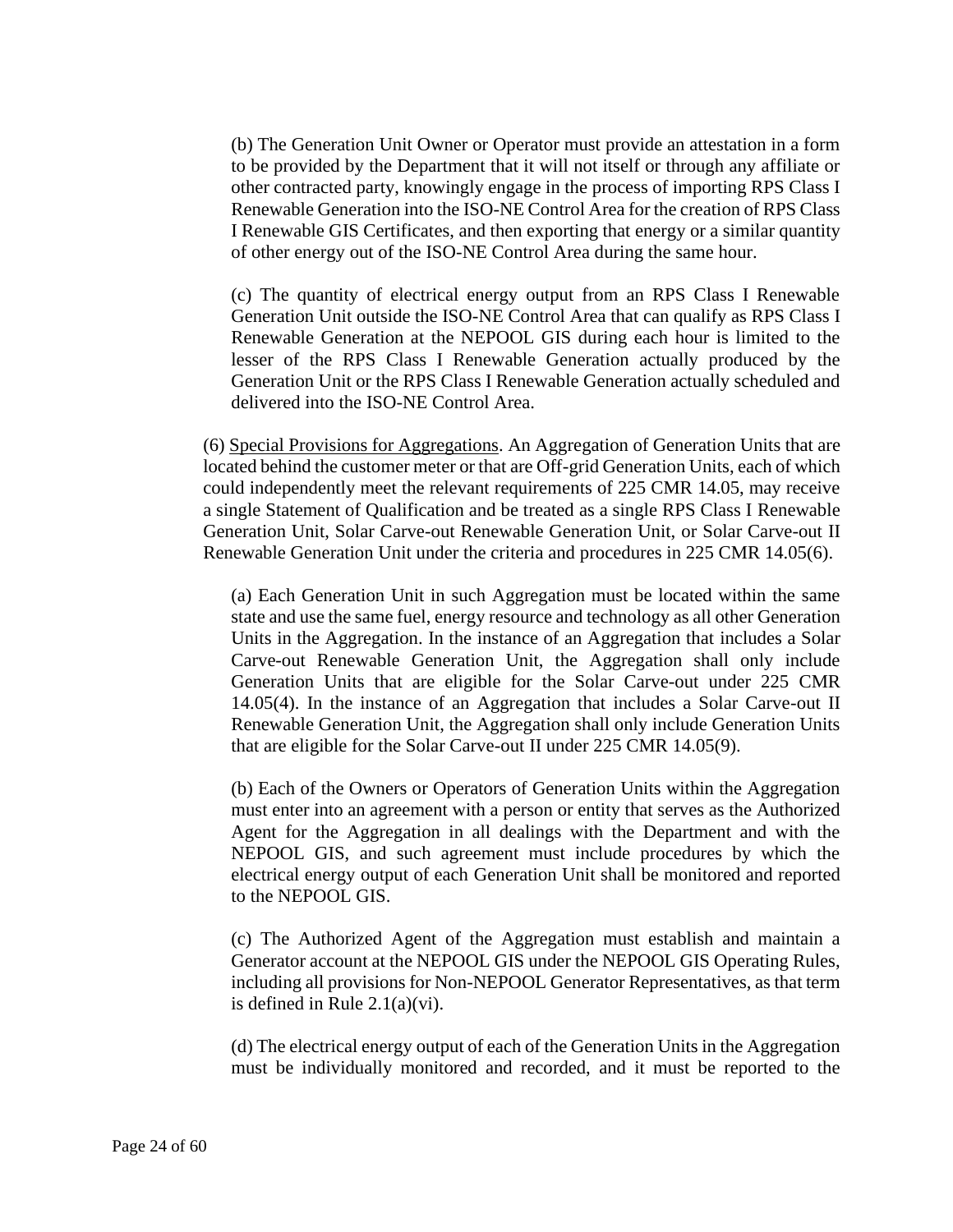NEPOOL GIS, by an independent Third Party Meter Reader as defined in Rule 2.5(j) of the NEPOOL GIS Operating Rules, and approved by the Department.

(7) Special Provisions for Relocated, Repowered, and Replacement Generation Units. The Department may provide a Statement of Qualification to a Generation Unit that meets one of the following categories and criteria, as well as all other relevant provisions of 225 CMR 14.05:

(a) Relocated RPS Class I Renewable Generation Unit. A Generation Unit whose Power Conversion Technology was used on or before December 31, 1997, to generate electrical energy outside of both the ISO-NE Control Area and Control Areas adjacent thereto, and that is relocated into one of said Control Areas after December 31, 1997, provided that any components of the Power Conversion Technology that were not used outside of said Control Areas were first used in a Generation Unit after December 31, 1997.

(b) Repowered RPS Class I Renewable Generation Unit. A Generation Unit that did not utilize an Eligible RPS Class I Renewable Fuel at any time on or before December 31, 1997.

(c) Replacement RPS Class I Renewable Generation Unit. A Generation Unit that replaces a mothballed or decommissioned Generation Unit that had operated on the same site on or before December 31, 1997, provided the entire Power Conversion Technology of the existing Generation Unit is replaced with equipment manufactured after December 31, 1997.

(8) Special Provisions for Generation Units Using Eligible Biomass Woody Fuels, Comingled Biomass Woody Fuels, or Manufactured Biomass Fuels.

(a) Eligible Biomass Woody Fuel or Manufactured Biomass Fuel Certification, Verification, and Enforcement. An Owner, Operator, or Authorized Agent of a Generation Unit that uses an Eligible Biomass Woody Fuel or a Manufactured Biomass Fuel must meet the following provisions.

 1. Over each Compliance Year, the tonnage of all Eligible Biomass Woody Fuel input to the Generation Unit shall be documented, in a Biomass Unit Annual Compliance Report provided in 225 CMR 14.05(8)(d), by ownership by the Owner or Operator of the Generation Unit of Biomass Fuel Certificates equal to the tonnage input. For Manufactured Biomass Fuel, the Biomass Fuel Certificates shall be for the required tonnage of Eligible Biomass Woody Fuel necessary for the production of the delivered volume of Manufactured Biomass Fuel.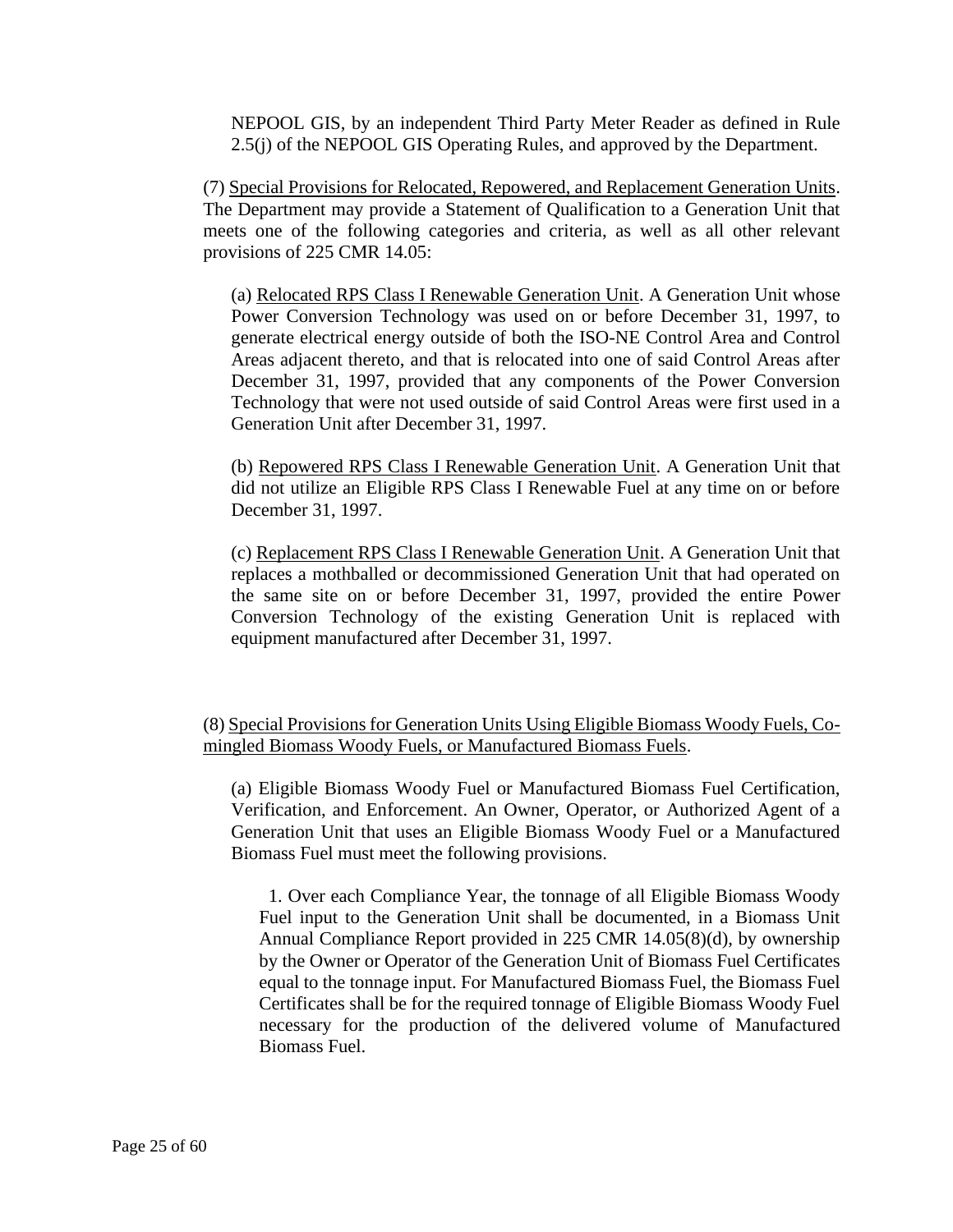2. Biomass Fuel Certificates shall be originated, procured, and transacted in accordance with the Biomass Eligibility and Certificate Guideline and shall be limited to the follow Certificates:

a. Biomass Fuel Certificates that accompany the shipment of Eligible Biomass Woody Fuel from its original source and which is delivered directly to a RPS Class I Renewable Generation Unit , and which has not been modified or mixed with other fuels or materials.

b. Biomass Fuel Certificates that accompany the shipment of Eligible Biomass Woody Fuel from its original source and which is delivered directly to a retailer of Eligible Biomass Woody Fuel, and whereby said Biomass Fuel Certificates subsequently accompanies a shipment of Comingled Biomass Woody Fuel, of an equal tonnage represented by said Biomass Fuel Certificates, which is delivered by the same retailer directly to a RPS Class I Renewable Generation Unit.

c. Biomass Fuel Certificates obtained by and transacted between the Owners, Operators, or Authorized Agents of Generation Units that have received Statements of Qualification from the Department under 225 CMR 14.00, 225 CMR 15.00: *Renewable Energy Portfolio Standard – Class II*, or 225 CMR 16.00: *Alternative Energy Portfolio Standard (APS)*.

3. For Forest Derived Residues and Forest Derived Thinnings the Biomass Fuel Certificate shall be issued consistent with the Eligible Forest Biomass Tonnage Report which shall include one of the following:

a. Citation of the DCR Cutting Plan under the Long Term Management option and prepared by a Massachusetts Licensed Forester, and shall include detail of the total allowable tonnage of forest derived Eligible Biomass Woody Fuel;

b. Citation to a cutting plan authorized under the host state forest agency which includes a determination, approved by the Department, that the material removed meets the definition of an Eligible Biomass Woody Fuel; or

c. Signature of a professional forester who is certified by the Society of American Foresters, licensed and/or certified by the host state of the harvest site, or certified by the Department where the Department has received documentation that the professional forester has proficiency and experience in forestry.

4. The Eligible Forest Biomass Tonnage Report shall include certification by the professional forester of compliance with all eligibility requirements for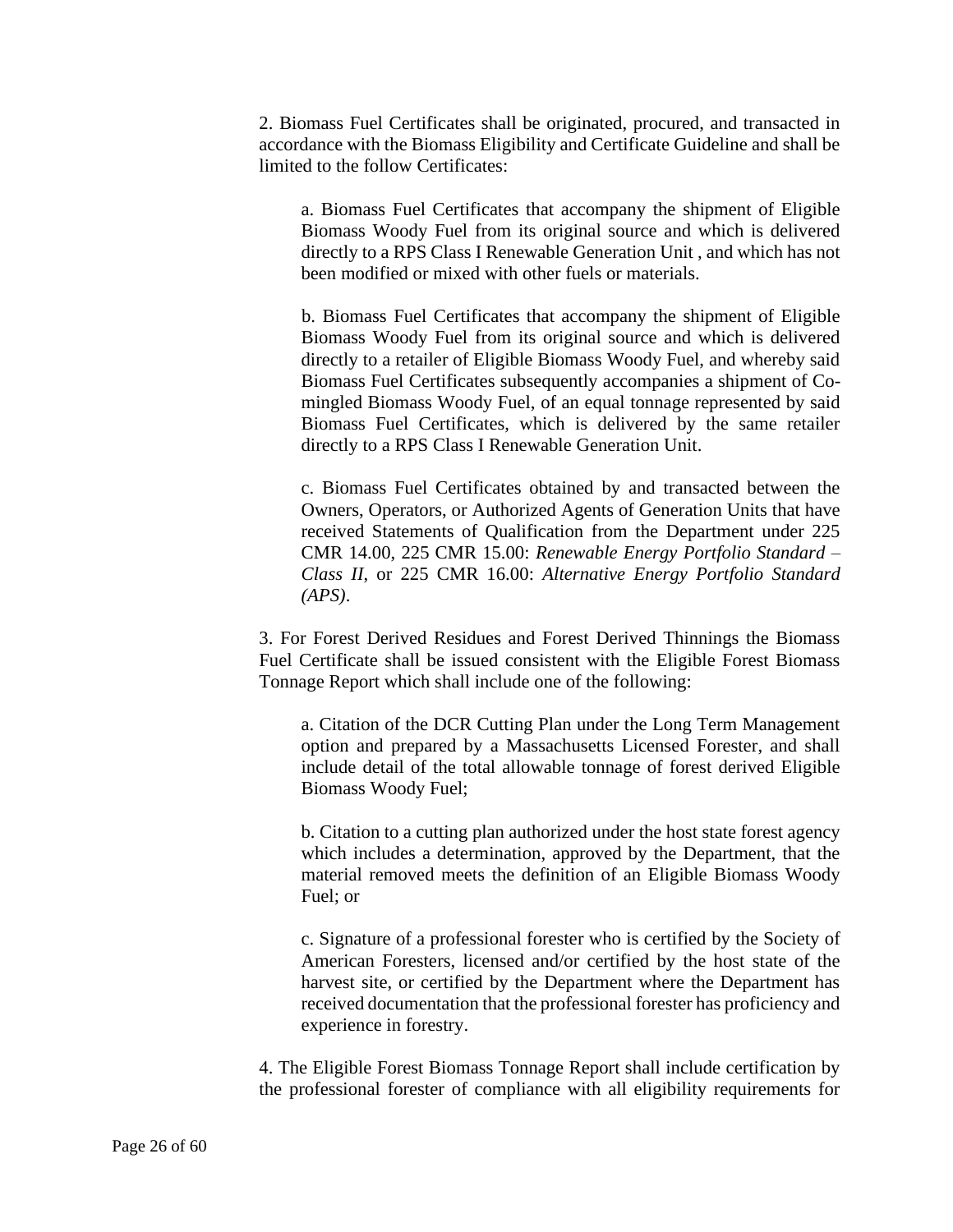Eligible Biomass Woody Fuels under 225 CMR 14.00. This may include evidence that the fuel has been received from land certified by the Forest Stewardship Council (FSC), Sustainable Forest Initiative (SFI), USDA Forest Service; Forest Stewardship Program, or the host state's Current Use Program.

5. For Forest Derived Residues and Forest Derived Thinnings, the Eligible Forest Biomass Tonnage Report shall also include a certification from the professional forester that no more than the allowable per cent of the total weight of all forest products harvested from a given forest harvest site is prescribed to be removed for utilization as an Eligible Biomass Woody Fuel. The professional forester shall also certify that the prescribed harvest meets the forest sustainability thresholds provided in the Biomass Eligibility and Certificate Guideline. The Eligible Forest Biomass Tonnage Report shall also include:

a. the total tons of Eligible Biomass Woody Fuel prescribed for harvesting under the category of Forest Derived Residues; and

b. the total tons of Eligible Biomass Woody Fuel for harvesting under the category of Forest Derived Thinnings. The total weight of the forest products shall be calculated utilizing weight standards by species provided in the Biomass Eligibility and Certificate Guideline. The allowable percent removal limit shall be determined as prescribed in the Guideline to protect soil nutrient retention in varying soil conditions.

6. For Non-forest Derived Residue fuels, Forest Salvage, and Dedicated Energy Crops, the Biomass Fuel Certificate shall be completed by the fuel supplier and certified by the Owner, Operator, or Authorized Agent duly verifying the fuel supplier, tonnage, source, and that said material feedstock meets the criteria of an Eligible Biomass Woody Fuel as provided in the Biomass Eligibility and Certificate Guideline.

(b) Verification Provision. The Department or independent third-parties contracted for by the Department, shall conduct document inspections, audits, or site visits under 225 CMR 14.11, as often as the Department determines is necessary to verify compliance with all relevant provisions of 225 CMR 14.00 pertaining to use of an Eligible Biomass Woody Fuel.

1. Advisory Panel. The Department shall appoint a panel of nine members representing the Executive Office, the Department, DCR, MassDEP, an environmental advocacy group, a licensed Massachusetts forester, a conservation biologist, the Owner of a biomass Generation Unit, and a member of the public. The Panel shall monitor the ongoing verification processes and shall meet not less than two times per year and provide the Department, from each meeting, its findings and recommendations, including its level of confidence in the verification and enforcement provisions, regarding: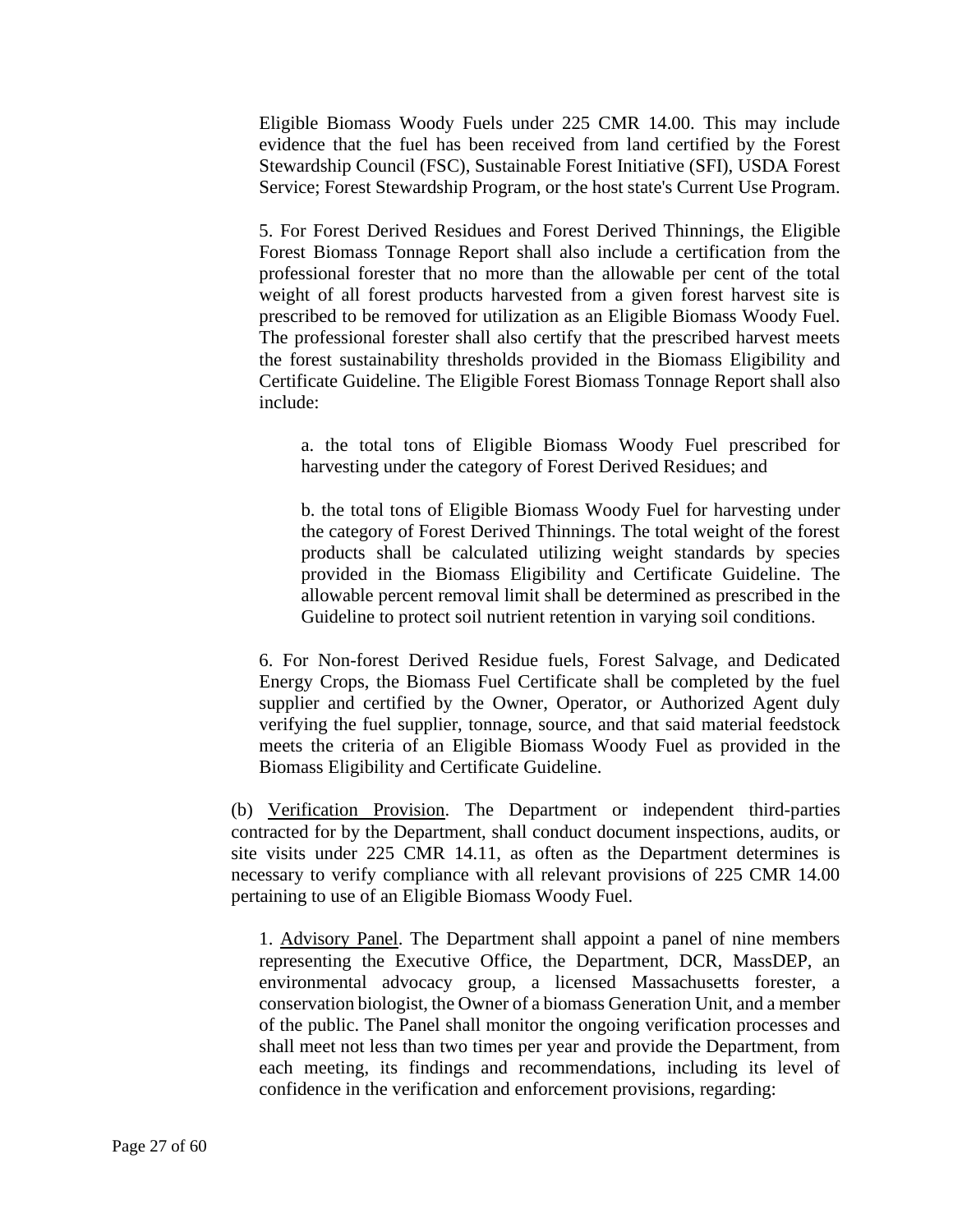a. the tracking and enforcement of Eligible Biomass Woody Fuel and Comingled Biomass Woody Fuel; and

b. the tracking of Biomass Fuel Certificates and their impact on the biomass fuel market and greenhouse gas accounting. The Panel shall also review the costs of verification and make recommendations to the Department on any measures that may be required to offset this cost.

2. Forest Impact Assessment. Every five years, beginning in 2015, the Department, in coordination with DCR, will conduct an assessment of the impacts on Massachusetts and regional forests resulting from biomass fuel removals. The five-year assessment shall also consider information on the Eligible Woody Biomass Fuel utilized by qualified Generation Units and the extent to which such fuels come from the categories of Non-forest Derived Residues, Forest Derived Residues, Forest Derived Thinnings, Forest Salvage, and Dedicated Energy Crops. The Department shall use this information to evaluate the appropriateness and accuracy of greenhouse gas accounting from Generation Units utilizing Eligible Woody Biomass Fuel as provided in the Lifecycle Greenhouse Gas Analysis required under 225 CMR 14.05(1)(a)7.f.iii., and as implemented in the Overall Efficiency and Greenhouse Gas Analysis Guideline. Findings from the assessment shall be reported to the Executive Office and made available to the public no later than June  $1<sup>st</sup>$  of each assessment year. If the Department concludes the findings would likely result in significant impacts on long term forest sustainability or accurate greenhouse gas accounting, the Department shall consult with the Executive Office, MassDEP, and DCR on any changes that may be required by the Department, MassDEP or DCR to maintain long term forest sustainability and climate change mitigation.

(c) A Generation Unit that uses Eligible Biomass Woody Fuel, Co-mingled Biomass Woody Fuel, or Manufactured Biomass Fuel must report to the Department the following information on a quarterly basis, and will be provided RPS Class I Renewable Generation Attributes as a function of its Overall Efficiency as calculated in 225 CMR 14.05(8)(c)2. and 3.

1. Each quarter, the designated independent Third-party Meter Reader of a Generation Unit, approved by the Department, must report the following information to the Department; Biomass Input Heat Content, Useful Thermal Energy, Merchantable Bio-products, Renewable Generation, Renewable Generation utilized behind-the-meter, and the Overall Efficiency as calculated in 225 CMR 14.05(8)(c)2. and 3. For all reported data and prior to the calculation of Overall Efficiency, all energy units must be expressed in MWh. For Useful Thermal Energy and Biomass Input Heat Content the conversion of energy units shall consider that each 3412 thousand BTUs is equivalent to one MWh. For Merchantable Bio-products the product shall be prescribed an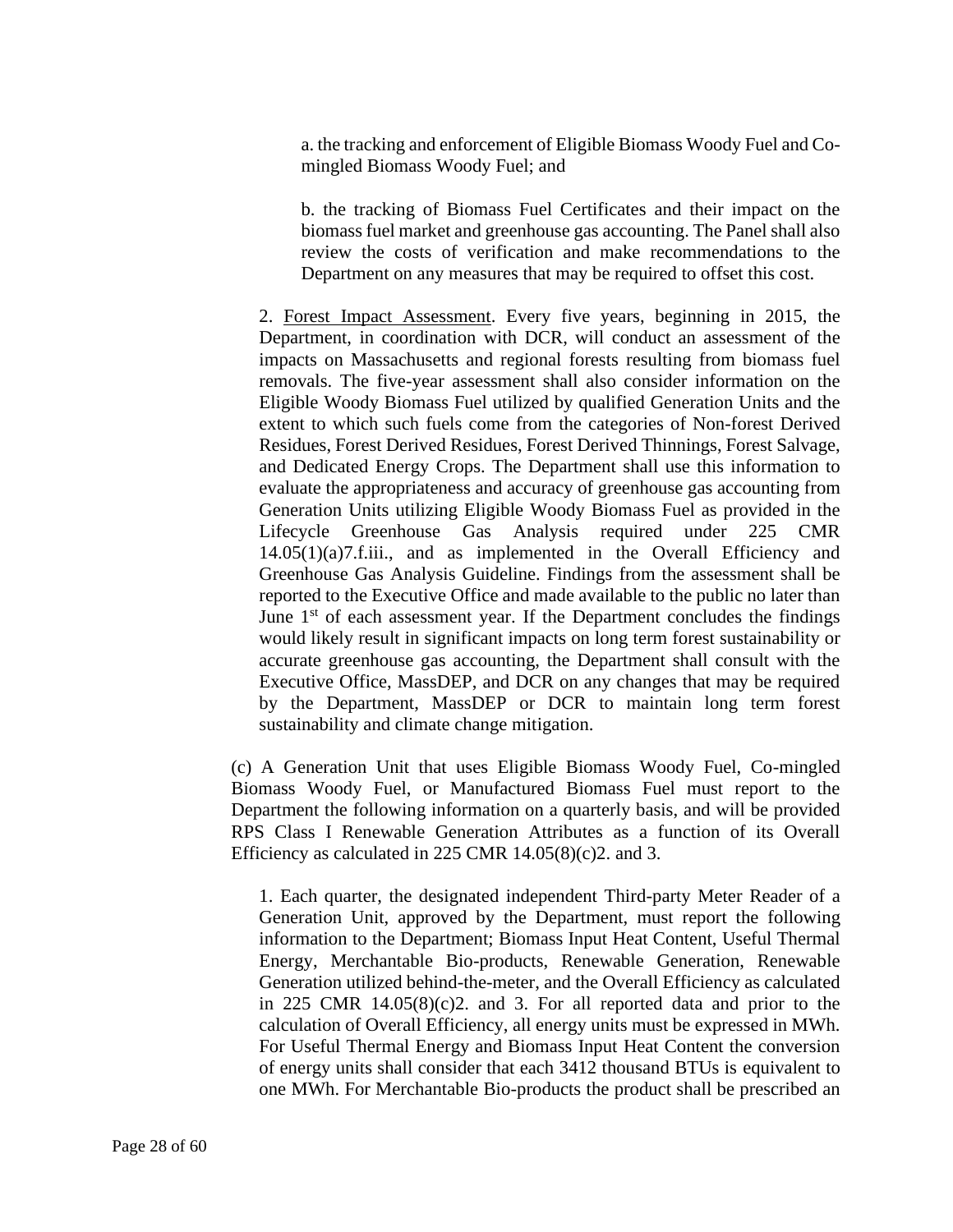energy content based on its enthalpy of reaction, as determined by a standard independent laboratory analysis, and those units of energy appropriately converted to MWhs.

2. The Overall Efficiency of the Generation Unit each quarter shall be calculated as: the sum of:

a. Renewable Generation not utilized behind-the-meter;

b. Renewable Energy utilized behind-the-meter divided by one minus the average distribution and transmission line losses of the electrical grid for which for this purpose shall be 8%;

c. Useful Thermal Energy; and

d. Merchantable Bio-Products; divided by Biomass Input Heat Content.

3. A Generation Unit shall be provided on the NEPOOL GIS each quarter an amount of Renewable Energy Attributes calculated as follows:

a. A Generation Unit achieving 60% or higher Overall Efficiency in a quarter will receive one RPS Class I Renewable Energy Attribute for each MWh of RPS Class I Renewable Energy Generation.

b. A Unit achieving 50% Overall Efficiency in a quarter will receive onehalf RPS Class I Renewable Energy Attribute for each MWh of RPS Class I Renewable Energy Generation.

c. A Unit achieving greater than 50% and less than 60% Overall Efficiency in a quarter will receive one RPS Class I Renewable Energy Attribute for each MWh of RPS Class I Renewable Energy Generation times a pro-rated fraction calculated as follows:  $0.5 + 5$  x (Overall Efficiency - 0.5), whereby the Overall Efficiency is expressed as a decimal (e.g. 50% is expressed as 0.5).

4. Notwithstanding the calculation in 225 CMR 14.05(8)(c)3., an Advancement of Biomass Conversion Generation Unit shall be provided on the NEPOOL GIS each quarter an amount of Renewable Energy Attributes calculated as follows:

a. A Generation Unit achieving 60% or higher Overall Efficiency in a quarter will receive one RPS Class I Renewable Energy Attribute for each MWh of RPS Class I Renewable Energy Generation.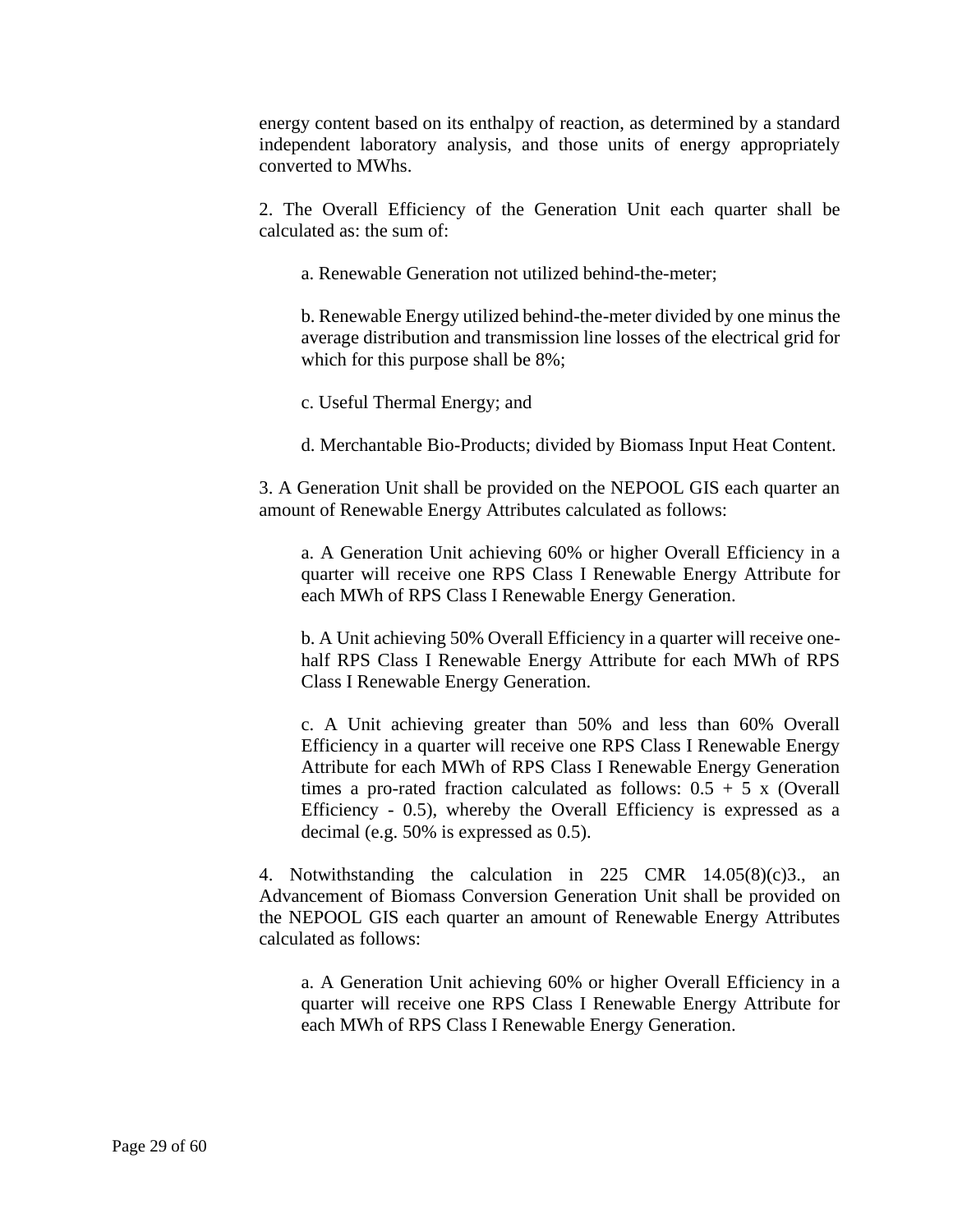b. A Unit achieving 40% Overall Efficiency in a quarter will receive onehalf RPS Class I Renewable Energy Attribute for each MWh of RPS Class I Renewable Energy Generation.

c. A Unit achieving greater than 40% and less than 60% Overall Efficiency in a quarter will receive one RPS Class I Renewable Energy Attribute for each MWh of RPS Class I Renewable Energy Generation times a pro-rating fraction calculated as follows:  $0.5 + 2.5$  x (Overall Efficiency - 0.4), whereby the Overall Efficiency is expressed as a decimal (*e.g*. 50% is expressed as 0.5).

(d) Annual Compliance of Generation Units using Eligible Biomass Woody Fuel, Co-mingled Biomass Woody Fuel, or Manufactured Biomass Fuel. An Owner, Operator, or Authorized Agent of a Generation Unit using Eligible Biomass Woody Fuel, Co-mingled Biomass Woody Fuel, or Manufactured Biomass Fuel shall provide to the Department by January  $31<sup>st</sup>$  of each year a Biomass Unit Annual Compliance Report and be subject to the following:

1. Within the Biomass Unit Annual Compliance Report, in a format set forth in the Overall Efficiency and Greenhouse Gas Analysis Guideline, the Owner, Operator, or Authorized Agent shall identify the Owner's ownership of Biomass Fuel Certificates denoting the fuel consumption for the Compliance Year by the Generation Unit by tons of fuel, categorized as Forest Derived Residues, Forest Derived Thinnings, Non-forest Derived Residues, Forest Salvage, and Dedicated Energy Crops. The Owner, Operator, or Authorized Agent shall retain copies of all Biomass Fuel Certificates for five years. The Report must explain any variances with the proposed Fuel Supply Plan filed with the Department for that Compliance Year.

2. The Biomass Unit Annual Compliance Report must include a greenhouse gas analysis for the Compliance Year. The analysis shall be prepared in accordance with the Overall Efficiency and Greenhouse Gas Analysis Guideline and the fuel use as represented by the Biomass Fuel Certificates owned for the Compliance Year. This Report must also document the Unit's performance with respect to the lifecycle greenhouse emissions requirements in 225 CMR 14.05(1)(a)7.f.iii., including the actual percent lifecycle greenhouse gas emissions reduction over 20 years, as determined in the Guideline. The Report shall document any under-compliance and the Percent Under-compliance with the lifecycle greenhouse gas emission reduction requirement.

3. For Generation Units that report a Percent Under-compliance in 225 CMR 14.05(8)(d)2., the following provisions in 225 CMR 14.05(8)(a)3.a. through c. shall apply.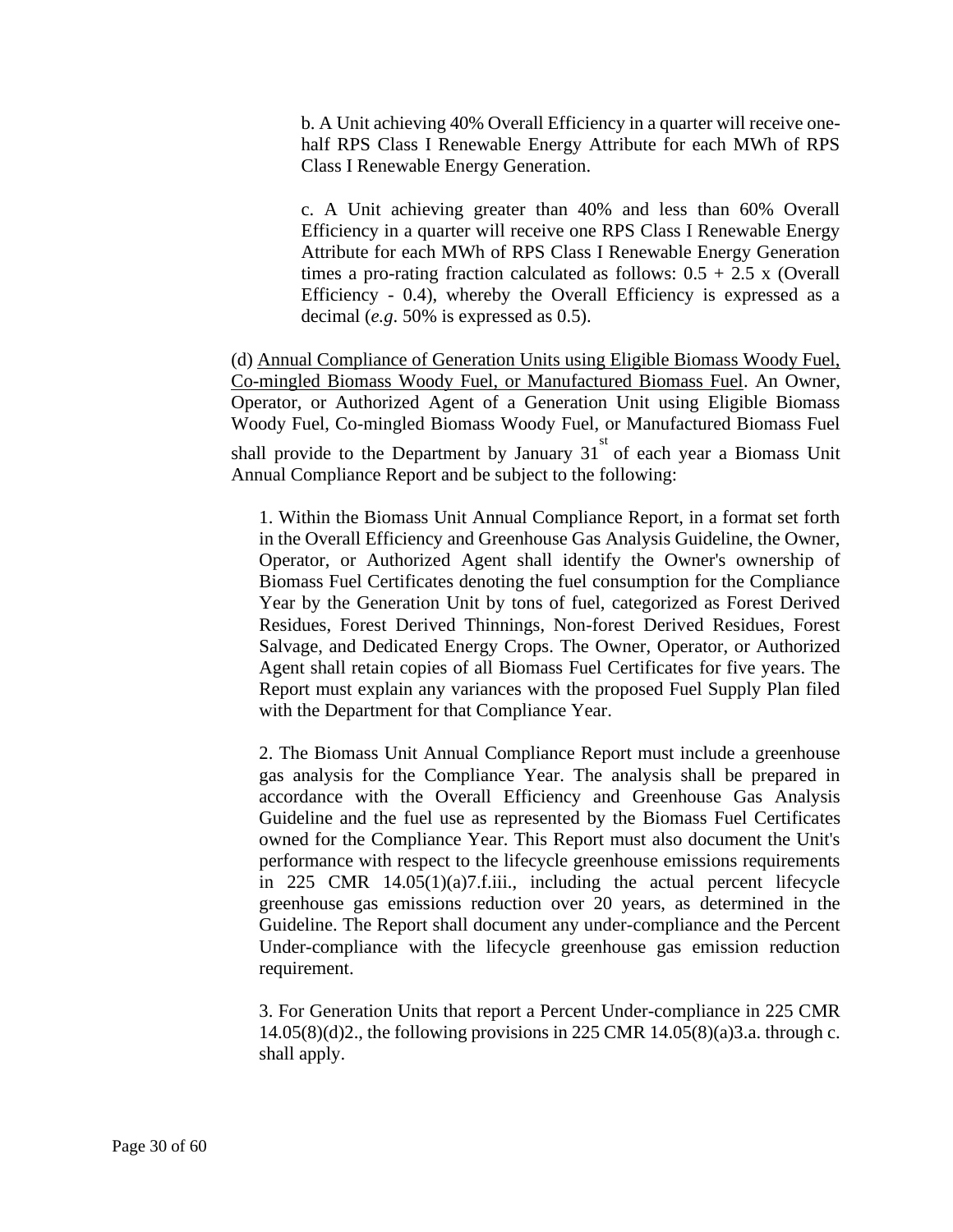a. The Generation Unit shall be placed in a probationary status and the Department shall notify the Owner that its Statement of Qualification shall be revoked at the end of five Compliance Years following the Compliance Year for which the Percent Under-compliance was reported, as provided under 225 CMR 14.06(9). The Unit's probationary status shall be rescinded and the Unit's Statement of Qualification shall no longer be subject to revocation if either:

i. for any three Compliance Years of the probationary period the Biomass Unit Annual Compliance Report demonstrates that the Unit is complying with the lifecycle greenhouse gas emissions requirements; or

ii. the Generation Unit's accumulated Percent Under-compliance is offset by any net over-compliance with the lifecycle greenhouse gas emissions requirement as demonstrated in the Unit's Annual Compliance Reports during the probationary period.

b. For any Compliance Year for which a Unit reports under compliance with the lifecycle greenhouse emissions requirements, the Unit shall demonstrate compliance through the Under-compliance Mechanism as follows:

i. The Generation Unit shall demonstrate compliance by making an Under-compliance Payment to the MassCEC. Such payment shall be equal to the product of the Generation Unit's Percent Under-Compliance for the relevant year times \$0.50 for each Renewable Energy Certificate settled for RPS Class I compliance in Massachusetts that was generated by the Unit in the relevant Compliance Year. The Generation Unit shall provide to the Department copies of any receipt(s) for Under-compliance Payment made to the MassCEC for the Compliance Year.

ii. All Under-compliance Payments received by the MassCEC shall be held in an account separate from other accounts of the MassCEC. The use of all Under-Compliance Payments shall be overseen by the Department. The use of the funds shall be limited to the provision of financial support for either:

(i) investments across the supply chain for Forest Derived Residues, such as but not limited to, investments in residue biomass harvest equipment, investment in residue fuel handling and trucking, and incremental investments needed by Generation Units to handle and utilize residue biomass material; or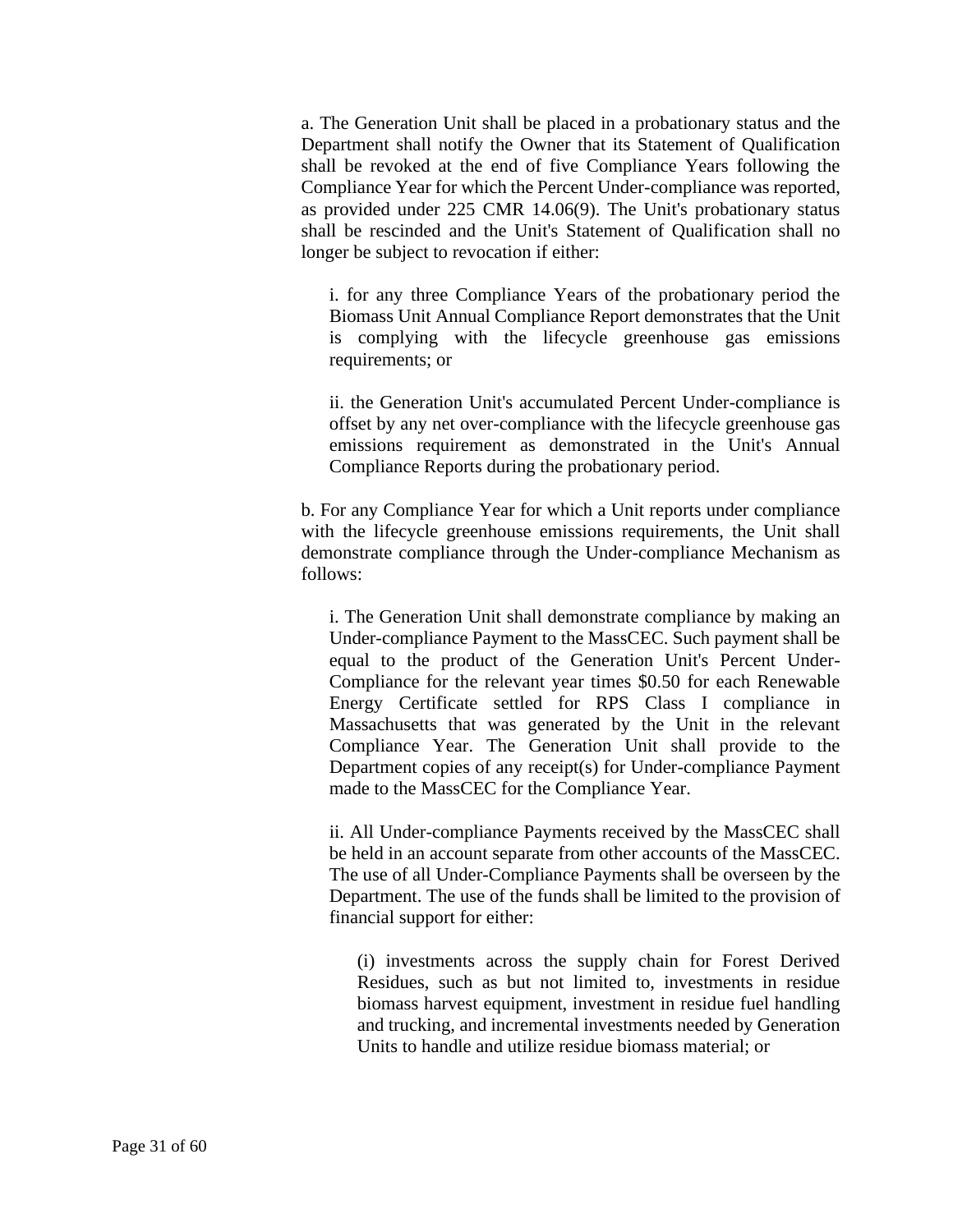(ii) activities that increase carbon sequestration through the growth of biomass, for example the planting of trees.

iii. The Generation Unit shall have up to one calendar year, after the filing of its Biomass Unit Annual Compliance Report, to make its total Under-Compliance Payment. If the Generation Unit fails to make full payment in this time, its Statement of Qualification shall be revoked, in accordance with 225 CMR 14.06(9), after the end of that calendar year.

c. A Generation Unit that is subject to a probationary status shall meet the following requirements to demonstrate its ability to operate within compliance. If, in any Compliance Year, the following requirements are not followed, the Unit's Statement of Qualification will be revoked, as provided under 225 CMR 14.06(9).

i. For the first year in a Generation Unit's probationary status, the Unit shall provide to the Department by April 1, a revised Fuel Supply Plan demonstrating corrective action from previous year's procurement practices that will provide for the necessary annual supply of Non-forest Residues and Forest Derived Residues.

ii. For the second year in a Generation Unit's probationary status, the Unit shall provide to the Department by April 1, a revised Fuel Supply Plan that demonstrates that at least 25% of the necessary annual supply of Non-forest Residues and Forest Derived Residues are procured under a contract with a fuel supplier.

iii. For the third year in a Generation Unit's probationary status, the Unit shall provide to the Department by April 1, a revised Fuel Supply Plan that demonstrates that at least 50% of the necessary annual supply of Non-forest Residues and Forest Derived Residues are procured under a contract with a fuel supplier.

iv. For the fourth year in a Generation Unit's probationary status, the Unit shall provide to the Department by April 1, a revised Fuel Supply Plan that demonstrates that at least 75% of the necessary annual supply of Non-forest Residues and Forest Derived Residues are procured under a contract with a fuel supplier.

v. For the fifth year in a Generation Unit's probationary status, the Unit shall provide to the Department by April 1, a revised Fuel Supply Plan that demonstrates that 100% of the necessary annual supply of Non-forest Residues and Forest Derived Residues are procured under a contract with a fuel supplier.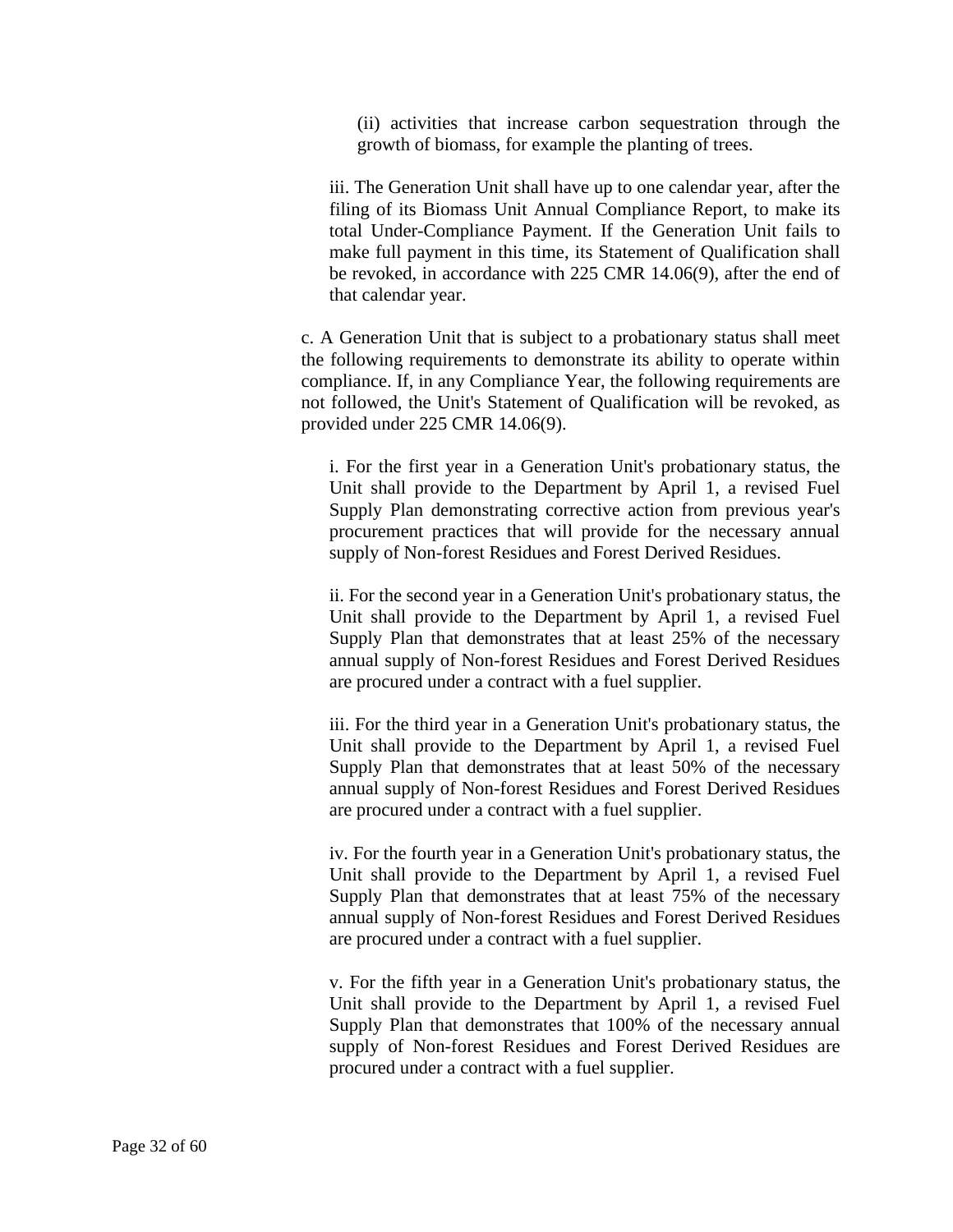(e) The Treatment of Previously Qualified Biomass Generation Units. Notwithstanding any other provision of 225 CMR 14.00 Generation Units utilizing a woody biomass fuel that had received a Statement of Qualification (SQ) prior to December 3, 2009 shall be subject to the following provisions:

1. The Department shall continue with the existing terms of all SQs, subject to 225 CMR 14.12, for all such qualified Generation Units through Compliance Year 2012.

2. If a Generation Unit which utilizes an Eligible Biomass Woody Fuel demonstrates to the satisfaction of the Department compliance with the fuel plan requirement found in 225 CMR 14.05(1)(a)7.f.i. and the requirements in 225 CMR 14.05(8)(a), then the Department shall continue such Unit's existing SQ through Compliance Year 2014.

3. Beginning in Compliance Year 2016 a previously qualified Generation Unit utilizing an Eligible Biomass Woody Fuel shall meet all requirements of 225 CMR 14.00. If a Unit cannot demonstrate compliance with 225 CMR 14.00 the Department shall rescind the Unit's SQ effective commencing in Compliance Year 2016.

(9) Special Provisions for a Solar Carve-out II Renewable Generation Unit. All references to kW or MW in 225 CMR 14.05(9) shall be measured on a nameplate capacity basis in direct current (DC).

(a) The Solar Carve-out II Renewable Generation Unit must use solar photovoltaic technology on-site and be interconnected with the electric grid in the Commonwealth of Massachusetts. On-site use includes any new or existing load located at the site of the Solar Carve-out II Renewable Generation Unit, including any parasitic load that may result from the installation and operation of the Solar Carve-out II Renewable Generation Unit, and that is wired to receive a portion of the electrical energy output from the Solar Carve-out II Renewable Generation Unit before the balance of such output passes through the Solar Carve-out II Renewable Generation Unit's metered interconnection onto the electric grid. The maximum capacity of a Solar Carve-out II Renewable Generation Unit shall be six MW and shall be determined based on the total capacity of Solar Carve-out Renewable Generation Units and Solar Carve-out II Renewable Generation Units located on a single parcel of land. For any parcel of land for which a Solar Carveout II Renewable Generation Unit has submitted a Statement of Qualification Application, if its current boundaries are the result of a subdivision recorded after January 1, 2010, the Owner or Operator shall demonstrate to the Department that the subdivision was not for the purpose of obtaining eligibility as a Solar Carveout II Renewable Generation Unit. If the Owner or Operator fails to make such a showing to the Department, the six MW limit shall apply to the metes and bounds of the parcel as recorded prior to the subdivision. Any solar photovoltaic Generation Units that would result in excess of six MW of capacity installed on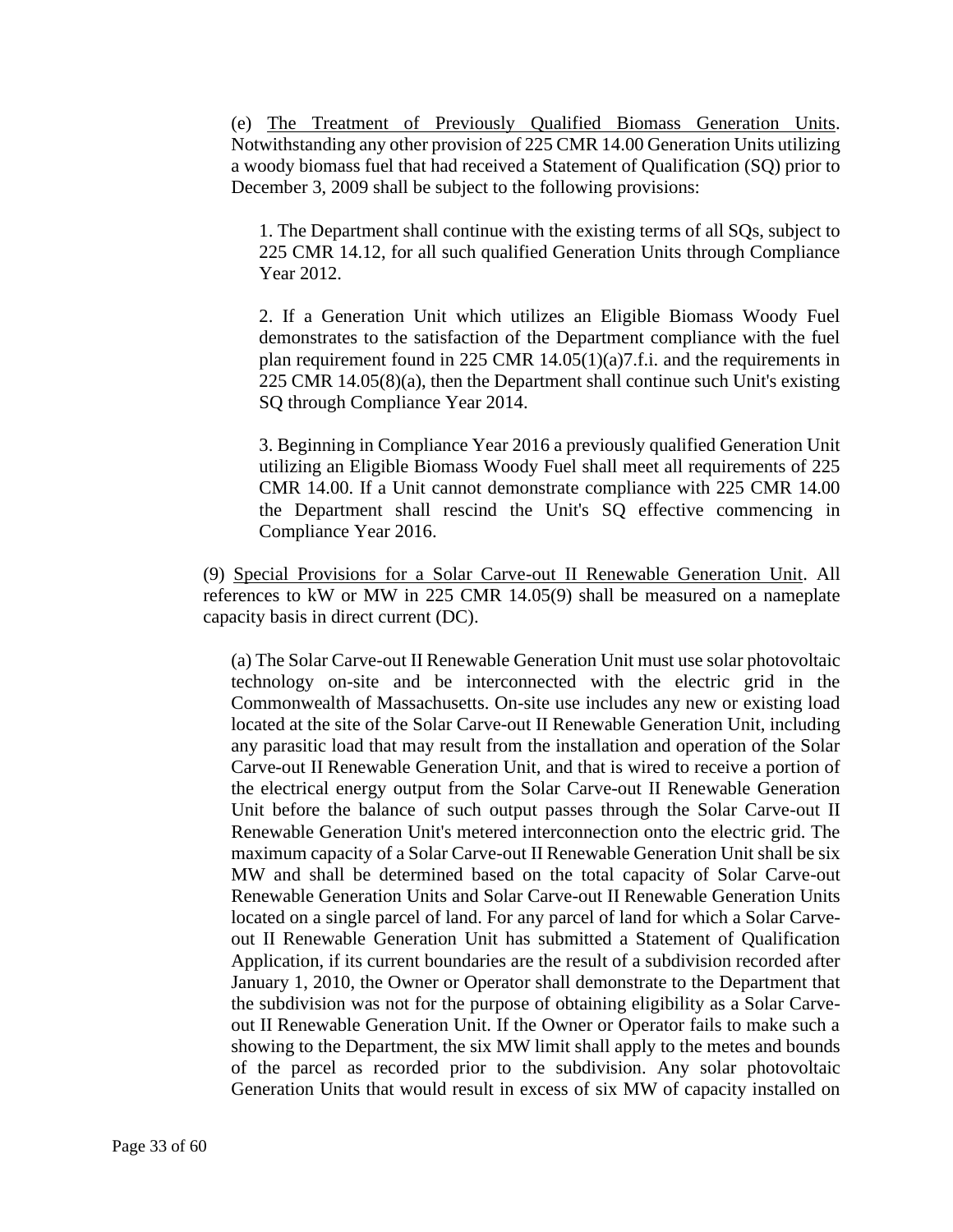the same parcel of land and meeting all other requirements under 225 CMR 14.00 may qualify only for RPS Class I Renewable Generation Attributes.

(b) A Solar Carve-out II Renewable Generation Unit must have a Commercial Operation Date on or after January 1, 2013 and must not be qualified as a Solar Carve-out Renewable Generation Unit under provisions in 225 CMR 14.05(4).

(c) Any entity that owns Solar Carve-out II Renewable Attributes generated by a Solar Carve-Out II Renewable Generation Unit is eligible to make deposits into the Solar Credit Clearinghouse Auction-II. The Department or its agent shall maintain a Solar Credit Clearinghouse Auction-II Account on the NEPOOL GIS into which eligible Solar Carve-out II Renewable Generation Attributes may be deposited. The Solar Credit Clearinghouse Auction-II Account shall be available for deposit of Attributes only from May 16<sup>th</sup> through June 15<sup>th</sup>.

(d) An entity that opts to deposit Solar Carve-out II Renewable Attributes into the Solar Credit Clearinghouse Auction-II Account shall be assessed, at the completion of the auction, a usage fee of five percent of the auction price for each such Attribute deposited into Solar Credit Clearinghouse Auction-II Account. This usage fee shall be deposited into the Alternative Compliance Payment fund under 225 CMR 14.08(3). This usage fee will not apply to Attributes that remain unsold following the final round of the Solar Credit Clearinghouse Auction-II as provided in 225 CMR 14.05(9)(i).

(e) Those Solar Carve-out II Renewable Generation Attributes deposited into the Solar Credit Clearinghouse Auction-II Account shall then be retired and reissued by NEPOOL GIS as re-minted auction-II account Generation Attributes. These reminted auction-II account Generation Attributes shall be eligible for compliance in either of the two subsequent Compliance Years from the year in which they were generated to meet obligations under the Massachusetts Solar Carve-out II Minimum Standard. The Department or its agent shall conduct an auction for those re-minted auction-II account Generation Attributes. Any entity wishing to purchase re-minted auction-II account Generation Attributes may participate and enter a bid. Each bid shall be for the number of re-minted auction-II account Generation Attributes that the bidder wishes to purchase at a fixed price. The fixed price shall vary each Compliance Year according to the following schedule.

| <b>Compliance Year</b> | Solar Credit Clearinghouse<br><b>Auction-II Fixed Price, \$ per</b><br><b>Generation Attribute</b> |
|------------------------|----------------------------------------------------------------------------------------------------|
| 2014                   | \$300                                                                                              |
| 2015                   | \$300                                                                                              |
| 2016                   | \$300                                                                                              |
| 2017                   | \$285                                                                                              |
| 2018                   | \$271                                                                                              |
| 2019                   | ぐつらつ                                                                                               |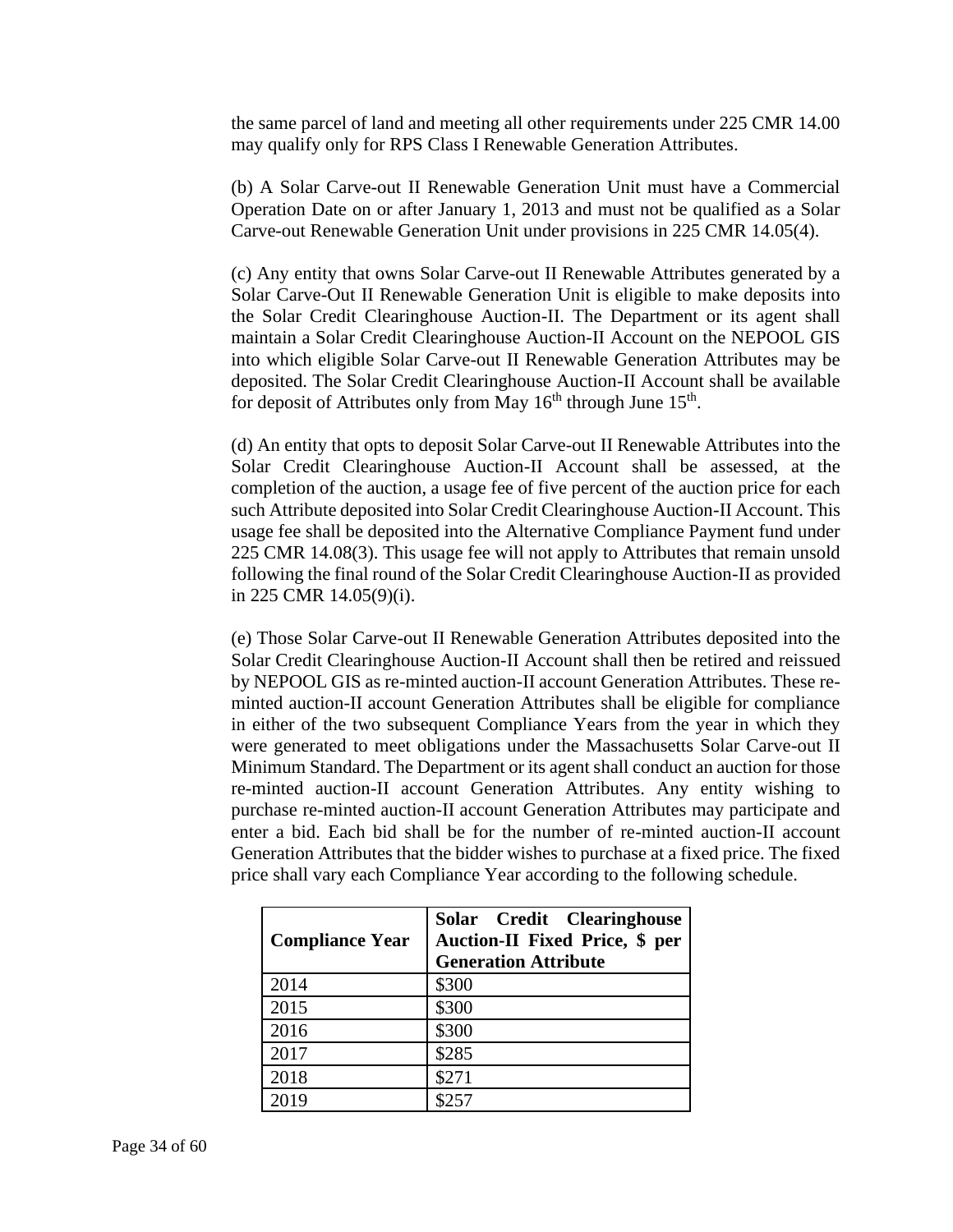| 2020           | \$244 |
|----------------|-------|
| 2021           | \$232 |
| 2022           | \$221 |
| 2023           | \$210 |
| 2024           | \$199 |
| 2025           | \$189 |
| 2026           | \$180 |
| 2027 and after | \$171 |

(f) The Solar Credit Clearinghouse Auction-II shall be held not later than July  $31<sup>st</sup>$ each year as necessary. If this Auction clears, meaning that the total number of reminted auction-II account Generation Attributes bid for in the auction was equal to or more than the number of Solar Carve-out II Renewable Generation Attributes deposited, then the total amount of re-minted auction-II account Generation Attributes will be distributed to the bidders in a pro-rated manner such that each bidder receives the same percentage of their bid volume.

(g) If the auction under 225 CMR 14.05(9)(f) does not clear, meaning that the total number of re-minted auction-II account Generation Attributes bid for in the auction was less than the number of Solar Carve-out II Renewable Generation Attributes deposited, the Department or its agent shall void the auction. The Department shall then conduct a second auction within three Business Days of the first auction under 225 CMR 14.05(9)(f), in which any re-minted auction-II Generation Attributes purchased shall be eligible in any of the three subsequent Compliance Years from the year in which they were generated to meet obligations under the Massachusetts Solar Carve-out II Minimum Standard.

(h) If the second auction under 225 CMR  $14.05(9)(g)$  does not clear, the Department or its agent shall void the auction. The Department shall then conduct a third auction within three Business Days of the second auction under 225 CMR  $14.05(9)(g)$ , at which point the re-minted auction-II Generation Attributes shall be eligible in any of the three subsequent Compliance Years from the year in which they were generated to meet obligations under the Massachusetts Solar Carve-out II Minimum Standard. Prior to the third auction under 225 CMR 14.05(9)(h), the Department shall also re-calculate the Massachusetts Solar Carve-out II Minimum Standard under 225 CMR 14.07(3).

(i) If the third auction under 225 CMR 14.05(9)(h) does not clear, the re-minted auction-II account Generation Attributes deposited in the Solar Credit Clearinghouse Auction-II Account shall be allocated to the bidders in a pro-rated manner so that an equal percentage of re-minted auction-II account Generation Attributes are allocated from each Generation Unit that deposited Solar Carve-out II Renewable Generation Attributes. The remaining re-minted auction-II account Generation Attributes that were not allocated to the bidders shall be returned to the entity that made the deposit. These re-minted auction-II account Generation Attributes shall be eligible in any of the three subsequent Compliance Years from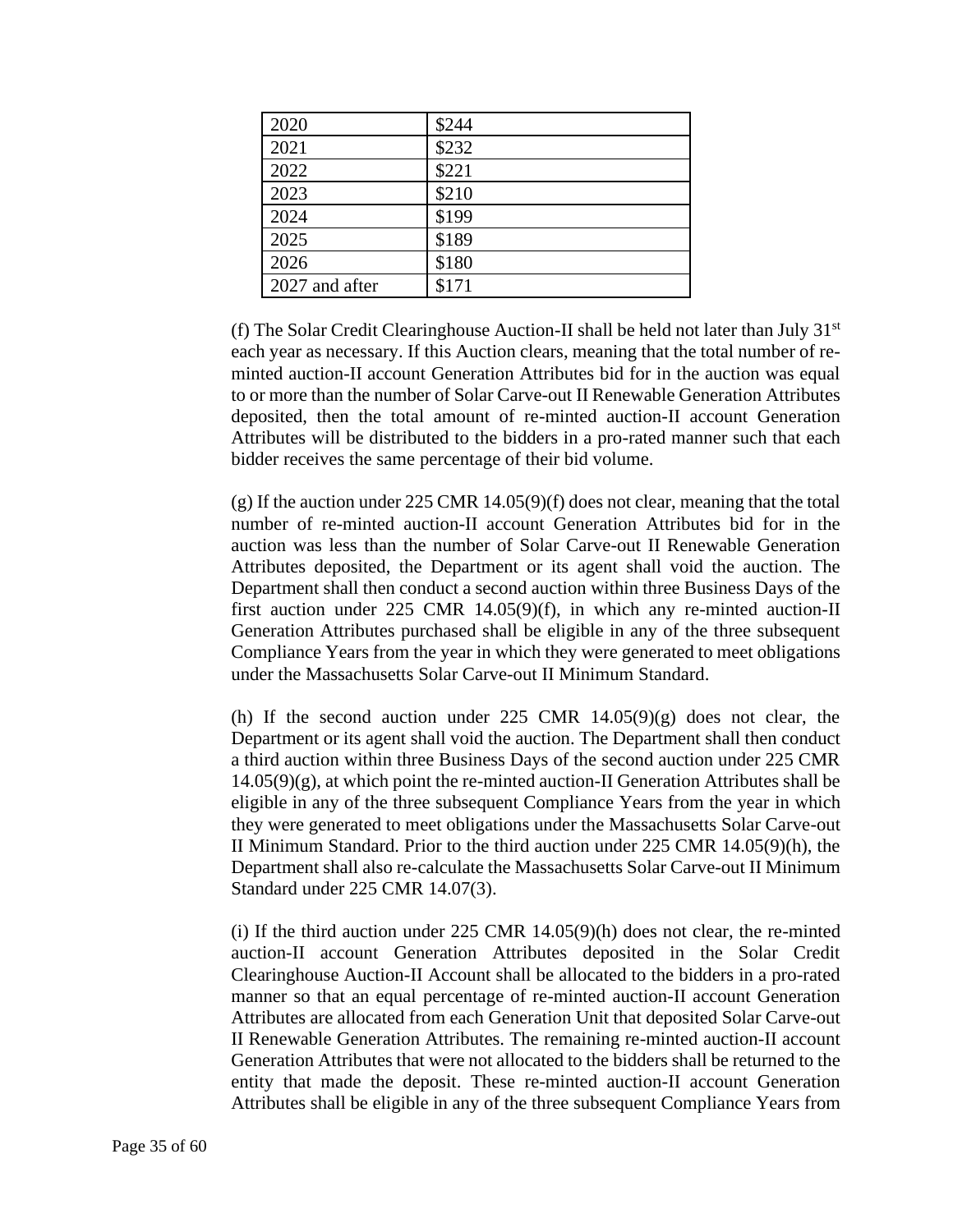the year in which they were generated to meet obligations under the Massachusetts Solar Carve-out II Minimum Standard.

(j) Re-minted auction-II account Generation Attributes may not be placed into the Solar Credit Clearinghouse Auction-II Account in subsequent years.

(k) For each MWh of electricity generation, a Solar Carve-out II Renewable Generation Unit shall generate two types of GIS Certificates. The first type of GIS Certificate shall be encoded as solar photovoltaic, but without RPS Class I Renewable Generation Attributes or Solar Carve-out II Renewable Generation Attributes. The second type of GIS Certificate shall be a Solar Renewable Energy Certificate II (SREC II). The proportion of each of type of GIS Certificate that a Solar Carve-out II Renewable Generation Unit shall generate will be determined subject to the following:

1. Beginning with the calendar quarter in which each Solar Carve-out II Renewable Generation Unit's RPS Effective Date occurs, as prescribed in 225 CMR 14.06(4), the number of GIS Certificates encoded as solar photovoltaic without RPS Class I Renewable Generation Attributes or Solar Carve-out II Renewable Generation Attributes that each Generation Unit generates shall be equal to one minus the SREC Factor, as determined under 225 CMR 14.05(9)(l), times the number of MWh generated. The number of SREC IIs each Generation Unit generates shall be equal to the SREC Factor, as determined under 225 CMR 14.05(9)(l), times the number of MWh generated. This shall apply for as long as the Solar Carve-out II Renewable Generation Unit is eligible to generate Solar Carve-out II Renewable Generation Attributes pursuant to 225 CMR 14.05(9)(l)4.

2. The Solar Carve-out II Renewable Generation Unit Owner or Operator must include within its Statement of Qualification Application an attestation that any GIS Certificate encoded as solar photovoltaic, but without RPS Class I Renewable Generation Attributes or Solar Carve-out II Renewable Generation Attributes, shall be retired at NEPOOL GIS and its ownership shall not be transferred to any other party.

3. Upon the termination of the eligibility period established under 225 CMR 14.05(9)(l)4., a Solar Carve-out II Renewable Generation Unit shall cease to generate SREC IIs and will generate RPS Class I Renewable Generation Attributes for 100% of the MWh it generates.

(l) SREC Factor. The Department assigns to each Solar Carve-out II Renewable Generation Unit an SREC Factor that determines the proportion of the two types of GIS Certificates the Generation Unit will generate as prescribed in 225 CMR 14.05(9)(k). The SREC Factor for any Solar Carve-out II Renewable Generation Unit shall be established as follows: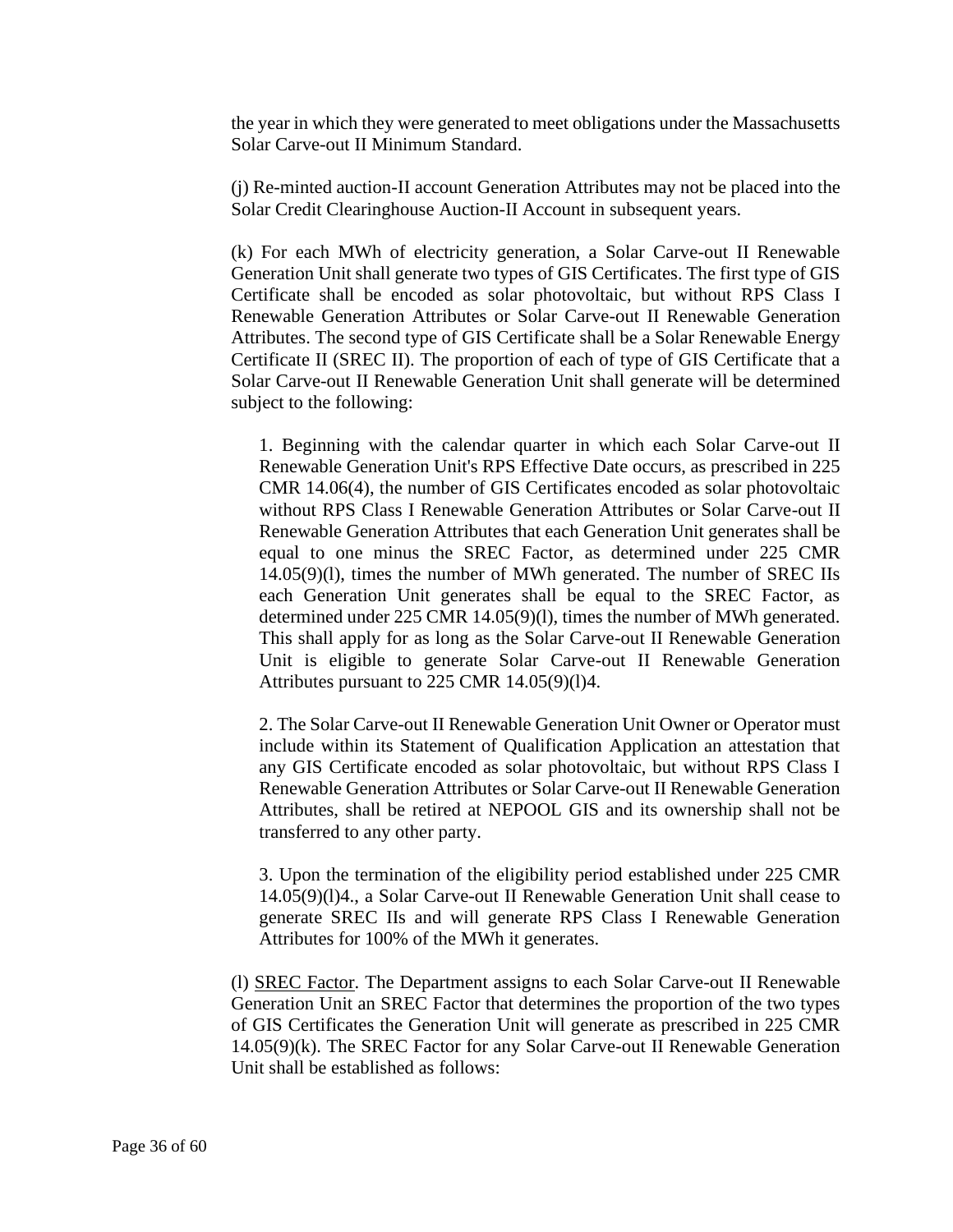1. The Department shall publish an SREC Factor Guideline that prescribes SREC Factors differentiated by solar market sectors as specified in 225 CMR 14.05(9)(l)2. to support solar policy objectives.

2. An SREC Factor under 225 CMR 14.05(9)(l)1. shall apply to Generation Units installed in the following market sectors:

a. Market Sector A. The following types of Generation Units will qualify as Solar Carve-out II Renewable Generation Units under Market Sector A provided they meet the eligibility criteria prescribed in 225 CMR  $14.05(9)(a)$ :

- i. Generation Units with a capacity equal to or less than 25 kW;
- ii. Solar Canopy Generation Units;
- iii. Emergency Power Generation Units;
- iv. Community Shared Solar Generation Units; or

v. Generation Units that provide all of their generation output in the form of electricity or net metering credits to low or moderate income housing, as defined under M.G.L. c. 40B, § 20.

For the purposes of 225 CMR 14.05(9)(l)2.a., a Generation Unit's capacity shall be measured as the total nameplate capacity of the qualified Solar Carve-out II Renewable Generation Unit on a single parcel of land or on a roof of a single building.

b. Market Sector B. The following types of Generation Units will qualify as Solar Carve-out II Renewable Generation Units under Market Sector B provided they meet the eligibility criteria prescribed in 225 CMR 14.05(9)(a):

i. Building Mounted Generation Units with a capacity of greater than 25 kW; or

ii. Ground mounted Generation Units with a capacity of greater than 25 kW for which 67% or more of its annual electric output is used on-site as prescribed in 225 CMR 14.05(9)(a).

c. Market Sector C. The following types of Generation Units will qualify as Solar Carve-out II Renewable Generation Units under Market Sector C provided they meet the eligibility criteria prescribed in 225 CMR 14.05(9)(a):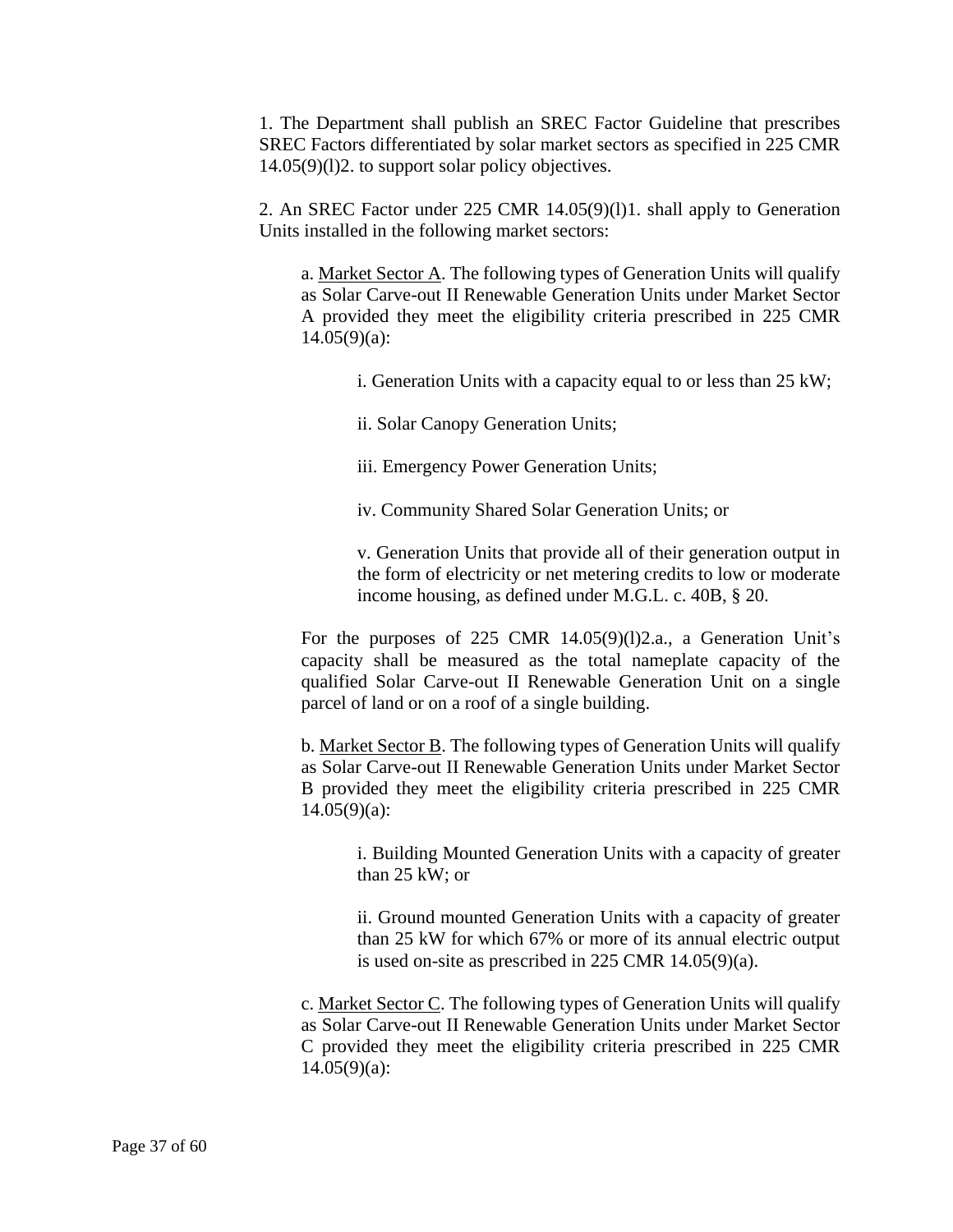i. Generation Units with 75% or more of the nameplate capacity of the solar modules used for generating power installed at an Eligible Landfill or Brownfield; or

ii. Ground mounted Generation Units with a nameplate capacity of less than or equal to 650 kW for which less than 67% of its annual electrical output is used on-site as prescribed in 225 CMR 14.05(9)(a). For the purposes of 225 CMR 14.05(9)(l)2.c., a Unit's capacity shall be measured as the total capacity of qualified Solar Carve-out II Renewable Generation Units on a single parcel of land.

d. Managed Growth Sector. Any Solar Carve-out II Renewable Generation Unit that does not meet the solar market sectors specified in 225 CMR  $14.05(9)(1)2.a.$  through c. shall be eligible to qualify as Managed Growth. There shall be no more than 126 MW of Managed Growth Solar Carve-out II Renewable Generation Units.

3. The SREC Factor assigned to a Unit in its Statement of Qualification shall remain its SREC Factor for its entire term it is eligible to generate Solar Carveout II Renewable Generation Attributes subject to the limitations in 225 CMR 14.05(9)(l)4, unless otherwise approved at the Department's discretion.

4. Solar Carve-out II Renewable Generation Units with an RPS Effective Date on or before March 31, 2018 will be eligible to receive Solar Carve-out II Renewable Generation Attributes for 40 quarters. However, no Solar Carveout II Renewable Generation Unit will generate Solar Carve-out II Renewable Generation Attributes after Compliance Year 2027.

5. Notwithstanding 225 CMR 14.05(9)(l)3, any Solar Carve-out II Renewable Generation Unit that has a nameplate capacity equal to or less than 25 kW and receives an authorization to interconnect after January 8, 2017 or that qualifies for an extension under 225 CMR 14.05(9)(s)4.a will receive a lower SREC Factor that shall be established in a revision to the SREC Factor Guideline on or before August 31, 2016.

(m) The Department shall issue a Guideline outlining the process for providing Assurance of Qualification or queuing position to Solar Carve-out II Renewable Generation Units as outlined in 225 CMR 14.05(9)(n) and (o). The Guideline may consider accommodations for small Generation Units and will provide a queuing system for Generation Units awaiting an Assurance of Qualification. The content of the Guideline will be subject to stakeholder review and comment.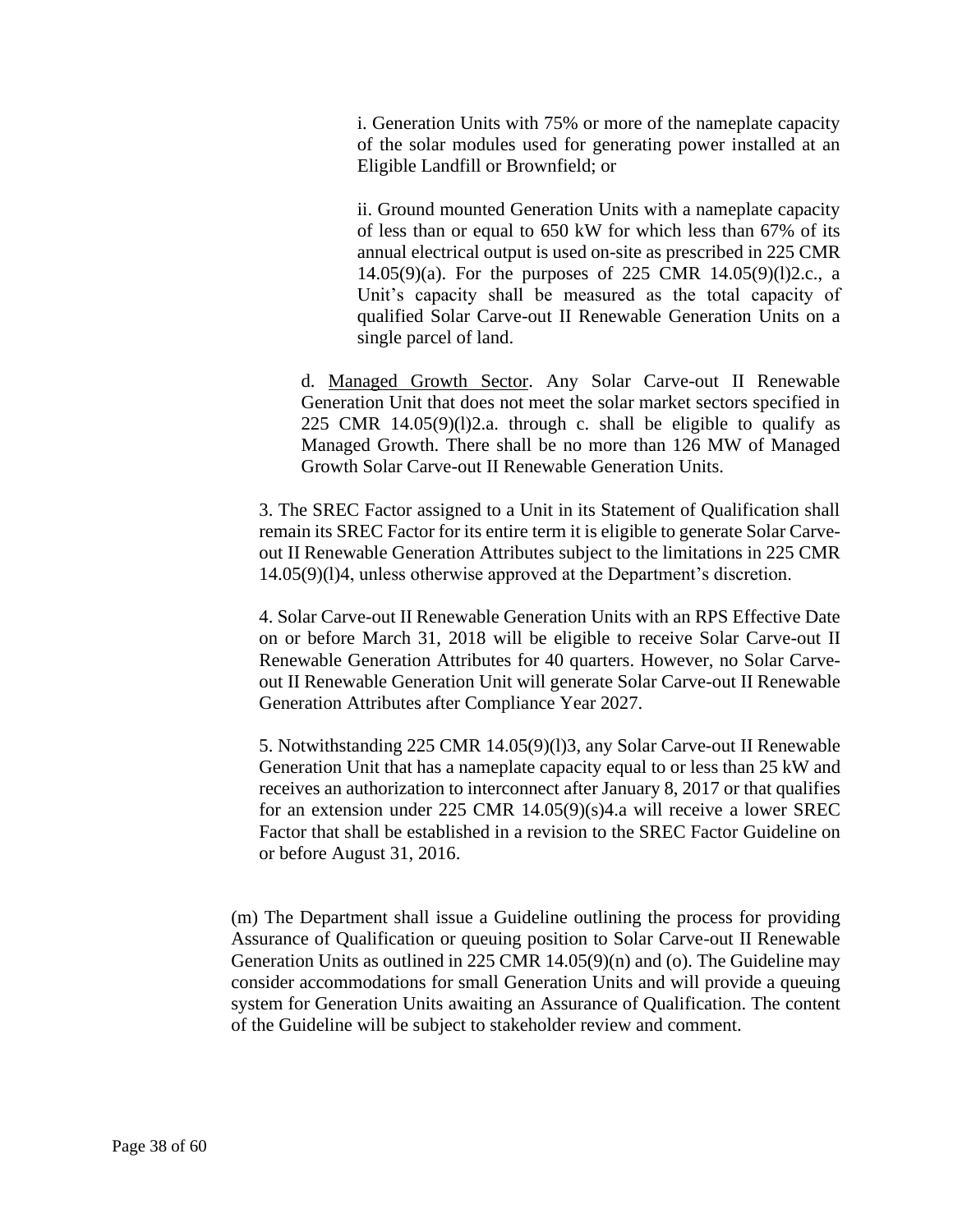(n) A Generation Unit seeking a Statement of Qualification as a Solar Carve-out II Renewable Generation Unit must submit a Statement of Qualification Application.

(o) The Department shall grant a Statement of Qualification to Solar Carve-out II Renewable Generation Units that have submitted a complete Statement of Qualification Application and meet the eligibility criteria prescribed in 225 CMR 14.05(9).

(p) As of April 8, 2016, the Department shall provide Statements of Qualifications to all Solar Carve-out II Renewable Generation Units with submitted Statement of Qualification Applications as follows, provided such Solar Carve-out II Renewable Generation Units meet all other eligibility criteria of 225 CMR 14.00.

1. A Solar Carve-out II Renewable Generation Unit with a rated capacity greater than 25 kW that has received an Assurance of Qualification under the Solar Carve-out II Program Capacity Cap as of April 8, 2016, shall immediately be granted a Statement of Qualification. The Solar Carve-out II Renewable Generation Unit will retain its Statement of Qualification only if the Generation Unit meets the project construction timelines prescribed in 225 CMR 14.05(9)(p)4.

2. A Solar Carve-out II Renewable Generation Unit with a rated capacity greater than 25 kW that submits a complete Statement of Qualification Application shall be provided a Statement of Qualification. The Solar Carveout II Renewable Generation Unit will retain its Statement of Qualification only if the Generation Unit meets the project construction timelines prescribed in 225 CMR 14.05(9)(p)4.

3. A Solar Carve-out II Renewable Generation Unit that has a rated capacity equal to or less than 25 kW, which has both received its authorization to interconnect or permission to operate from its local Distribution Company and submitted a Statement of Qualification Application by the SMART Program Effective Date, as defined in 225 CMR 20.05(2): *SMART Program Effective Date*, shall be provided a Statement of Qualification provided it meets all other applicable eligibility criteria of 225 CMR 14.00. For the purpose of this subparagraph, the Generation Unit's capacity shall be measured as the total capacity of qualified Solar Carve-Out Renewable Generation and Solar Carve-Out II Renewable Generation on a single parcel of land or on a roof of a single building, whichever is less.

4. A Solar Carve-out II Renewable Generation Unit with a rated capacity greater than 25 kW that has received a Statement of Qualification must receive its authorization to interconnect or permission to operate from its local Distribution Company on or before January 8, 2017, in order to retain its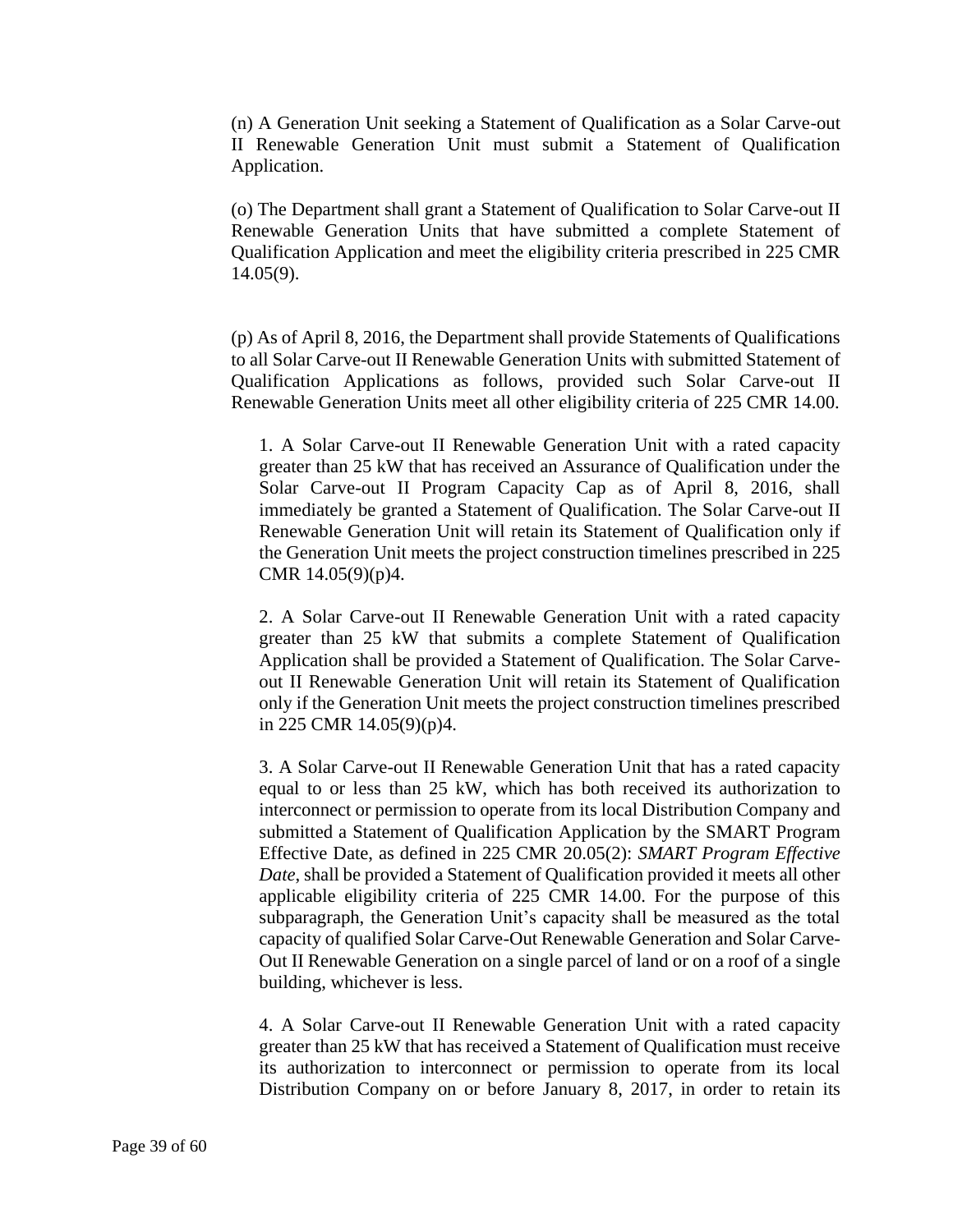Statement of Qualification. However, a Solar Carve-out II Renewable Generation Unit that does not receive its authorization to interconnect or permission to operate from its local Distribution Company on or before January 8, 2017, may also retain its Statement of Qualification if it can meet the following criteria:

a. If a Solar Carve-out II Renewable Generation Unit can demonstrate to the Department's satisfaction that it has expended at least 50% of its total construction costs by January 8, 2017, it will be provided an extension through May 8, 2017, at which point the Generation Unit must provide evidence that it has received its authorization to interconnect or permission to operate, or that it meets the criteria to qualify for an additional extension under 225 CMR 14.05(9)(p)4.b or c.

b. If a Solar Carve-out II Renewable Generation Unit can demonstrate to the Department's satisfaction that its interconnection depends only upon receipt of notice of authorization to interconnect from the Distribution Company, its Statement of Qualification shall be extended indefinitely until such notice is received or denied.

c. If a Solar Carve-out II Renewable Generation Unit can demonstrate to the Department's satisfaction that good cause warrants an extension outside of that permitted under 225 CMR 14.05(9)(p)4.a or b, its Statement of Qualification shall be extended by an amount of time to be determined by the Department.

d. Details on additional deadlines and eligibility criteria can be found in the Department's *SREC Factor Guideline*.

# 14.06: Qualification Process for RPS Class I, Solar Carve-out Renewable Generation Units, and Solar Carve-out II Renewable Generation Units

(1) Statement of Qualification Application. A Statement of Qualification Application shall be submitted to the Department by the Owner or Operator of the Generation Unit or by the Authorized Agent for an Aggregation, as provided in 225 CMR 14.05(6)(b). The applicant must use the most current forms and associated instructions provided by the Department, and must include all information, documentation, and assurances required by such forms and instructions.

# (2) Review Procedures.

(a) The Department will notify the applicant when the Statement of Qualification Application is administratively complete or if additional information is required pursuant to 225 CMR 14.06(1).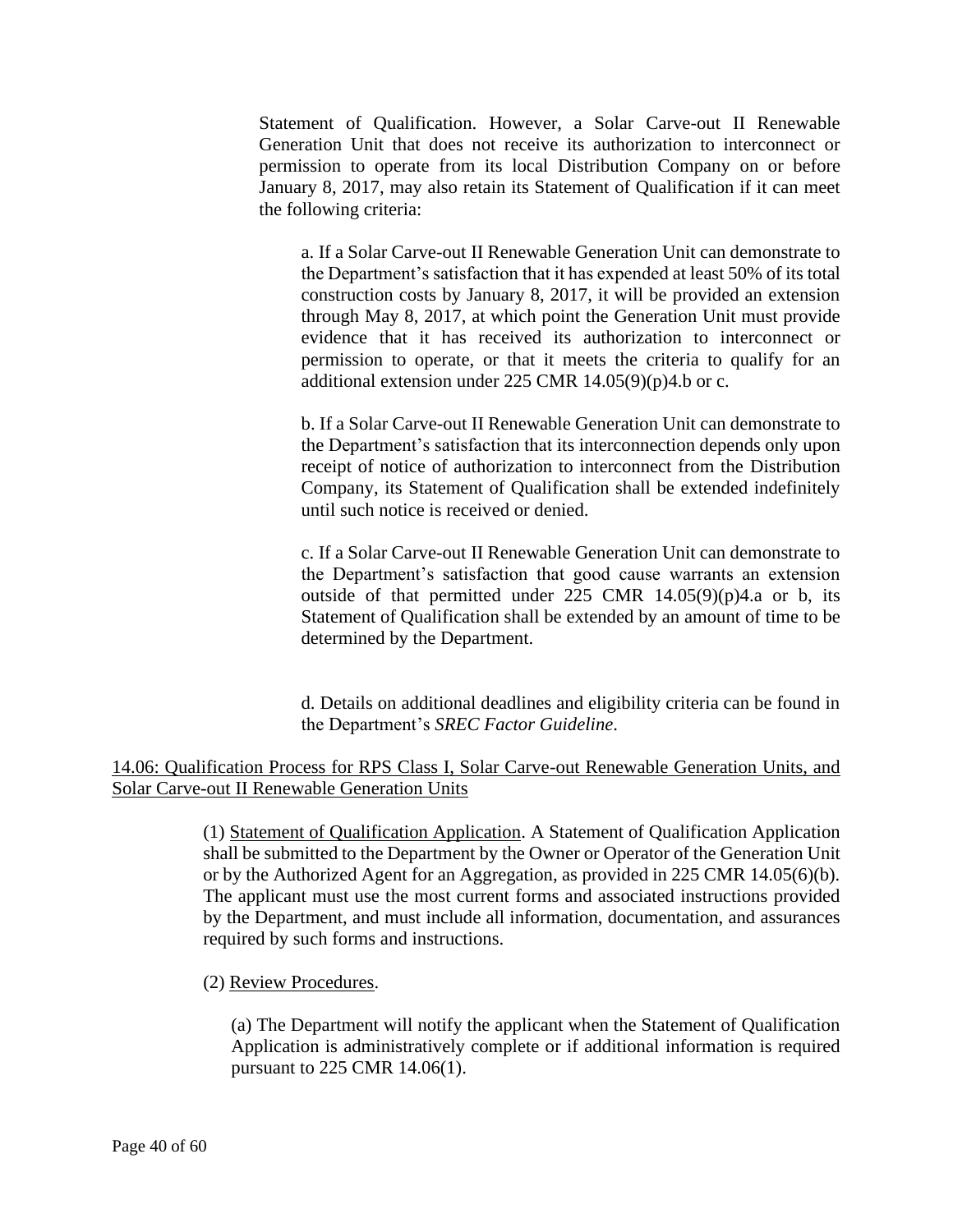(b) The Department may, in its sole discretion, provide an opportunity for public comment on any Statement of Qualification Application.

(c) Not later than ten days after receiving an administratively complete Statement of Qualification Application for an Advancement of Biomass Conversion Generation Unit, the Department shall notice such application and provide an opportunity for public comment before the Department issues a Statement of Qualification.

(3) Issuance or Non-issuance of a Statement of Qualification.

(a) If the Department finds that all or a portion of the electrical energy output of a Generation Unit or of an Aggregation meets the requirements for eligibility as RPS Class I Renewable Generation, Solar Carve-out Renewable Generation, or Solar Carve-out II Renewable Generation pursuant to 225 CMR 14.05, the Department will provide the Owner or Operator of such Generation Unit or the Authorized Agent for such Aggregation with a Statement of Qualification.

(b) The Statement of Qualification shall include any applicable restrictions and conditions that the Department deems necessary to ensure compliance by a particular Generation Unit or Aggregation with the provisions of 225 CMR 14.00. After June 28, 2013, a Statement of Qualification shall be issued to a Solar Carveout Renewable Generation Unit only if it meets the conditions of 225 CMR  $14.05(4)$ (k).

(c) If the Generation Unit or Aggregation does not meet the requirements for eligibility as an RPS Class I Renewable Generation Unit, a Solar Carve-out Renewable Generation Unit, or Solar Carve-out II Renewable Generation Unit, the Department shall provide written notice to the Owner or Operator or to the Authorized Agent for an Aggregation, including the Department's reasons for such finding.

(d) A Solar Carve-out Renewable Generation Unit shall receive a Statement of Qualification that states that the Generation Unit is eligible for the Massachusetts Solar Carve-out and that specifies a term of calendar quarters, referred to as the Opt-in Term, during which period the Generation Unit is eligible to participate in the Solar Credit Clearinghouse Auction. The Opt-in Term shall be set at the time that the Generation Unit receives its Statement of Qualification, and the Opt-in Term shall commence with the earlier of either the first day of the calendar quarter during which occurs the RPS Effective Date, as such date is provided in 225 CMR 14.06(4), or, at the request of the applicant or in the case that the Generation Unit has not yet been granted the approval to interconnect to the grid by the local Distribution Company, the first day of the subsequent calendar quarter from the date of the Statement of Qualification.

(e) The length of the Opt-in Term shall be 40 quarters for all Solar Carve-out Renewable Generation Units that receive a Statement of Qualification.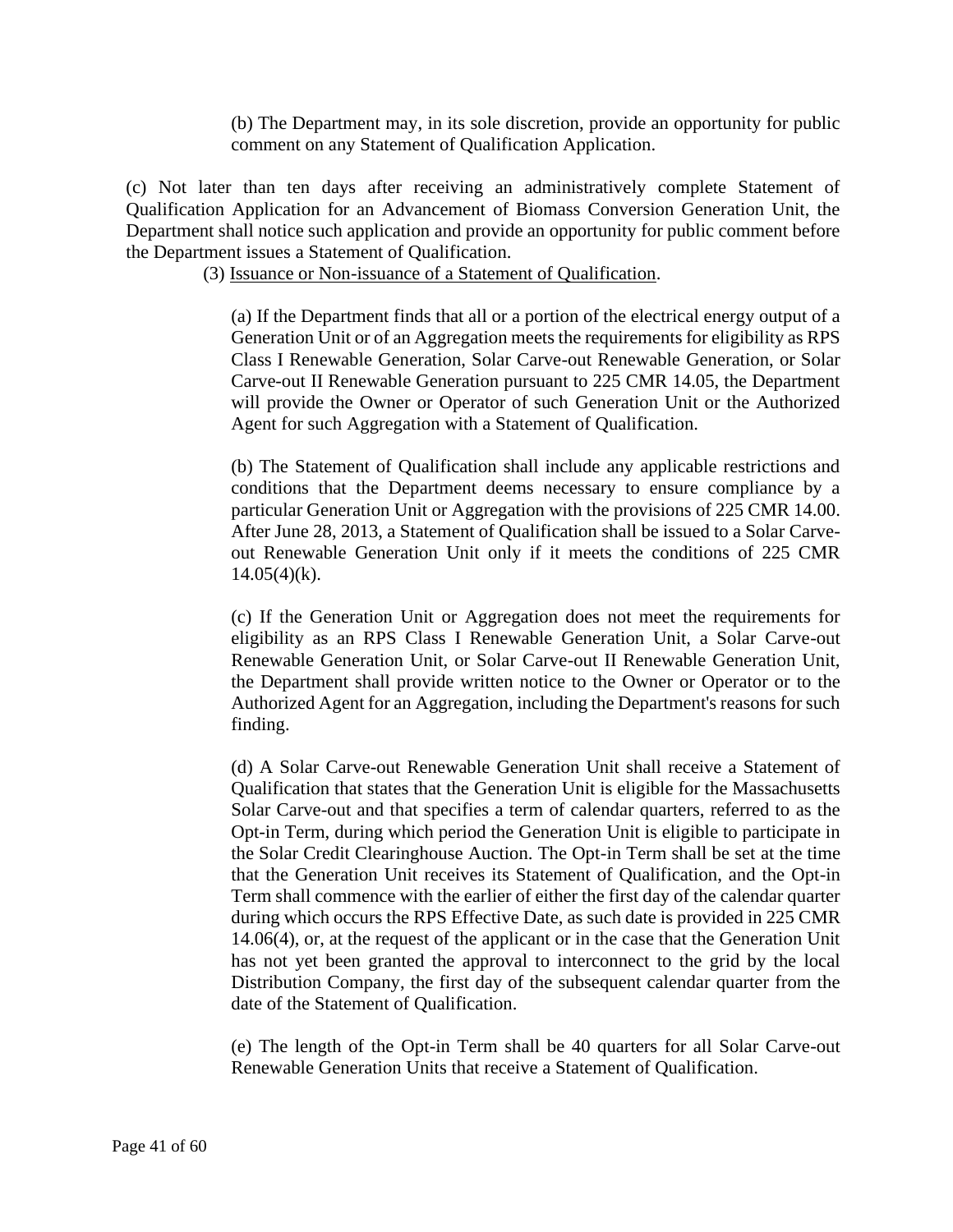(f) After January 1, 2022, starting in the calendar quarter after the end of a Solar Carve-out Renewable Generation Unit's Opt-in Term, it shall no longer be eligible to generate Solar Carve-out Renewable Generation Attributes, but will remain qualified to generate RPS Class I Renewable Generation Attributes.

(g) A Solar Carve-out II Renewable Generation Unit shall be issued a Statement of Qualification provided that it meets the provisions of 225 CMR 14.05(9).

(4) RPS Effective Date. The RPS Effective Date shall be the earliest date on or after the Commercial Operation Date on which electrical energy output of an RPS Class I Renewable Generation Unit, Solar Carve-out Renewable Generation Unit, or Solar Carve-out II Renewable Generation Unit can result in the creation of RPS Class I Renewable Generation Attributes, Solar Carve-out Renewable Generation Attributes, or Solar Carve-out II Renewable Generation Attributes except that;

(a) in the case of a Biomass Unit, the RPS Effective Date shall not be earlier than the date on which the Department determines that the Generation Unit has commenced compliance with the low-emission conditions in its Statement of Qualification;

(b) in the case of a Hydroelectric Energy Generation Unit, the RPS Effective Date shall not be earlier than the date on which the Department determined that the Generation Unit has commenced compliance with the environmental conditions in its Statement of Qualification; and

(c) in the case of Solar Carve-out II Renewable Generation Units, the Generation Unit Owner may elect to have their RPS Effective Date established as the first day of the calendar quarter following their Commercial Operation Date. In the case of a Solar Carve-out II Renewable Generation Unit in the Managed Growth Sector, its RPS Effective Date will be no earlier than the first day of the calendar year of the Annual Capacity Block under which the Solar Carve-out II Renewable Generation Unit is qualified.

(5) Notification Requirements for Change in Eligibility Status. The Owner or Operator of an RPS Class I Renewable Generation Unit, Solar Carve-out Renewable Generation Unit, or Solar Carve-out II Renewable Generation Unit shall notify the Department of any changes in the technology, operation, emissions, fuel sources, energy resources, capacity commitment, or other characteristics of the Generation Unit that may affect the eligibility of the Generation Unit as an RPS Class I Renewable Generation Unit, Solar Carve-out Renewable Generation Unit, or Solar Carve-out II Renewable Generation Unit. The Owner or Operator shall submit the notification to the Department no later than five days following the end of the month during which such changes were implemented. The notice shall state the date the changes were made to the RPS Class I Renewable Generation Unit, Solar Carve-out Renewable Generation Unit, or Solar Carve-out II Renewable Generation Unit and describe the changes in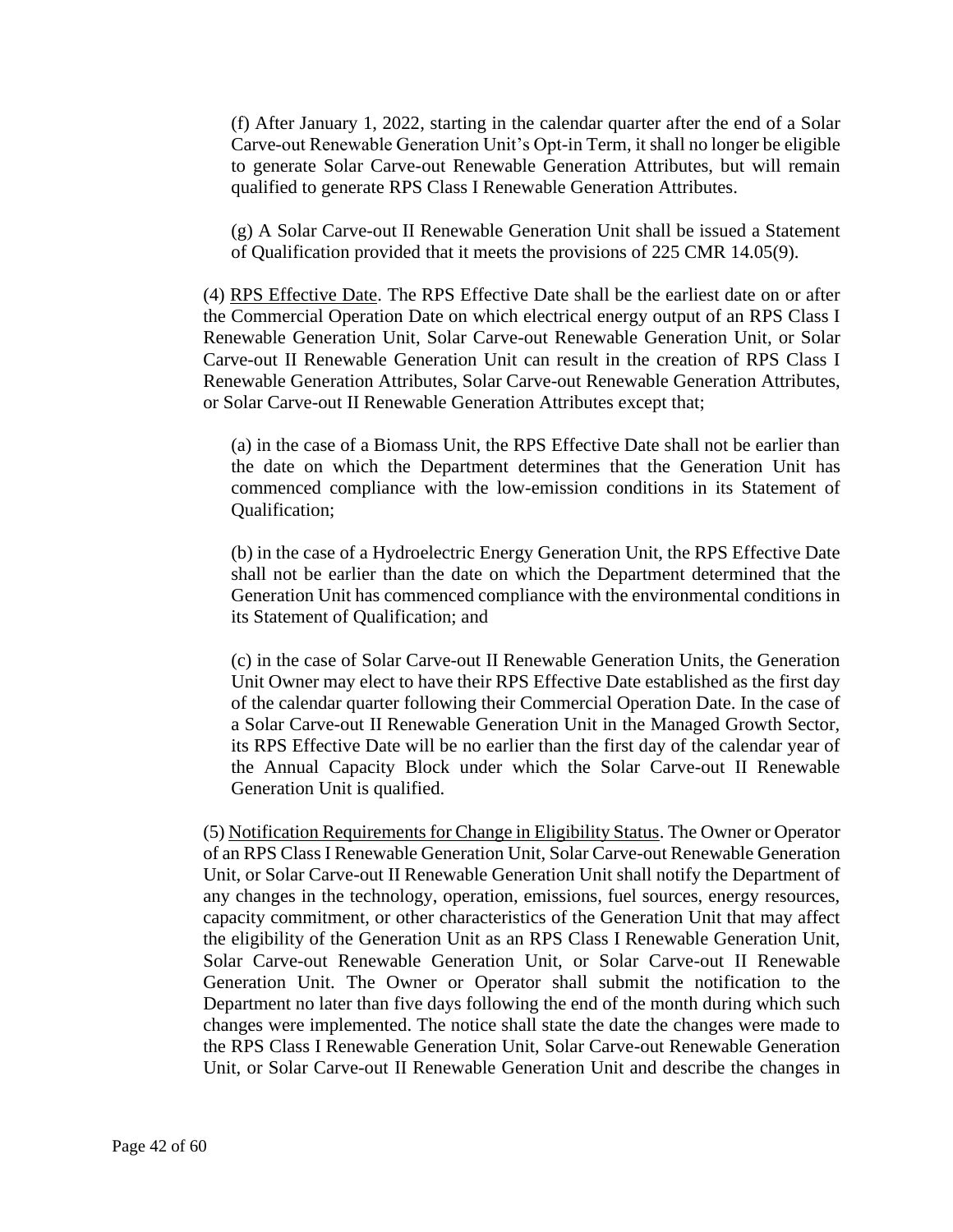sufficient detail to enable the Department to determine if a change in eligibility is warranted.

(6) Notification Requirements for Change in Ownership, Generation Capacity, or Contact Information. The Owner or Operator of an RPS Class I Renewable Generation Unit, Solar Carve-out Generation Unit, or Solar Carve-out II Renewable Generation Unit shall notify the Department of any changes in the ownership, operating entity, generation capacity, NEPOOL GIS account, independent verification system for the Generation Unit's or Aggregation's electrical energy output, or contact information for the Generation Unit or Aggregation. The Owner or Operator shall submit the notification to the Department no later than five days following the end of the month during which such changes were implemented.

(7) Time Limit for Project Implementation. Any Statement of Qualification issued on or after March 31, 2009 shall expire 24 months after the issuance date of the Statement of Qualification (the Expiration Date) unless the Commercial Operation Date of the Generation Unit or Aggregation is on or before the Expiration Date, with the exception of any Statement of Qualification issued to a Solar Carve-out Generation Unit, which shall expire per the terms outlined in 225 CMR  $14.05(4)$ (k). Any Statement of Qualification issued to a Solar Carve-out II Renewable Generation Unit shall expire pursuant to the terms outlined in 225 CMR  $14.05(9)(p)$ . The Department may, at its discretion, grant an extension of the Expiration Date of the Statement of Qualification upon petition by the Owner or Operator of the Generation Unit or Aggregation. If the Owner or Operator of such Generation Unit or Aggregation desires an extension, such Owner or Operator must submit a new Statement of Qualification Application, and the decision of the Department on such new application may be made in accordance with the regulations and criteria that are applicable on the date that the Department receives that application.

(8) Expiration of Advisory Rulings. An advisory ruling issued by the Department for any proposed Generation Unit for which an administratively complete Statement of Qualification Application has not been submitted as of January 7, 2011, shall be deemed to have expired on January 7, 2011.

(9) Suspension or Revocation of Statement of Qualification. The Department may suspend or revoke a Statement of Qualification if the Owner or Operator of an RPS Class I Renewable Generation Unit, Solar Carve-out Renewable Generation Unit, or Solar Carve-out II Renewable Generation Unit or Authorized Agent of an Aggregation fails to comply with 225 CMR 14.00 or if a Generation Unit does not operate during a consecutive 12-month period.

### 14.07: Renewable Energy Portfolio Standard - Class I

(1) RPS Class I Minimum Standard. The total annual sales of each Retail Electricity Product sold to Massachusetts End-use Customers by a Retail Electricity Supplier shall include a minimum percentage, as specified in the table in 225 CMR 14.07, of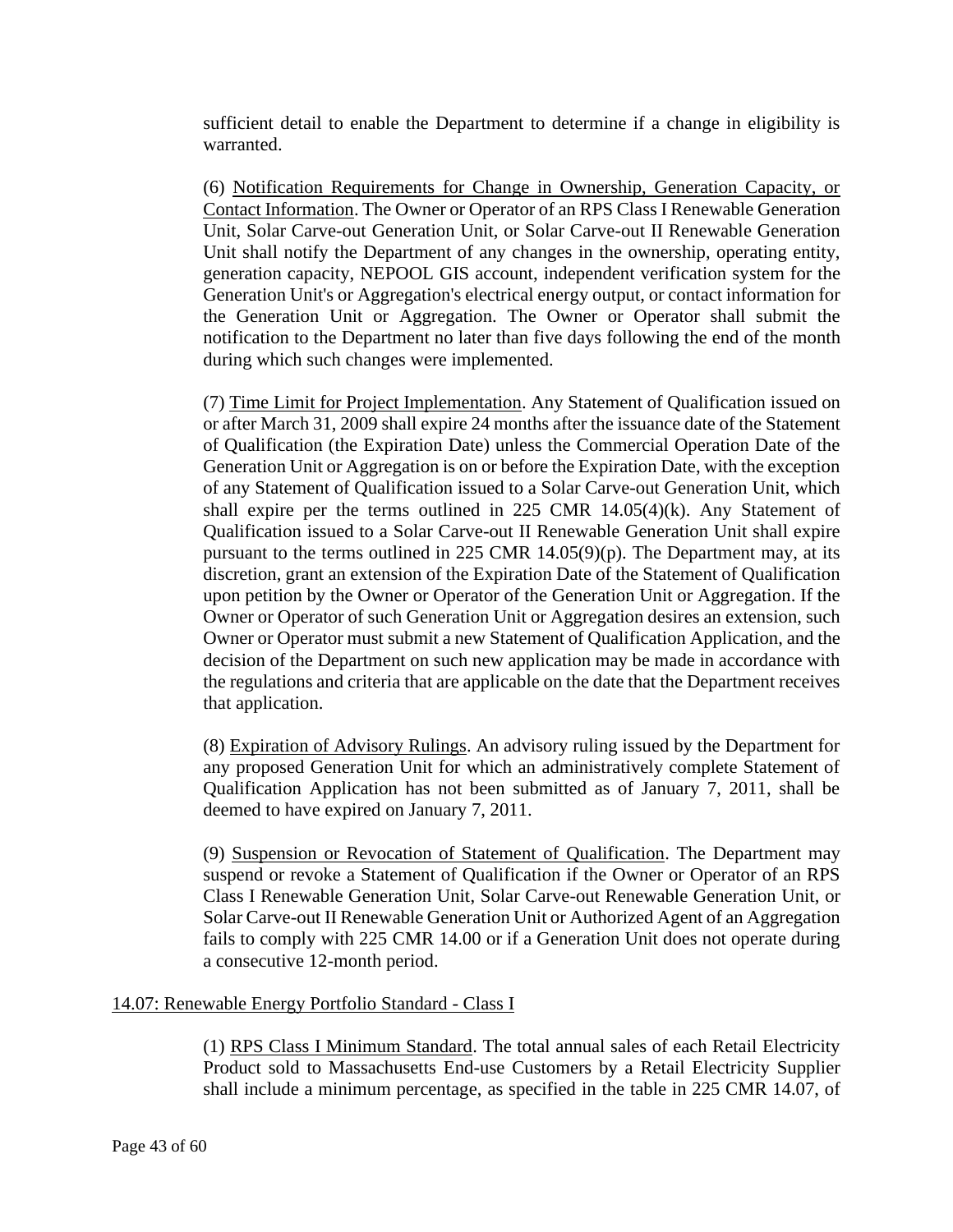electrical energy sales with RPS Class I Renewable Generation Attributes, Solar Carve-out Renewable Generation Attributes, and Solar Carve-out II Renewable Generation Attributes. The following table reflects annual total RPS Class I Minimum Standard Percentage requirements, including the Solar Carve-out and Solar Carve-out II Minimum Standards, in effect from 2003 through 2030:

| Compliance | Cumulative Minimum Percentage,      |
|------------|-------------------------------------|
| Year       | Including solar carve-out and solar |
|            | carve-out II                        |
| 2003       | 1.0%                                |
| 2004       | 1.5%                                |
| 2005       | 2.0%                                |
| 2006       | 2.5%                                |
| 2007       | 3.0%                                |
| 2008       | 3.5%                                |
| 2009       | 4.0%                                |
| 2010       | 5.0%                                |
| 2011       | 6.0%                                |
| 2012       | 7.0%                                |
| 2013       | 8.0%                                |
| 2014       | 9.0%                                |
| 2015       | 10.0%                               |
| 2016       | 11.0%                               |
| 2017       | 12.0%                               |
| 2018       | 13.0%                               |
| 2019       | 14.0%                               |
| 2020       | 16.0%                               |
| 2021       | 18.0%                               |
| 2022       | 20.0%                               |
| 2023       | 22.0%                               |
| 2024       | 24.0%                               |
| 2025       | 26.0%                               |
| 2026       | 28.0%                               |
| 2027       | 30.0%                               |
| 2028       | 32.0%                               |
| 2029       | 34.0%                               |
| 2030       | 35.0%                               |

After 2030, the RPS Class I Minimum Standard shall increase by 1% in each subsequent Compliance Year unless modified by law.

(2) Solar Carve-out Minimum Standard. All references to kW or MW in 225 CMR 14.07(2) shall be measured on a nameplate capacity basis in direct current (DC).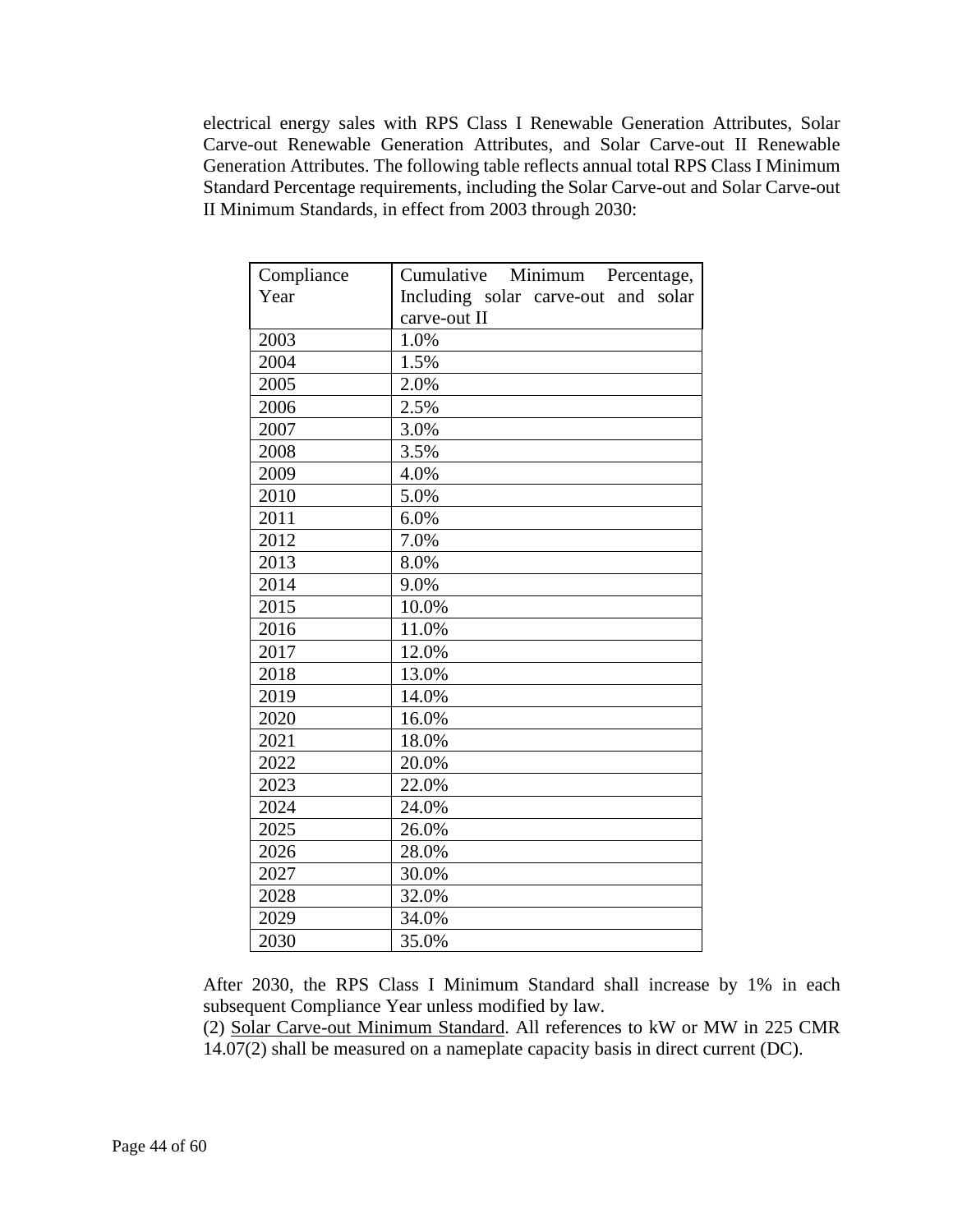(a) The total annual sales of each Retail Electricity Product sold to Massachusetts End-use Customers by a Retail Electricity Supplier shall include a minimum percentage of electrical energy sales with Solar Carve-out Renewable Generation Attributes. This percentage shall be a portion of the Supplier's obligation under 225 CMR 14.07(1) and not an additional obligation of the Supplier. For each Compliance Year, the Solar Carve-out Minimum Standard shall be calculated as the total Solar Carve-out compliance obligation (in MWh) as determined in 225 CMR 14.07(2)(b) and (c), divided by the total MWh of electrical energy sales by Retail Electricity Suppliers to End-use Customers in the Compliance Year two years prior, as such sales are defined in 225 CMR 14.09(2)(a). The following table reflects the Minimum Standards in effect from Compliance Years 2010 through 2021 by year and the execution date of a retail supply contract:

| <b>Solar Carve-Out Minimum Standards</b> |                                       |                 |
|------------------------------------------|---------------------------------------|-----------------|
| <b>Compliance</b>                        |                                       | <b>Minimum</b>  |
| Year                                     | <b>Retail Contract Execution Date</b> | <b>Standard</b> |
| 2010                                     | N/A                                   | 0.0679%         |
| 2011                                     | N/A                                   | 0.1627%         |
| 2012                                     | N/A                                   | 0.1630%         |
|                                          | On or before $6/7/2013$               | 0.2744%         |
| 2013                                     | After 6/7/2013                        | 0.3833%         |
| 2014                                     | N/A                                   | 0.9481%         |
|                                          | On or before $6/28/2013$              | 1.5359%         |
| 2015                                     | After 6/28/2013                       | 2.1442%         |
|                                          | On or before $6/28/2013$              | 0.9801%         |
| 2016                                     | After 6/28/2013                       | 1.7568%         |
|                                          | On or before 6/28/2013                | 0.9861%         |
| 2017                                     | After 6/28/2013                       | 1.6313%         |
|                                          | On or before $6/28/2013$              | 1.1411%         |
| 2018                                     | After 6/28/2013                       | 1.7903%         |
| 2019                                     | On or before 6/28/2013                | 1.0978%         |
|                                          | After 6/28/2013                       | 1.7458%         |
|                                          | On or before $6/28/2013$              | 0.9867%         |
| 2020                                     | After 6/28/2013                       | 1.6116%         |
|                                          | On or before $6/28/2013$              | 1.0181%         |
| 2021                                     | After 6/28/2013                       | 1.6629%         |

(b) For all Compliance Years subsequent to 2021, the Minimum Standards calculated for the Solar Carve-out, which shall be announced by the Department not later than August  $31<sup>st</sup>$  of the preceding Compliance Year, shall be determined by first calculating the compliance obligation and setting it to either:

1. the total Solar Carve-out Renewable Generation Attributes projected to be generated for the previous Compliance Year (CY-1) minus the total Solar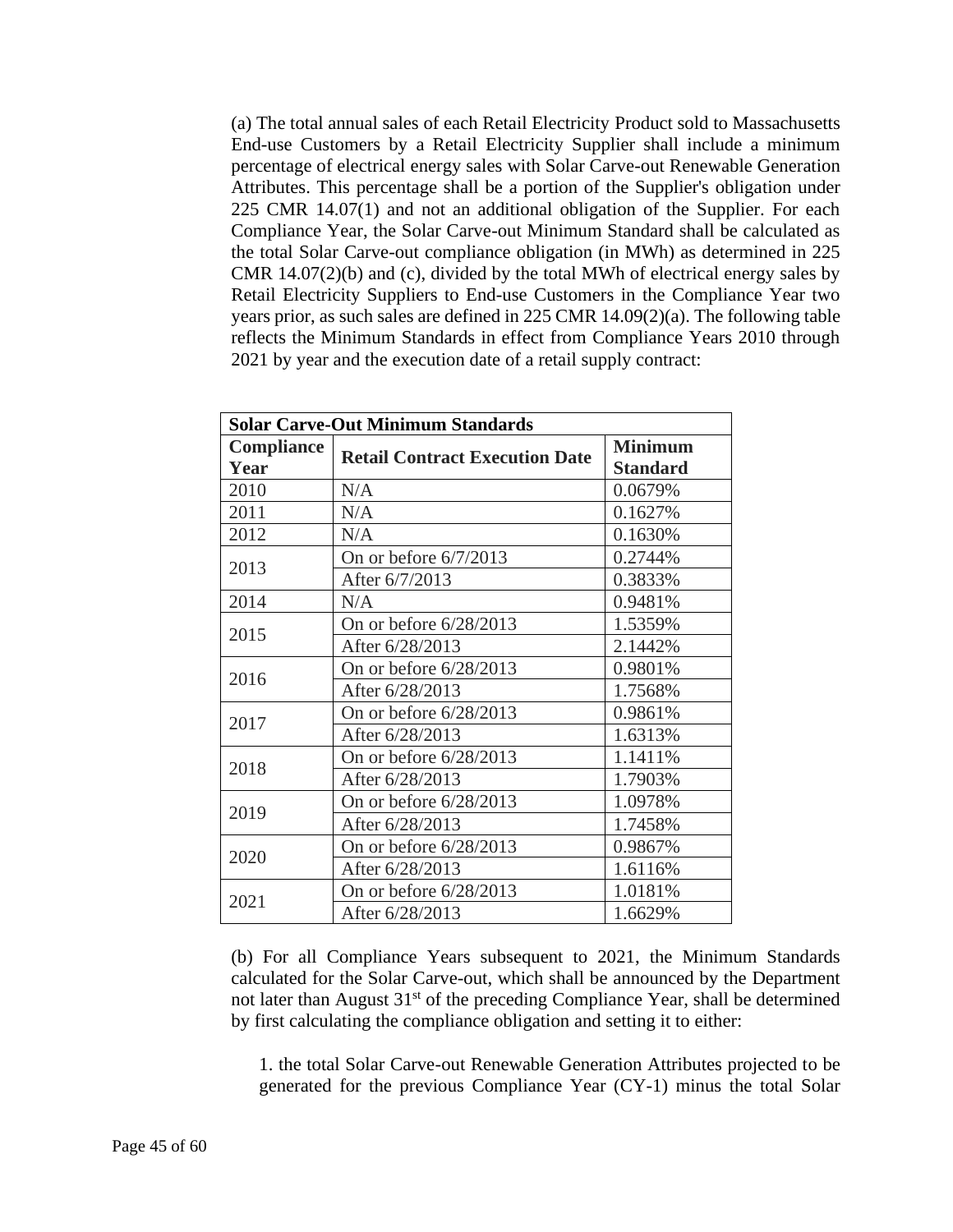Carve-out Renewable Generation Attributes that will no longer be generated in the Compliance Year per 225 CMR 14.06(3)(e); or

2. the total Solar Carve-out Renewable Generation Attributes projected to be generated for the previous Compliance Year (CY-1) minus the total Solar Carveout Renewable Generation Attributes that will no longer be generated in the Compliance Year per 225 CMR 14.06(3)(e), minus the quantity of solar carve-out Alternative Compliance Credits used for the Compliance Year two years prior (CY-2), plus the number of Solar Carve-out Renewable Generation Attributes from the Compliance Year two years prior (CY-2) banked as provided under 225 CMR 14.08(2), plus the number of Solar Carve-out Renewable Generation Attributes from the Compliance Year two years prior (CY-2) deposited into the Solar Credit Clearinghouse Auction Account, whichever is greater.

(c) Minimum Standard for Retail Load Served under Contracts Executed on or Before June 28, 2013. The Solar Carve-out Minimum Standard applied to Retail Electric Suppliers for that portion of electrical energy sales that were subject to a contract executed or extended prior to June 28, 2013 shall be calculated based on a compliance obligation calculated per 225 CMR 14.07(2)(b) as if the Solar Carve-Out Program Capacity Cap was 400 MW minus the capacity from Solar Carve-out Renewable Generation Units that will no longer be eligible per 225 CMR 14.06(3)(e). 225 CMR 14.07(2)(c) applies only if the Retail Electric Supplier provides documentation, satisfactory to the Department, identifying the terms of such contracts including but not limited to, the execution and expiration dates of the contract and the annual volume of electrical energy supplied.

(d) In the instance the Solar Credit Clearinghouse Auction under 225 CMR 14.05(4)(g) does not clear, prior to conducting an auction under 225 CMR 14.05(4)(h), the Department shall recalculate the Solar Carve-out Minimum Standards for the Compliance Year two years following the Compliance Year in which the Solar Carve-out Renewable Generation Attributes deposited into the Solar Credit Clearinghouse Auction Account were generated by adding to the previously calculated total compliance obligations under 225 CMR 14.07(2)(b) and (c) the number of Solar Carve-out Renewable Generation Attributes deposited into the Solar Credit Clearinghouse Auction Account such that the number of Attributes deposited is counted twice.

(e) Compliance Year 2023 shall be the final Compliance Year of the Solar Carveout program. In the event that a Solar Credit Clearinghouse Auction is held for Compliance Year 2022 or 2023 and creates Re-minted Auction Account Attributes that can be used for Compliance Years after 2023, the Department shall extend the final Compliance Year by one additional Compliance Year. The compliance obligation for this additional Compliance Year will be equal to the number of Solar Carve-out Renewable Energy Generation Attributes deposited into the Solar Credit Clearinghouse Auction Account plus the number of remaining Re-Minted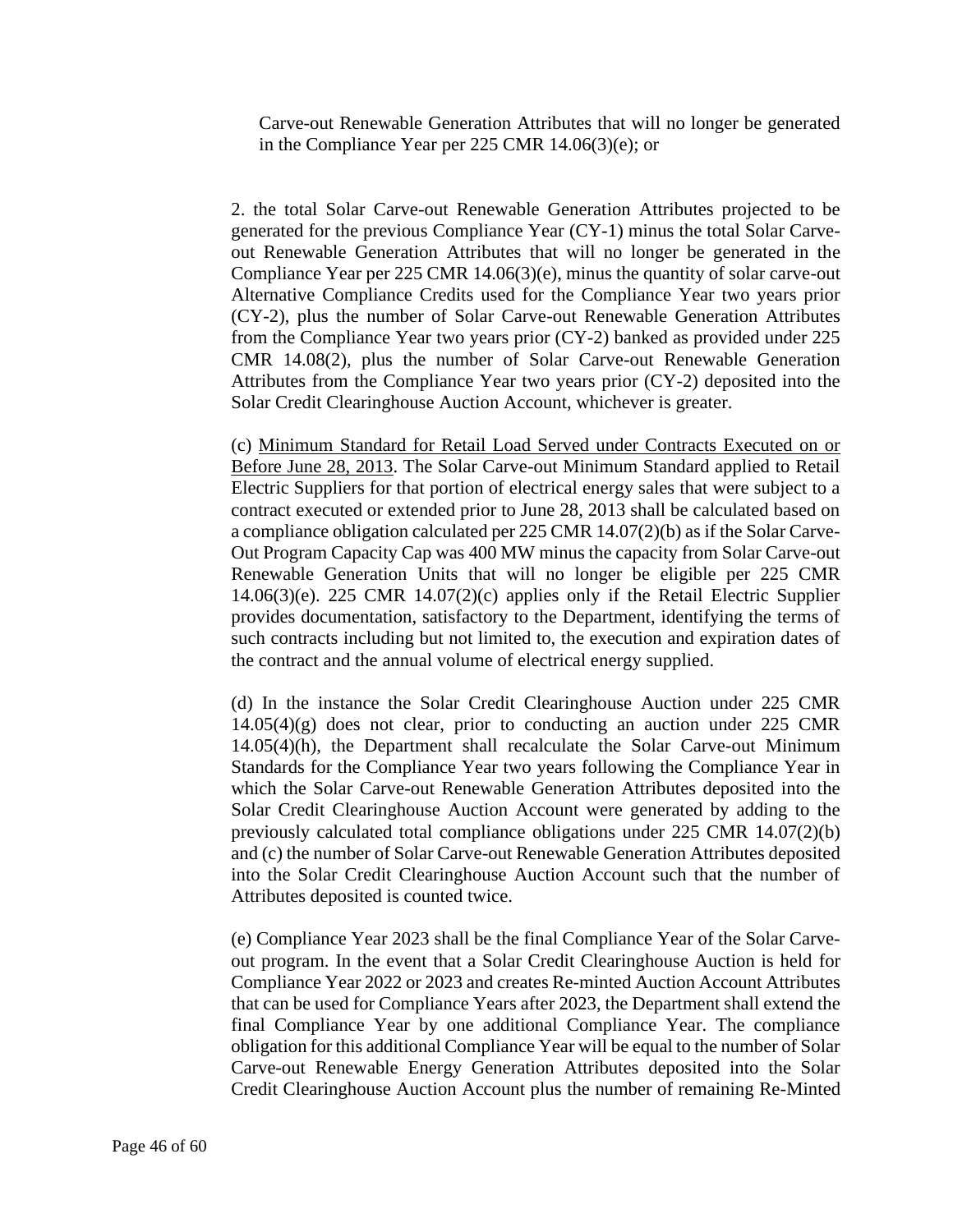Auction Account Attributes and banked Solar Carve-out Renewable Generation Attributes that have not been used for meeting any compliance obligation. The Solar Carve-out Minimum Standard shall be set to zero for the year after this additional Compliance Year.

(f) In the event that there is an additional Compliance Year added as a result of an Auction in the final Compliance Year, Solar Carve-out Renewable Energy Generation Attributes shall cease to exist as of the start of the additional Compliance Year, and all generation from qualified Solar Carve-out Generation Units shall produce RPS Class I Generation Attributes.

(g) In the event that there is no additional Compliance Year added as the result of an Auction in the final Compliance Year, the Department shall set the Solar Carveout Minimum Standard to zero for the year after the final Compliance Year. From this time forward, Solar Carve-out Renewable Energy Generation Attributes shall cease to exist, and all generation from qualified Solar Carve-out Renewable Generation Units shall produce RPS Class I Renewable Energy Attributes.

(3) Solar Carve-out II Minimum Standard. All references to MW in 225 CMR 14.07(3) shall be measured on a nameplate capacity basis in direct current (DC).

(a) The total annual sales of each Retail Electricity Product sold to Massachusetts End-use Customers by a Retail Electricity Supplier shall include a minimum percentage of electrical energy sales with Solar Carve-out II Renewable Generation Attributes. This percentage shall be a portion of the Supplier's obligation under 225 CMR 14.07(1) and not an additional obligation of the Supplier. For each Compliance Year, the Department shall calculate the Solar Carve-out II Minimum Standard by dividing the total Solar Carve-out II compliance obligation (in MWh), as determined in 225 CMR 14.07(3)(b) and (c), by the total MWh of electrical energy sales by Retail Electricity Suppliers to Enduse Customers in the Compliance Year two years prior, as such sales are defined in 225 CMR 14.09(2)(a). The following table reflects the Minimum Standards in effect from Compliance Years 2014 through 2021 by year and the execution date of a retail supply contract:

| <b>Solar Carve-Out II Minimum Standards</b> |                                       |                 |
|---------------------------------------------|---------------------------------------|-----------------|
| <b>Compliance</b>                           | <b>Retail Contract Execution Date</b> | <b>Minimum</b>  |
| Year                                        |                                       | <b>Standard</b> |
| 2014                                        | On or before $4/25/2014$              | 0.0000%         |
|                                             | After 4/25/2014                       | 0.0843%         |
| 2015                                        | On or before $4/25/2014$              | 0.0000%         |
|                                             | After 4/25/2014                       | 0.3288%         |
| 2016                                        | On or before $4/25/2014$              | 0.0000%         |
|                                             | After 4/25/2014                       | 0.7851%         |
| 2017                                        | On or before $4/25/2014$              | 0.0000%         |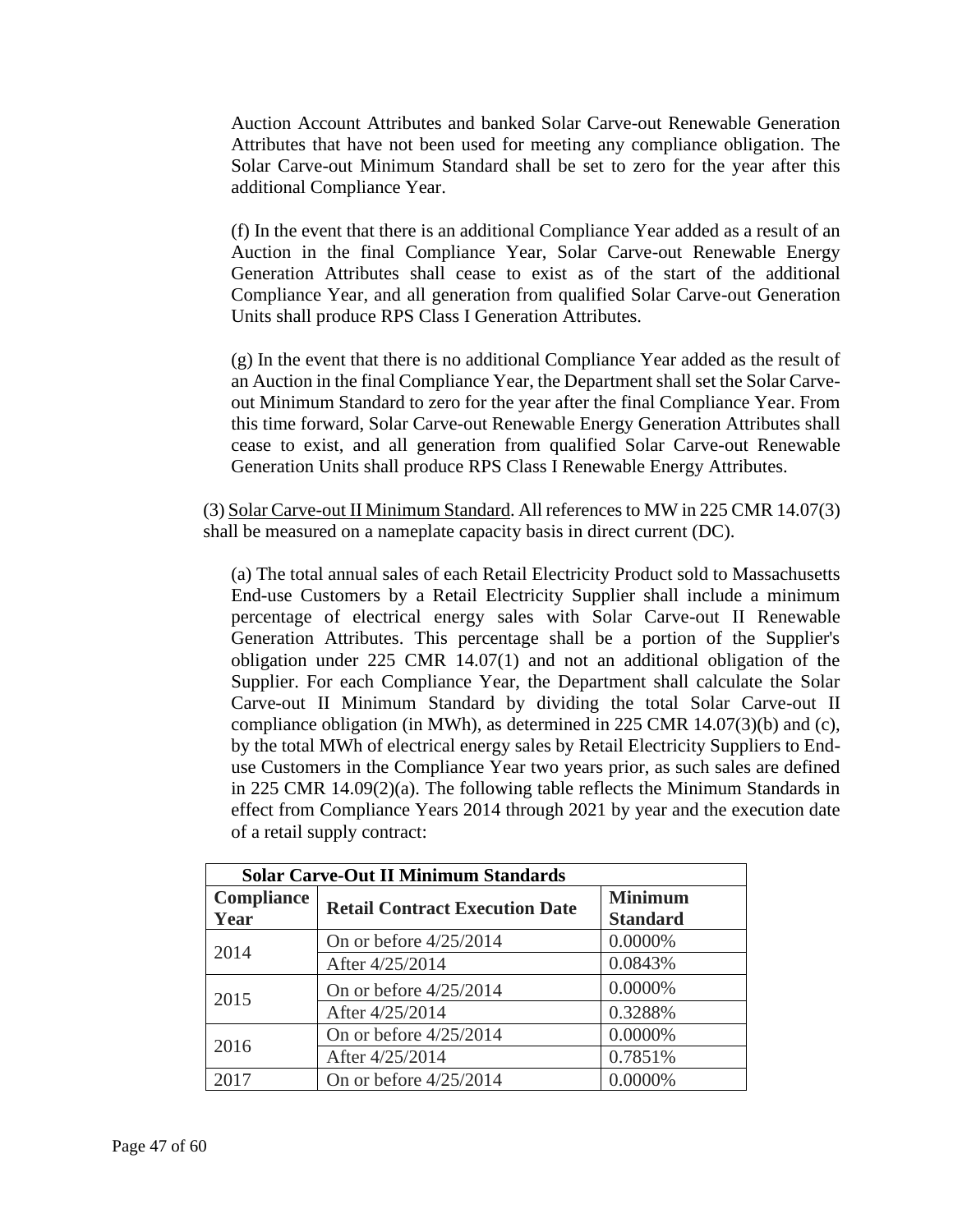|      | After $4/25/2014$ and on or before<br>5/8/2016 | 2.0197% |
|------|------------------------------------------------|---------|
|      | After 5/8/2016                                 | 2.8628% |
|      | On or before $4/25/2014$                       | 0.0000% |
| 2018 | After $4/25/2014$ and on or before<br>5/8/2016 | 2.6823% |
|      | After 5/8/2016                                 | 4.0683% |
| 2019 | On or before $4/25/2014$                       | 0.0000% |
|      | After $4/25/2014$ and on or before<br>5/8/2016 | 2.3196% |
|      | After 5/8/2016                                 | 3.9141% |
| 2020 | On or before $4/25/2014$                       | 0.0000% |
|      | After $4/25/2014$ and on or before<br>5/8/2016 | 2.2040% |
|      | After 5/8/2016                                 | 3.8011% |
| 2021 | After $4/25/2014$ and on or before<br>5/8/2016 | 2.2672% |
|      | After 5/8/2016                                 | 3.9284% |

(b) For all Compliance Years subsequent to 2021 the Minimum Standard for the Solar Carve-out II shall be announced by the Department not later than August 31 of the preceding Compliance Year and shall be determined by the Department after calculating a compliance obligation as equal to the sum of the following quantities of generated and projected SREC IIs:

1. Installed SREC II Supply: For all Solar Carve-out II Renewable Generation Units installed at the time of the determination, the Department shall project the Compliance Year generation of SREC IIs based on assigned SREC Factors.

2. Qualified but not Installed SREC II Supply: For all Solar Carve-out II Renewable Generation Units that have received Statements of Qualification as Solar Carve-out II Renewable Generation Units from the Department, but whose Commercial Operation Dates have not yet been reached, the Department shall project the Compliance Year generation of SREC IIs based on assigned SREC Factors and expected Commercial Operation Dates.

3. Projected New Supply: The Department shall provide a projection of SREC II supply in Compliance Year from new installations that have not yet received Statements of Qualification based on prior growth trends by market sectors and all other available information.

4. Rollover Volume: The volume of SREC IIs generated in the Compliance Year two and three years prior to the Compliance Year for which the compliance obligation is being calculated that remain available for compliance, including each of the following: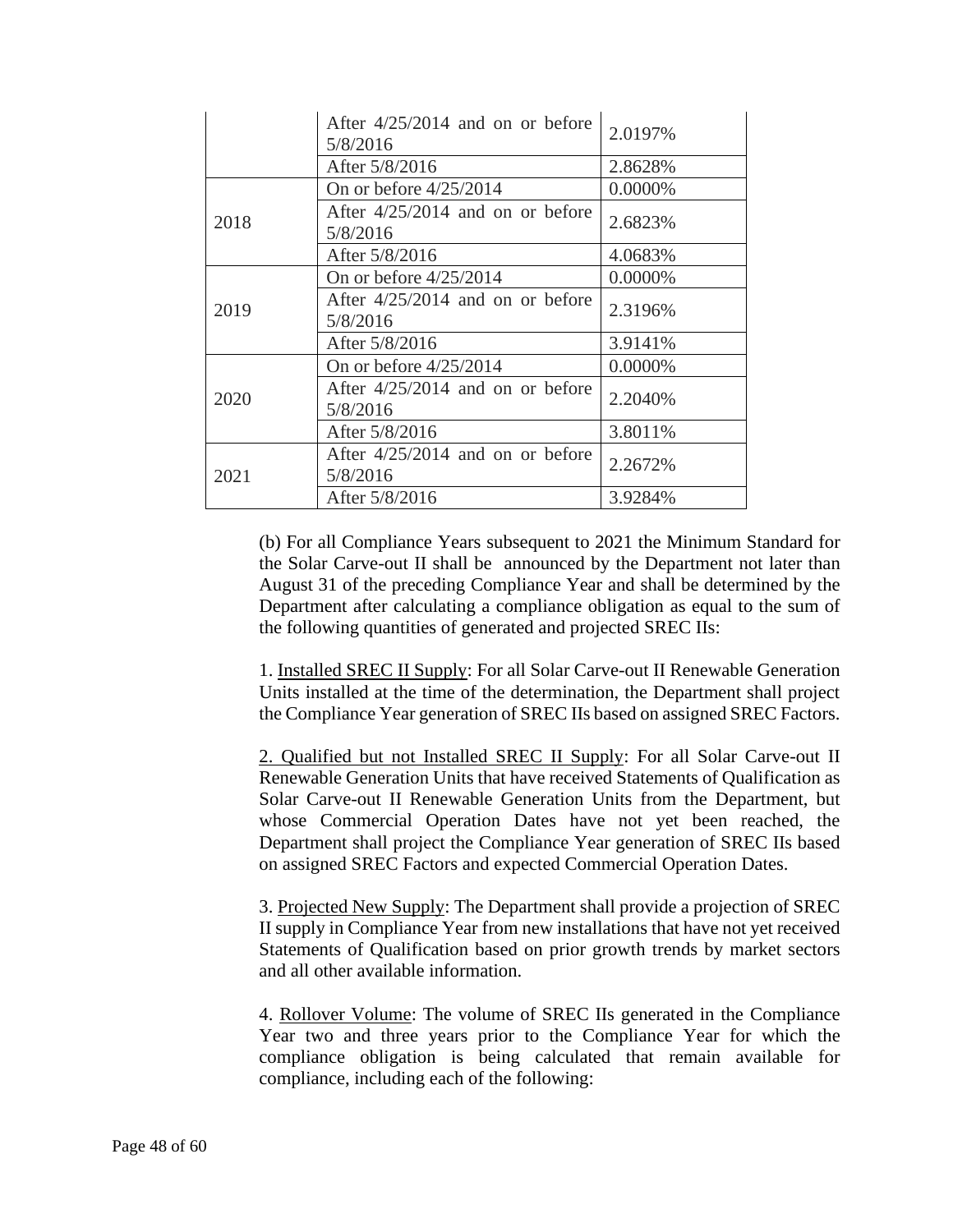a. re-minted auction-II account Generation Attributes as established in 225 CMR  $14.05(9)(e)$  and  $(g)$ ; and

b. banked Solar Carve-out II Renewable Generation Attributes as allowed in 225 CMR 14.08(2).

5. Third Round Auction Volume Doubling. In the case of a third round Solar Credit Clearinghouse Auction-II under 225 CMR 14.05(9)(g), the volume of SREC IIs deposited into the Solar Credit Clearinghouse Auction II Account in the Compliance Year two years prior to the Compliance Year for which the compliance obligation is being calculated, as prescribed by 225 CMR  $14.07(3)(d)$ .

(c) Compliance Exemptions for Retail Load Served under Existing Contracts. The following methodologies will be used to calculate the compliance obligations and resulting Minimum Standards that apply to electrical energy sales that were subject to contracts executed or extended prior to certain dates as prescribed in 225 CMR 14.07(3)(c)1. through 2. These provisions apply only if the Retail Electric Supplier provides documentation, satisfactory to the Department, identifying the terms of such contracts including but not limited to, the execution and expiration dates of the contract and the annual volume of electrical energy supplied.

1. Minimum Standard for Retail Load Served under Contracts Executed on or Before April 25, 2014. There shall be no Solar Carve-out II Minimum Standard applied to Retail Electric Suppliers for that portion of electrical energy sales that were subject to a contract executed or extended prior to April 25, 2014.

2. Minimum Standard for Retail Load Served under Contracts Executed After April 25, 2014 and on or Before May 8, 2016. The Solar Carve-out II Minimum Standard applied to Retail Electric Suppliers for that portion of electrical energy sales that were subject to a contract executed or extended after April 25, 2014 and on or before May 8, 2016 shall be calculated based on a compliance obligation calculated per 225 CMR 14.07(3)(b) as if the combined Solar Carve-out Program Capacity Cap and Solar Carve-out II Program Capacity Cap were 1,600 MW.

(d) In the instance the Solar Credit Clearinghouse Auction-II under 225 CMR 14.05(9)(g) does not clear, prior to conducting an auction under 225 CMR 14.05(9)(h), the Department shall recalculate the Solar Carve-out II Minimum Standard for the Compliance Year two years following the Compliance Year in which the SREC IIs deposited into the Solar Credit Clearinghouse Auction-II Account were generated. This recalculation shall add to the previously calculated total compliance obligation under 225 CMR 14.07(3)(b)1. through 4. the number of SREC IIs deposited into the Solar Credit Clearinghouse Auction-II Account.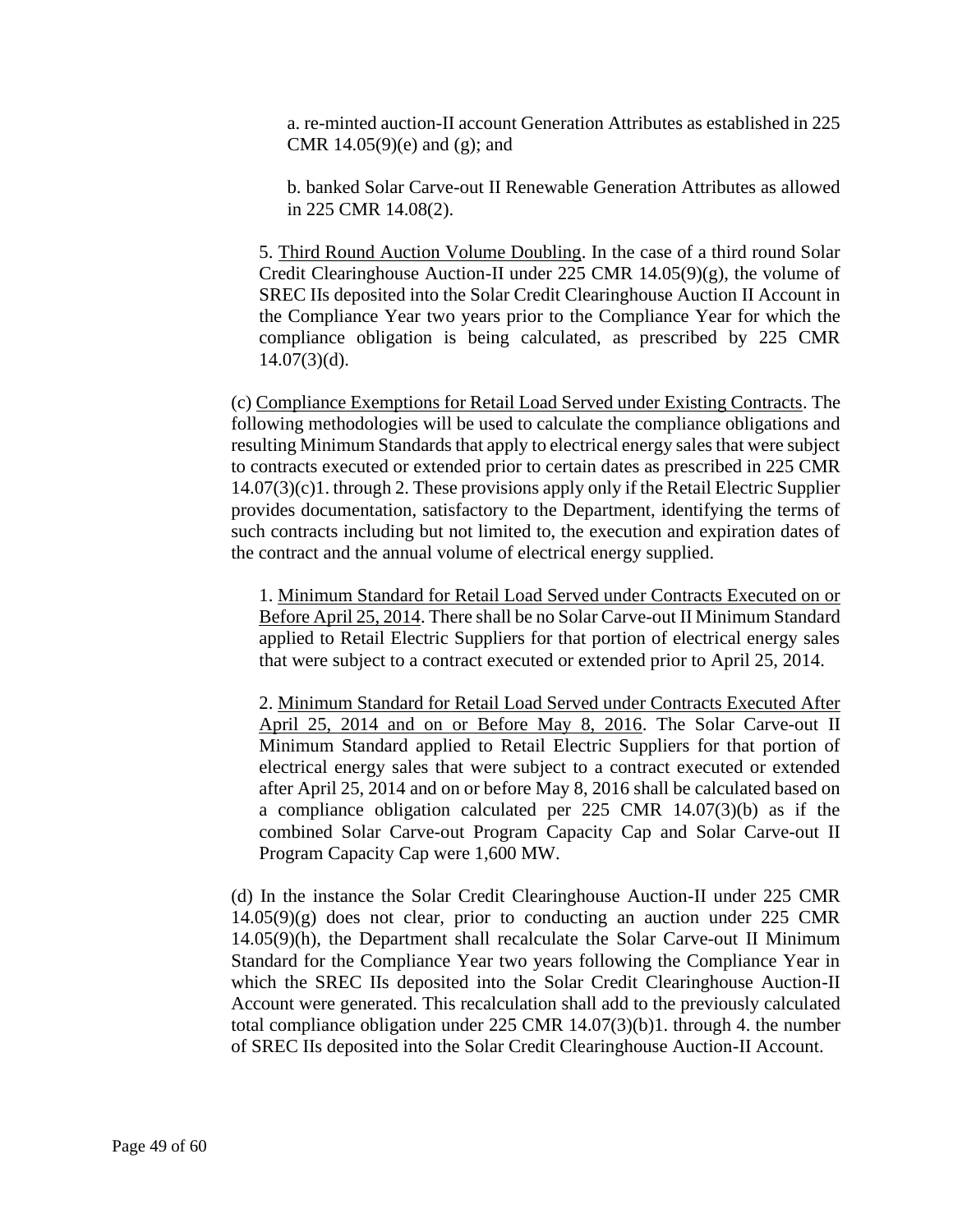(e) The Department shall publish on its website a Guideline that provides clear and precise methodologies by which it will calculate each of the quantities in 225 CMR 14.07(3)(b), and the compliance obligation. The Department shall maintain within this Guideline up-to-date publicly available data that serve as input into these calculations.

(f) Compliance Year 2027 shall be the final Compliance Year of the Solar Carveout II program. In the event that a Solar Credit Clearinghouse Auction-II is held for Compliance Year 2026 or 2027 and creates SREC IIs that can be used for Compliance Years after 2027, the Department shall extend the final Compliance Year by one additional Compliance Year to 2028 or 2029, respectively. The compliance obligation for any additional Compliance Year will be equal to the number of Solar Carve-out II Renewable Energy Generation Attributes deposited into the Solar Credit Clearinghouse Auction-II account plus the number of remaining SREC IIs and banked SREC IIs that have not been used for meeting any prior compliance obligation. The Solar Carve-out II Minimum Standard shall be set to zero for the year after this additional Compliance Year, unless a second additional Compliance Year is required.

(g) In the event that there is an additional Compliance Year added as a result of an auction in the final Compliance Year, Solar Carve-out II Renewable Energy Generation Attributes shall cease to exist as of the start of the additional Compliance Year, and all generation from qualified Solar Carve-out II Generation Units shall produce RPS Class I Generation Attributes only.

(h) In the event that there is no additional Compliance Year added as the result of an auction in the final two Compliance Years, the Department shall set the Solar Carve-out II Minimum Standard to zero for the year after the final Compliance Year. From this time forward, Solar Carve-out II Renewable Energy Generation Attributes shall cease to exist, and all generation from qualified Solar Carve-out II Renewable Generation Units shall produce RPS Class I Renewable Energy Attributes only.

### 14.08: Compliance Procedures for Retail Electricity Suppliers

(1) Standard Compliance. Each Retail Electricity Supplier shall be deemed to be in compliance with 225 CMR 14.00 if the information provided in the Compliance Filing submitted pursuant to 225 CMR 14.09 is true and accurate and demonstrates compliance with 225 CMR 14.07. A Retail Electricity Supplier shall demonstrate to the satisfaction of the Department that RPS Class I Renewable Generation Attributes, Solar Carve-out Renewable Generation Attributes, or Solar Carve-out II Renewable Generation Attributes used for compliance have not otherwise been, nor will be, sold, retired, claimed, used or represented as part of electrical energy output or sales, or used to satisfy obligations in jurisdictions other than Massachusetts.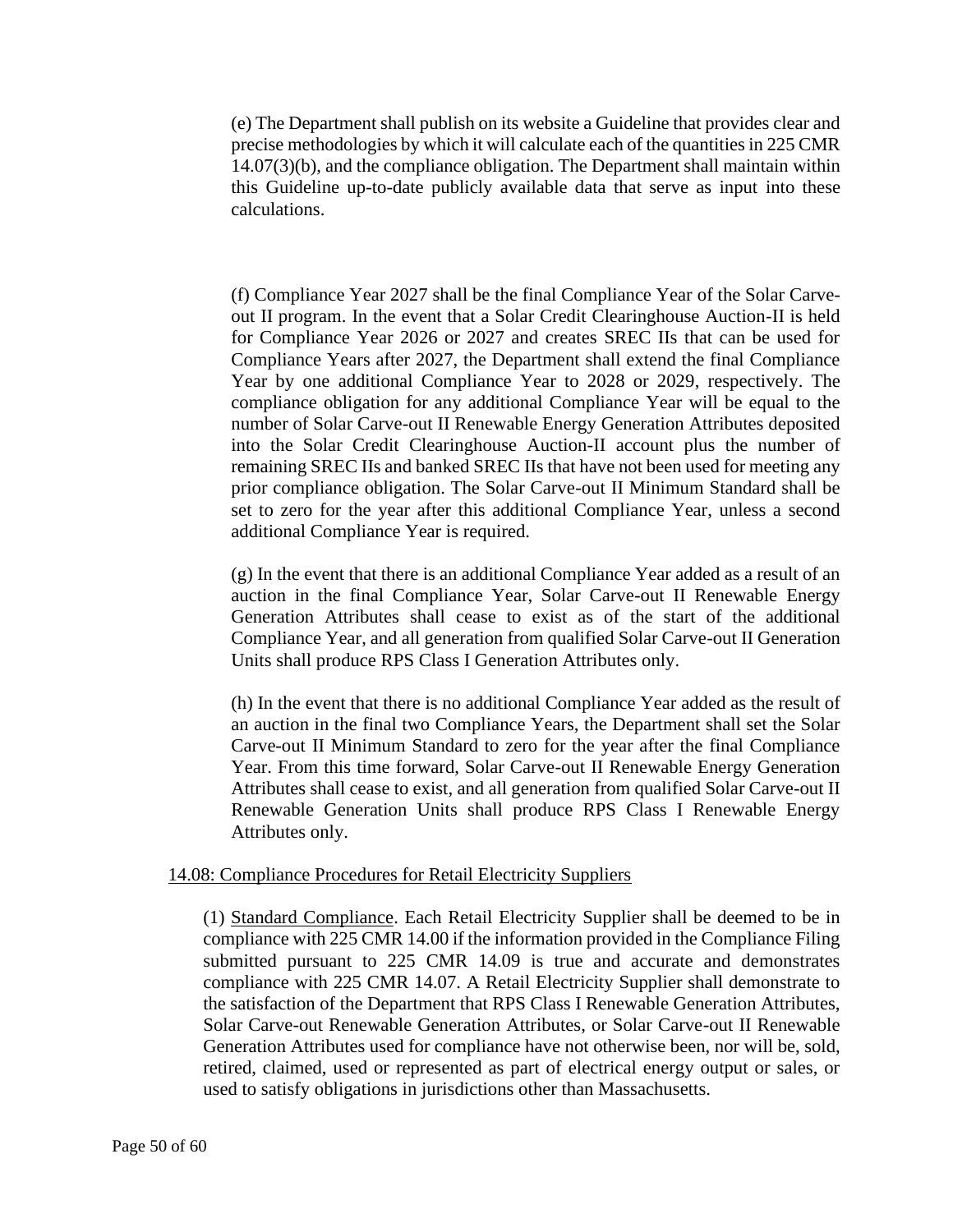(2) Banked Compliance. A Retail Electricity Supplier may use RPS Class I Renewable Generation Attributes, Solar Carve-out Renewable Generation Attributes, or Solar Carve-out II Renewable Generation Attributes produced in one Compliance Year for compliance in either or both of the two subsequent Compliance Years, subject to the limitations in 225 CMR 14.08(2) and provided that the Retail Electricity Supplier is in compliance with 225 CMR 14.00 for all previous Compliance Years. In addition, the Retail Electricity Supplier shall demonstrate to the satisfaction of the Department that such Attributes:

(a) were in excess of the RPS Class I Renewable Generation Attributes, Solar Carve-out Renewable Generation Attributes, or Solar Carve-out II Renewable Generation Attributes needed for compliance in the Compliance Year in which they were generated, and that such excess Attributes have not previously been used for compliance with 225 CMR 14.00;

(b) do not exceed 30% of the RPS Class I Renewable Generation Attributes or do not exceed 10% of the Solar Carve-out Renewable Generation Attributes or Solar Carve-out II Renewable Generation Attributes needed by the Retail Electricity Supplier for compliance with the RPS Class I Minimum Standard, the Solar Carveout Minimum Standard, or the Solar Carve-out II Minimum Standard, respectively, in the year they were generated, subject to 225 CMR 14.09(2)(d);

(c) were produced during the Compliance Year in which they are claimed as excess by the generation of electrical energy sold to End-use Customers in the ISO-NE Control Area, by the generation of electrical energy on End-use Customers' sides of retail meters in the ISO-NE Control Area, or by the generation of electrical energy from Off-grid Generation Units in Massachusetts; and

(d) have not otherwise been, nor will be, sold, retired, claimed or represented as part of electrical energy output or sales, or used to satisfy obligations in jurisdictions other than Massachusetts.

(3) Alternative Compliance. A Retail Electricity Supplier may discharge its obligations under 225 CMR 14.07, in whole or in part, for any Compliance Year by making an Alternative Compliance Payment (ACP) to the MassCEC. Such funds shall be held in an account separate from other accounts of the MassCEC.

(a) RPS Class I Procedures. A Retail Electricity Supplier shall receive Alternative Compliance Credits from the Department, subject to the following:

1. The quantity of Alternative Compliance Credits, specified in MWhs, that can be applied to its obligations under  $225$  CMR  $14.07(1)$  shall be determined by calculating the ratio of the total of ACPs paid for the Compliance Year to the ACP Rate for that Compliance Year.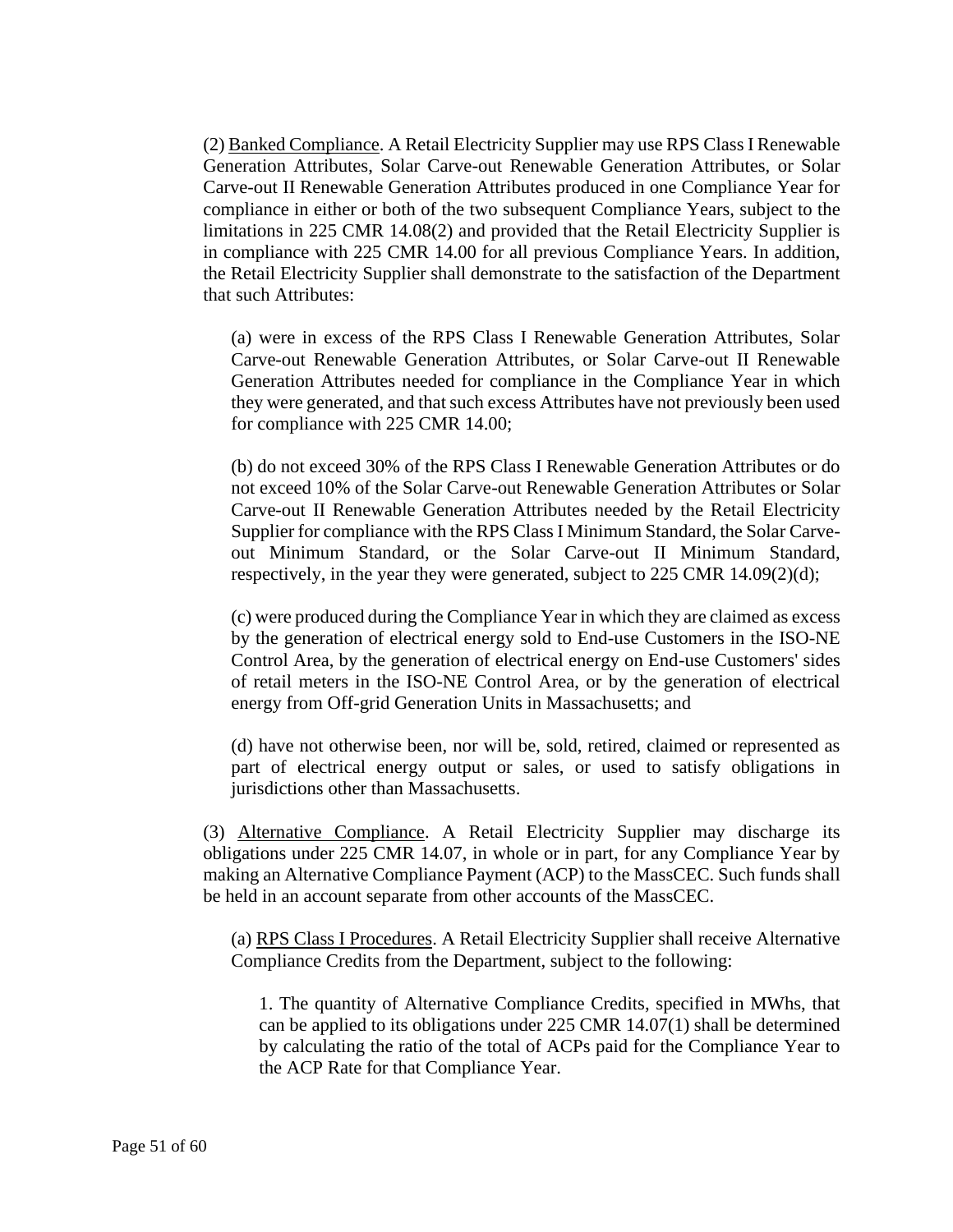2. The ACP Rate for the RPS Class I Minimum Standard shall be \$50 per MWh for Compliance Year 2003. For each subsequent Compliance Year, the Department shall publish the ACP Rate by January 31 of the Compliance Year. The ACP Rate shall be equal to the previous year's ACP Rate adjusted up or down according to the previous year's Consumer Price Index, but shall be \$60 per MWh in Compliance Year beginning in 2021, \$50 per MWh in Compliance Year 2022, and \$40 per MWh, beginning in Compliance Year 2023. The following table reflects the ACP Rates in effect from 2003 through 2020:

| <b>Compliance Year</b> | <b>ACP Rate per MWh</b> |
|------------------------|-------------------------|
| 2003                   | \$50.00                 |
| 2004                   | \$51.41                 |
| 2005                   | \$53.19                 |
| 2006                   | \$55.13                 |
| 2007                   | \$57.12                 |
| 2008                   | \$58.58                 |
| 2009                   | \$60.92                 |
| 2010                   | \$60.93                 |
| 2011                   | \$62.13                 |
| 2012                   | \$64.02                 |
| 2013                   | \$65.27                 |
| 2014                   | \$66.16                 |
| 2015                   | \$67.07                 |
| 2016                   | \$66.99                 |
| 2017                   | \$67.70                 |
| 2018                   | \$68.95                 |
| 2019                   | \$70.44                 |
| 2020                   | \$71.57                 |

3. The Retail Electricity Supplier shall include with its Annual Compliance Filing copies of any ACP receipt(s) for ACPs made to the MassCEC for the Compliance Year.

(b) Solar Carve-out Renewable Generation Procedures. A Retail Electricity Supplier shall receive solar carve-out Alternative Compliance Credits from the Department, subject to the following:

1. The quantity of solar carve-out Alternative Compliance Credits, specified in MWhs, that can be applied to its obligations under 225 CMR 14.07(2) shall be determined by calculating the ratio of the total of solar carve-out ACPs paid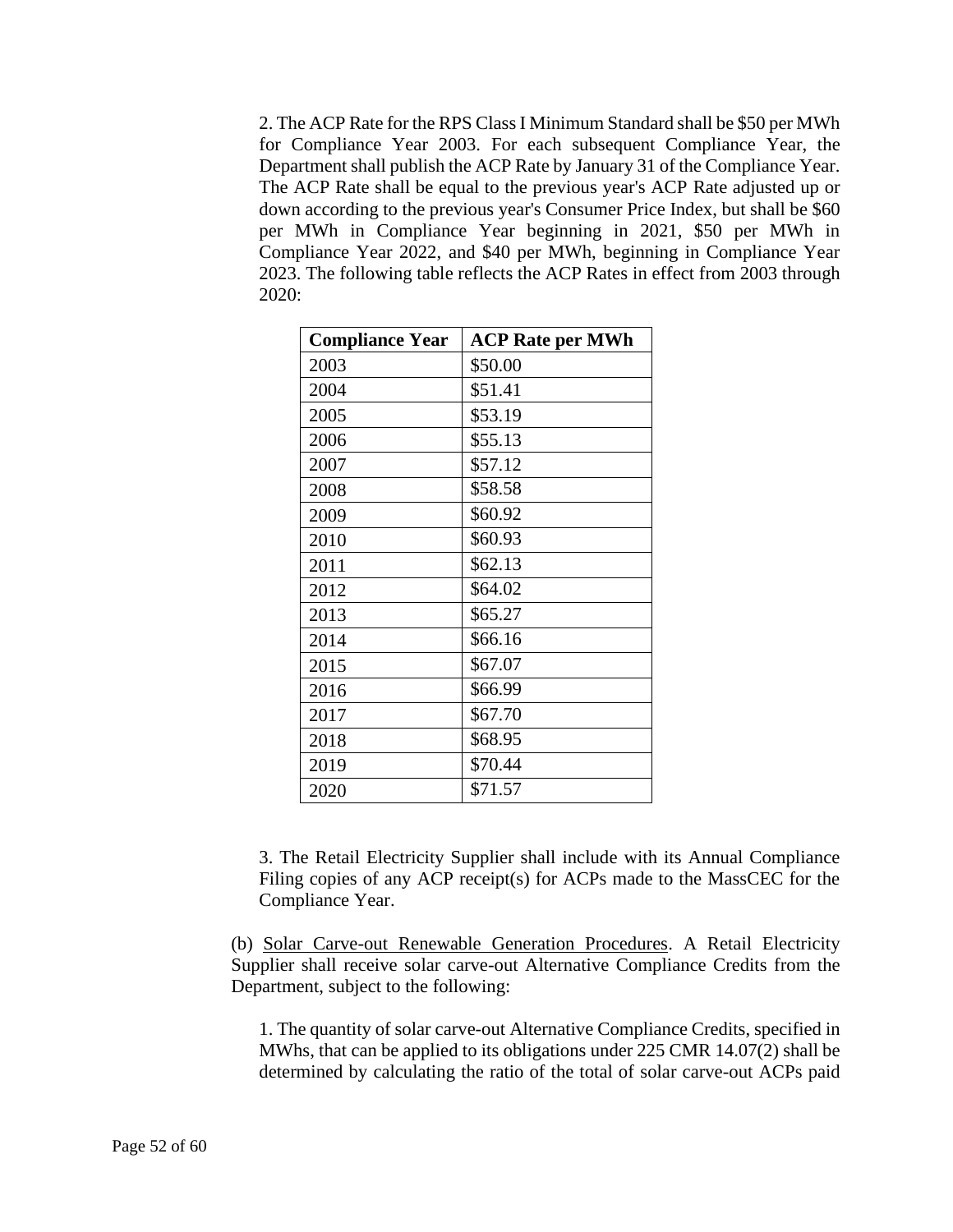for the Compliance Year to the solar carve-out ACP Rate for that Compliance Year.

| <b>Compliance Year</b> | <b>ACP Rate per MWh</b> |
|------------------------|-------------------------|
| 2010                   | \$600                   |
| 2011                   | \$550                   |
| 2012                   | \$550                   |
| 2013                   | \$550                   |
| 2014                   | \$523                   |
| 2015                   | \$496                   |
| 2016                   | \$472                   |
| 2017                   | \$448                   |
| 2018                   | \$426                   |
| 2019                   | \$404                   |
| 2020                   | \$384                   |
| 2021                   | \$365                   |
| 2022                   | \$347                   |
| 2023                   | \$330                   |
| 2024 (if necessary)    | \$330                   |
| 2025 (if necessary)    | \$330                   |

2. The ACP Rate for the Solar Carve-out Minimum Standard shall be set annually according to the following schedule:

3. The Retail Electricity Supplier shall include with its Annual Compliance Filing copies of any ACP receipt(s) for solar carve-out ACPs made to the MassCEC for the Compliance Year.

(c) Solar Carve-out II Renewable Generation Procedures. A Retail Electricity Supplier shall receive solar carve-out II Alternative Compliance Credits from the Department, subject to the following:

1. The quantity of solar carve-out II Alternative Compliance Credits, specified in MWhs, that can be applied to its obligations under 225 CMR 14.07(3) shall be determined by calculating the ratio of the total of solar carve-out II ACPs paid for the Compliance Year to the solar carve-out II ACP Rate for that Compliance Year.

2. The ACP Rate for the Solar Carve-out II Minimum Standard shall be set annually according to the following schedule:

| Compliance Year | <b>ACP Rate per MWh</b> |
|-----------------|-------------------------|
| 2014            | \$375                   |
| 2015            | \$375                   |
| 2016            | \$350                   |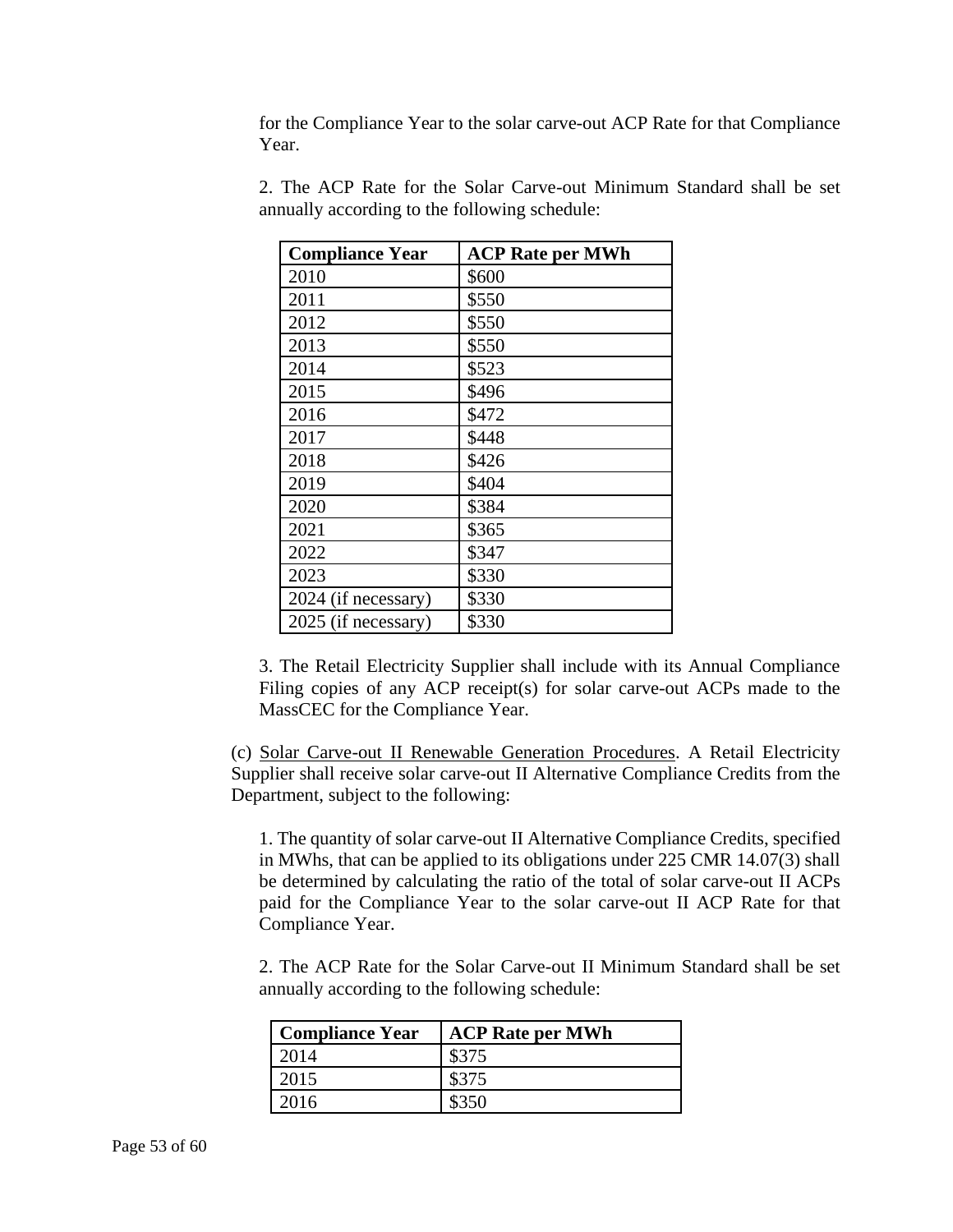| 2017                | \$350 |
|---------------------|-------|
| 2018                | \$350 |
| 2019                | \$333 |
| 2020                | \$316 |
| 2021                | \$300 |
| 2022                | \$285 |
| 2023                | \$271 |
| 2024                | \$257 |
| 2025                | \$244 |
| 2026                | \$232 |
| 2027                | \$220 |
| 2028 (if necessary) | \$209 |
| 2029 (if necessary) | \$199 |

(d) Use of Funds. The Department shall oversee the use of ACP funds by the MassCEC, so as to:

1. further the commercial development of RPS Class I Renewable Generation Units, Solar Carve-out Renewable Generation Units, and Solar Carve-out II Renewable Generation Units; or

2. promote projects or activities that reduce greenhouse gas emissions or ratepayer costs through electric load reduction, peak demand reduction, or strategic electrification.

(4) Financial Security Requirements for Retail Electricity Suppliers. A Retail Electricity Supplier that is not a Distribution Company must provide by January 31 of each compliance year evidence of financial security that:

(a) is in the form of a surety bond or other financial instrument showing evidence of liquid funds, such as a certificate of deposit, an irrevocable letter of credit, a line of credit, a loan or a guarantee;

(b) is the greater of:

1. \$100,000;

2. 20% of the Retail Electricity Supplier's estimated gross receipts for its first full year of operation; or

3. 20% of the Retail Electricity Supplier's actual gross receipts for the preceding year of operation, not including revenue from the provision of basic service, for any year after the first year of operation;

(c) does not exceed \$1,000,000;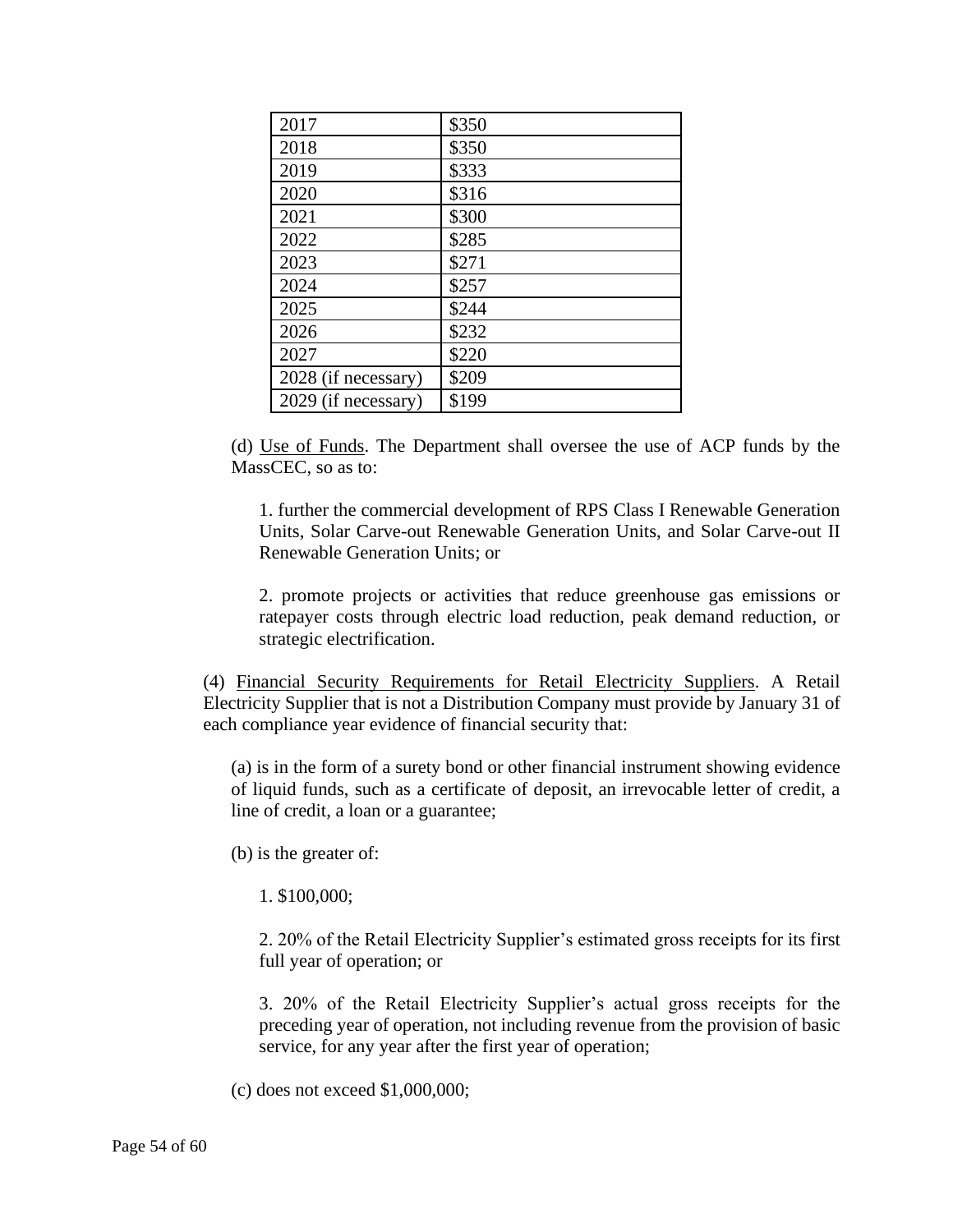(d) names the Department as beneficiary, obligee, or guaranteed party, as applicable and specifies that a notice of default issued under 225 CMR 14.12(5) or 225 CMR 15.12(5) shall be sufficient grounds to withdraw or obtain funds from the surety;

(e) has an expiration date not less than one year; and

(f) shall be adjusted annually, if based upon actual or estimated gross receipts, under 225 CMR 14.08(4)(b)1 or 2.

### 14.09: Annual Compliance Filings for Retail Electricity Suppliers

(1) Date of Annual Compliance Filing. For each Compliance Year, the Retail Electricity Supplier annually shall file an annual Compliance Filing with the Department no later than the first day of July, or the first Business Day thereafter, of the subsequent Compliance Year.

(2) Contents of Annual Compliance Filing. For each Retail Electricity Product, the Filing shall document compliance with the provisions of 225 CMR 14.07 and 14.08 to the satisfaction of the Department and shall include, but not be limited to, the following:

(a) Total Electrical Energy Sales to End-use Customers. Documentation of the total MWhs of electrical energy allocated by the Retail Electricity Supplier to Enduse Customers in the Compliance Year. Such allocation is defined as the total quantity of the Supplier's Certificates Obligation that the Supplier correctly allocated or should have allocated to all of the Supplier's Massachusetts retail subaccounts in the NEPOOL GIS, in compliance with all relevant provisions of Part 4 of the NEPOOL GIS Operating Rules, or any successor rules, as specified in the Guideline on the Determination of Sales to End-use Customers.

(b) Electrical Energy Sales to End-use Customers by Product. Documentation of the total MWhs of each Retail Electricity Product allocated to End-use Customers in the Compliance Year, verified by an independent third party satisfactory to the Department, consistent with the Guidelines. Such allocation is defined as the quantity of the Supplier's Certificates Obligation that the Supplier correctly allocated or should have allocated to each of the Supplier's Massachusetts retail subaccounts at the NEPOOL GIS, in compliance with all relevant provisions of Part 4 of the NEPOOL GIS Operating Rules, or any successor rules, as specified in the Guideline on the Determination of Sales to End-use Customers. The Department shall keep product information confidential to the extent permitted by law.

(c) Attributes Allocated from the Compliance Year. Documentation of the total MWhs of each Retail Electricity Product allocated to End-use Customers that were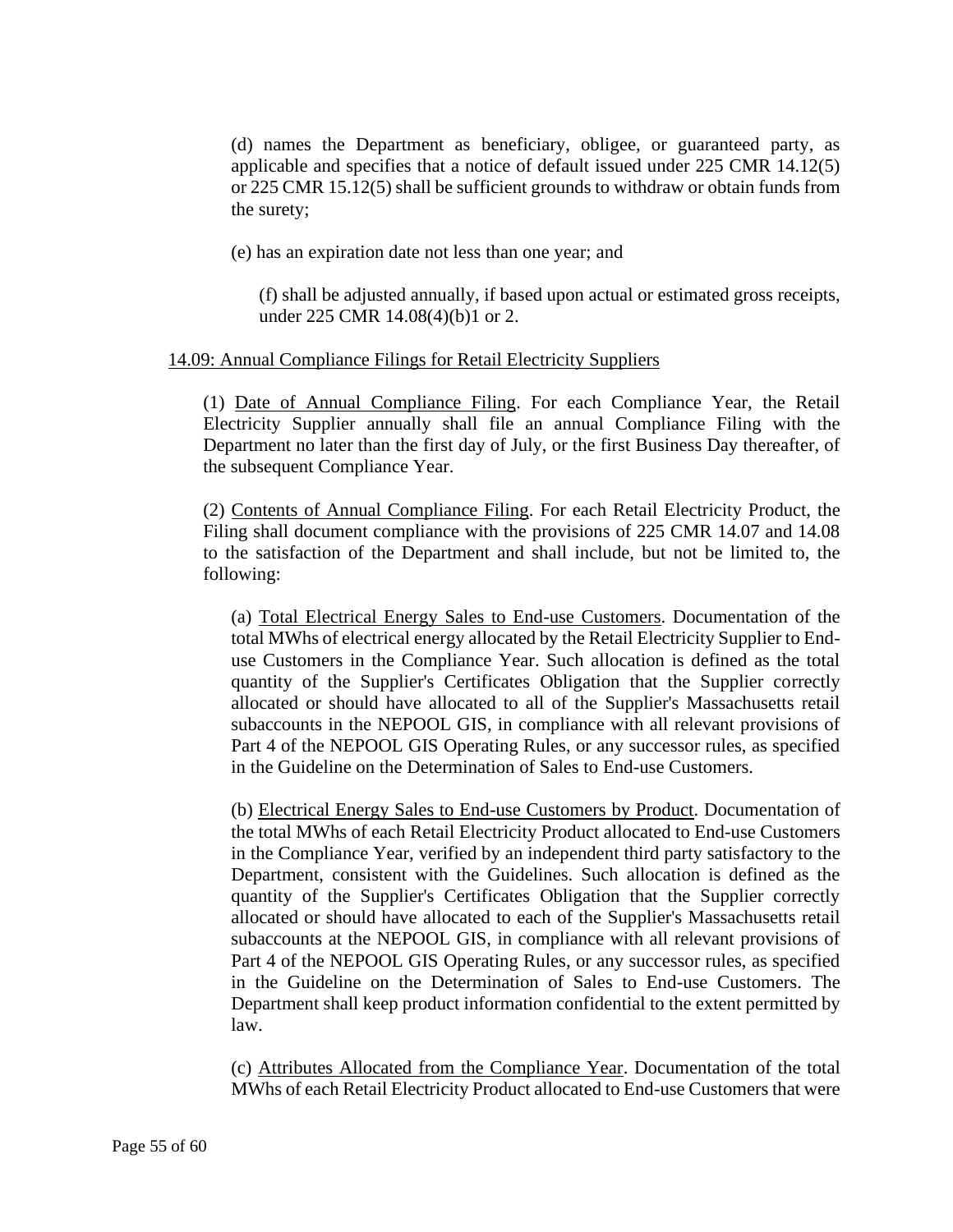derived from RPS Class I Renewable Generation, Solar Carve-out Renewable Generation, and Solar Carve-out II Renewable Generation during the Compliance Year, and which may include electrical energy generated on End-use Customers' sides of retail meters in the ISO-NE Control Area or by Off-grid Generation Units in Massachusetts in the Compliance Year, as follows:

1. For electrical energy transactions included in the ISO-NE Settlement Market System, the Compliance Filings shall include documentation from the NEPOOL GIS administrator of the Retail Electricity Supplier's ownership of GIS Certificates representing RPS Class I Renewable Generation, Solar Carveout Renewable Generation, and Solar Carve-out II Renewable Generation during the Compliance Year.

2. For electrical energy transactions not included in the ISO-NE Settlement Market System, but for which the Retail Electricity Supplier has secured GIS Certificates from the NEPOOL GIS, the Compliance Filings shall include documentation from the NEPOOL GIS of the Retail Electricity Supplier's ownership of GIS Certificates representing RPS Class I Renewable Generation, Solar Carve-out Renewable Generation, and Solar Carve-out II Renewable Generation during the Compliance Year.

(d) Attributes Allocated from Banked Compliance. Allocation by Retail Electricity Product of any quantity of RPS Class I Renewable Generation Attributes banked from one or both of the two previous years pursuant to 225 CMR 14.08(2) that are used to demonstrate compliance with the RPS Class I Minimum Standard in the current Compliance Year, and allocation by Retail Electricity Product of any quantity of Solar Carve-out Renewable Generation Attributes banked from one or both of the two previous years pursuant to 225 CMR 14.08(2) that are used to demonstrate compliance with the Solar Carve-out Minimum Standard or the RPS Class I Minimum Standard in the current Compliance Year, and allocation by Retail Electricity Product of any quantity of Solar Carve-out II Renewable Generation Attributes banked from one or both of the two previous years pursuant to 225 CMR 14.08(2) that are used to demonstrate compliance with the Solar Carve-out II Minimum Standard or the RPS Class I Minimum Standard in the current Compliance Year;

(e) Alternative Compliance Credits. Allocation by Retail Electricity Product of any Alternative Compliance Credits claimed pursuant to 225 CMR 14.08(3)(a), along with a copy of any Alternative Compliance Payment receipt(s), and allocation by Retail Electricity Product of any solar carve-out Alternative Compliance Credits claimed pursuant to 225 CMR 14.08(3)(b), along with a copy of any solar carve-out Alternative Compliance Payment receipt(s), and allocation by Retail Electricity Product of any solar carve-out II Alternative Compliance Credits claimed pursuant to 225 CMR 14.08(3)(c), along with a copy of any solar carve-Out II Alternative Compliance Payment receipt(s); and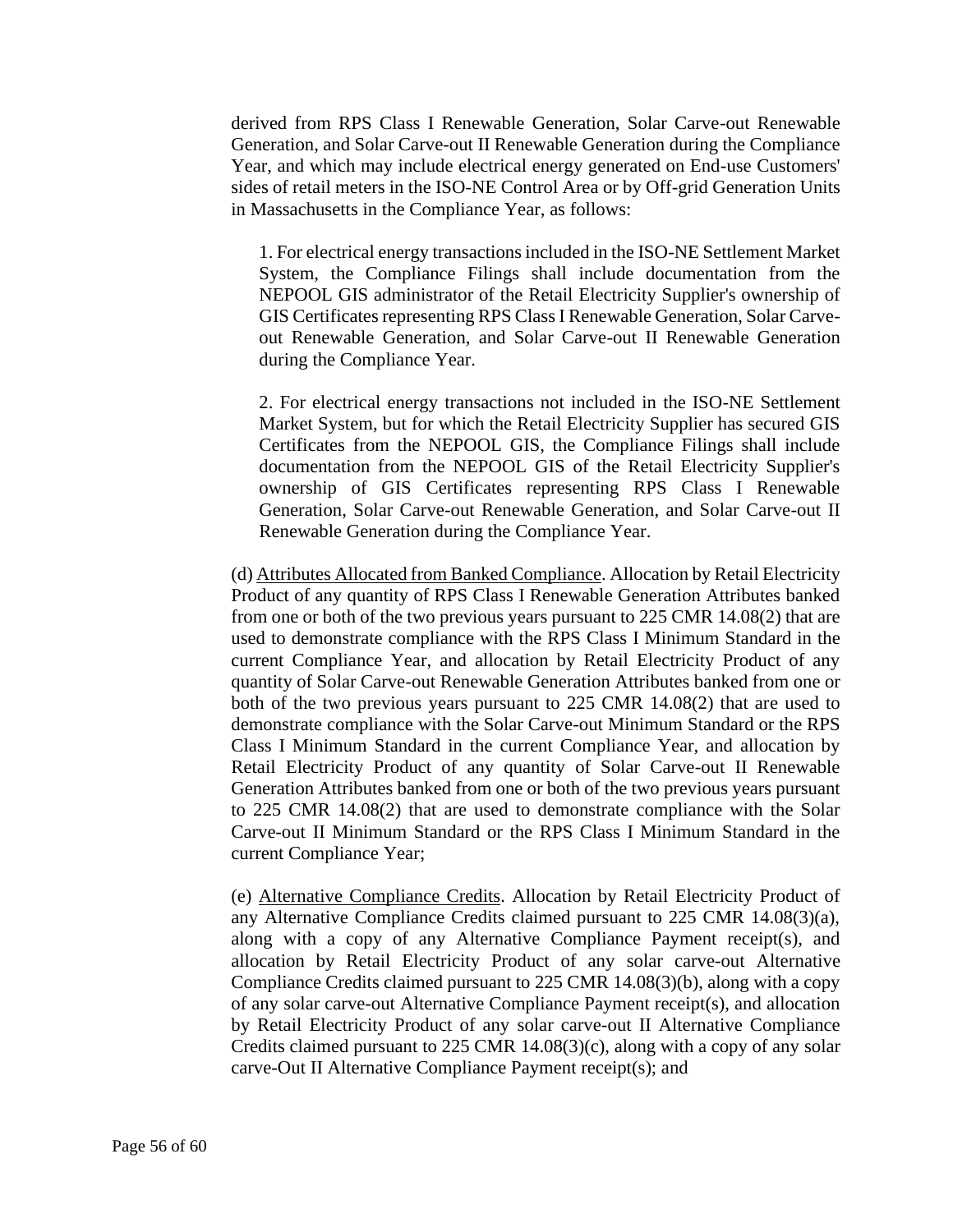(f) Attributes Banked for Future Compliance. Identification of any quantity of Attributes from RPS Class I Renewable Generation, Solar Carve-out Renewable Generation, or Solar Carve-out II Renewable Generation, that the Retail Electricity Supplier anticipates claiming for purposes of Banked Compliance in subsequent years under the Banked Compliance provisions of 225 CMR 14.08(2).

(g) Contracts Subject to Lower ACP Rate under  $225$  CMR  $14.08(3)(b)(3)$ . Identification of any contract for a specific term of years that was executed before January 1, 2010, and its terms, including but not limited to, the execution and expiration dates of the contract and the annual volume of electrical energy supplied. Contracts eligible for the Lower ACP Rate shall include only those contracts that were executed by a retail End-use Customer.

### 14.10: Reporting Requirements

(1) Certification. Any person required by 225 CMR 14.00 to submit documentation to the Department shall provide:

(a) the person's name, title and business address;

(b) the person's authority to certify and submit the documentation to the Department; and

(c) the following certification: "I hereby certify, under the pains and penalties of perjury, that I have personally examined and am familiar with the information submitted herein and based upon my inquiry of those individuals immediately responsible for obtaining the information, I believe that the information is true, accurate, and complete. I am aware that there are significant penalties, both civil and criminal, for submitting false information, including possible fines and imprisonment."

(2) Annual Renewable Energy Resource Report. The Department shall produce and make available to the public an annual report that summarizes information submitted to the Department by Retail Electricity Suppliers in the Annual Compliance Filings submitted to the Department pursuant to 225 CMR 14.09(2). Such report shall include non-confidential data that provides the following:

(a) the extent to which the Retail Electric Suppliers complied with the RPS Class I Minimum Standard, the Solar Carve-out Minimum Standard, and Solar Carveout II Minimum Standard, both separately and combined; and

(b) the extent to which the Retail Electric Suppliers used Standard Compliance, Banked Compliance, and Alternative Compliance in meeting the Minimum Standards.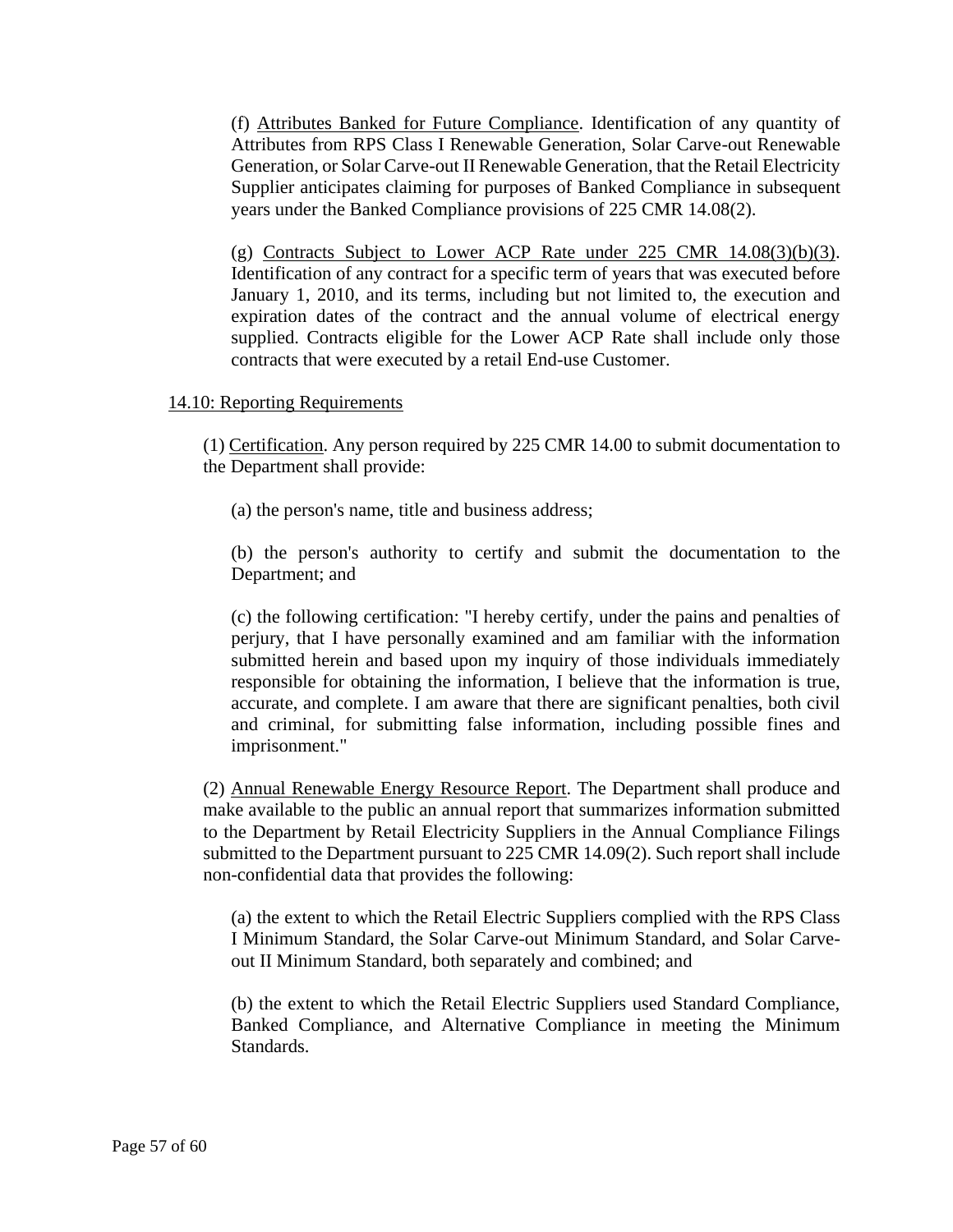(3) Identification of Renewable Generation Units, RPS Class I Generation Units, Solar Carve-out Renewable Generation Units, and Solar Carve-out II Renewable Generation Units. The Department shall inform the NEPOOL GIS administrator which Generation Units should be designated as Renewable Generation Units, RPS Class I Generation Units, Solar Carve-out Renewable Generation Units, and Solar Carve-out II Renewable Generation Units pursuant to 225 CMR 14.00.

### 14.11: Inspection

(1) Document Inspection. The Department may audit the accuracy of all information submitted pursuant to 225 CMR 14.00. The Department may request and obtain from any Owner, Operator or Authorized Agent of an RPS Class I Renewable Generation Unit or a Solar Carve-out Renewable Generation Unit or a Solar Carve-out II Renewable Generation Unit, including Aggregations, and from any Retail Electricity Supplier information that the Department determines necessary to monitor compliance with and enforcement of 225 CMR 14.00.

(2) Audit and Site Inspection. Upon reasonable notice to a Retail Electricity Supplier or to an RPS Class I Renewable Generation Unit, Solar Carve-out Renewable Generation Unit, or Solar Carve-out II Renewable Generation Unit Owner, Operator or Authorized Agent, the Department may conduct audits, which may include inspection and copying of records and/or site visits to an RPS Class I Renewable Generation Unit, Solar Carve-out Renewable Generation Unit, Solar Carve-out II Renewable Generation Unit, or a Retail Electricity Supplier's facilities, including, but not limited to, all files and documents that the Department determines are related to compliance with 225 CMR 14.00.

### 14.12: Non-compliance

Any Retail Electricity Supplier or Owner, Operator or Authorized Agent of a RPS Class I Renewable Generation Unit, Solar Carve-out Renewable Generation Unit, Solar Carveout II Renewable Generation Unit or Aggregation that fails to comply with the requirements of 225 CMR 14.00 shall be subject to the provisions in 225 CMR 14.12(1) through (4).

(1) Notice of Non-compliance. A failure to comply with the requirements of 225 CMR 14.00 shall be determined by the Department. A written Notice of Non-compliance shall be prepared and delivered by the Department to any Retail Electricity Supplier or Owner, Operator or Authorized Agent of an RPS Class I Renewable Generation Unit, Solar Carve-out Renewable Generation Unit, or Solar Carve-out II Renewable Generation Unit or Aggregation that fails to comply with the requirements of 225 CMR 14.00. The Notice of Non-compliance shall describe the Requirement(s) with which the Retail Electricity Supplier, Owner, Operator or Authorized Agent failed to comply and the time period of such non-compliance.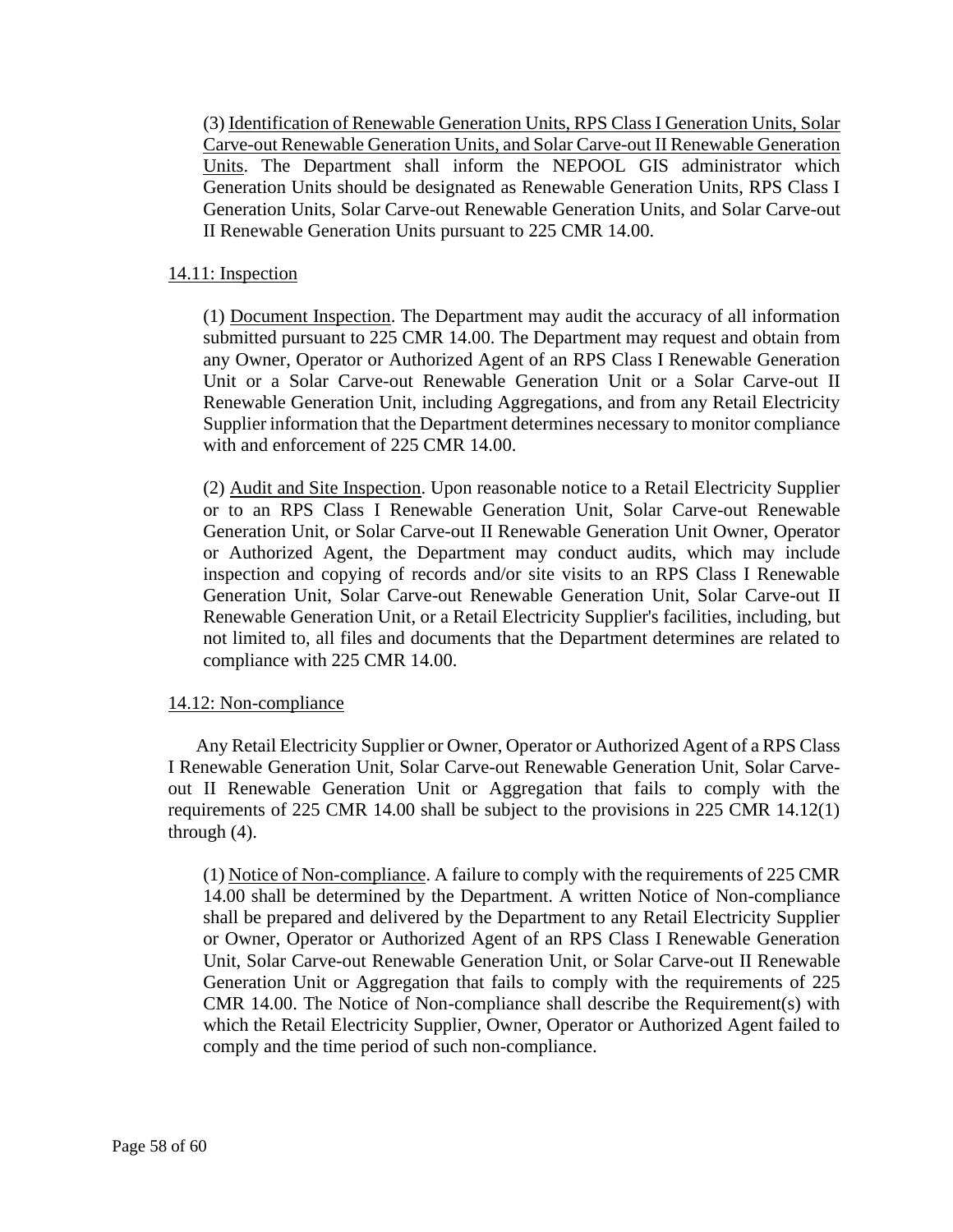(2) Publication of Notice of Non-compliance. A Notice of Non-compliance may be published on the Department's website and in any other media deemed appropriate by the Department. Such publication may remain posted until the Retail Electricity Supplier or Owner, Operator or Authorized Agent returns to compliance as determined by the Department.

(3) Planning Requirement. A Retail Electricity Supplier that fails to meet the requirements of 225 CMR 14.07 during a Compliance Year shall submit a plan for achieving compliance for the subsequent three years. The plan shall be filed with the Department no later than the first day of September of the Compliance Year subsequent to the Compliance Year for which the Retail Electricity Supplier was out of compliance or such date as the Department may specify.

(4) Suspension or Revocation of License. The Department shall refer its findings of noncompliance to the Massachusetts Department of Public Utilities. A Retail Electricity Supplier that fails to comply with 225 CMR 14.00 may be subject to the Massachusetts Department of Public Utilities Licensure Action under 220 CMR  $11.07(4)(c)1$ .

(5) Collection of Financial Security. In the event that a Retail Electricity Supplier fails to discharge its annual obligation by September  $1<sup>st</sup>$  under 225 CMR 14.07, 225 CMR 15.07, or 225 CMR 16.07 by the means described in 225 CMR 14.08(1) through (3), 225 CMR 15.08(1) through (4), or 225 CMR 16.08(1) through (3), the Department will notify the Retail Electricity Supplier that it must provide the Department with a payment using the financial security of which it provided evidence the prior January  $31<sup>st</sup>$ , pursuant to 225 CMR 14.08(4), unless a Retail Electricity Supplier has an approved alternative payment plan to discharge its annual obligations in full that has been approved by the Department prior to September  $1<sup>st</sup>$ . The payment shall, within 30-days of notification by the Department, be deposited into the Alternative Compliance Payment fund established in 225 CMR 14.08(3) and shall be in an amount equal to the lesser of:

(a) the amount of Alternative Compliance Payments that the Retail Electricity Supplier must make in order to discharge its annual obligation under 225 CMR 14.07, 225 CMR 15.07, or 225 CMR 16.07 in full; or

(b) the full amount of the financial security.

(6) Partial Compliance. In the event that the collection of financial security under 225 CMR 14.12(5) results in the collection of an amount of Alternative Compliance Payments that is insufficient to discharge a Retail Electricity Supplier's full annual obligations under 225 CMR 14.07, 225 CMR 15.07, or 225 CMR 16.07, the Retail Electricity Supplier will remain in a state of non-compliance, and the Department will take the necessary actions to document and enforce this non-compliance, pursuant to 225 CMR 14.12(1) through (4), 225 CMR 15.12(1) through (4), and 225 CMR 16.12(1) through (4).